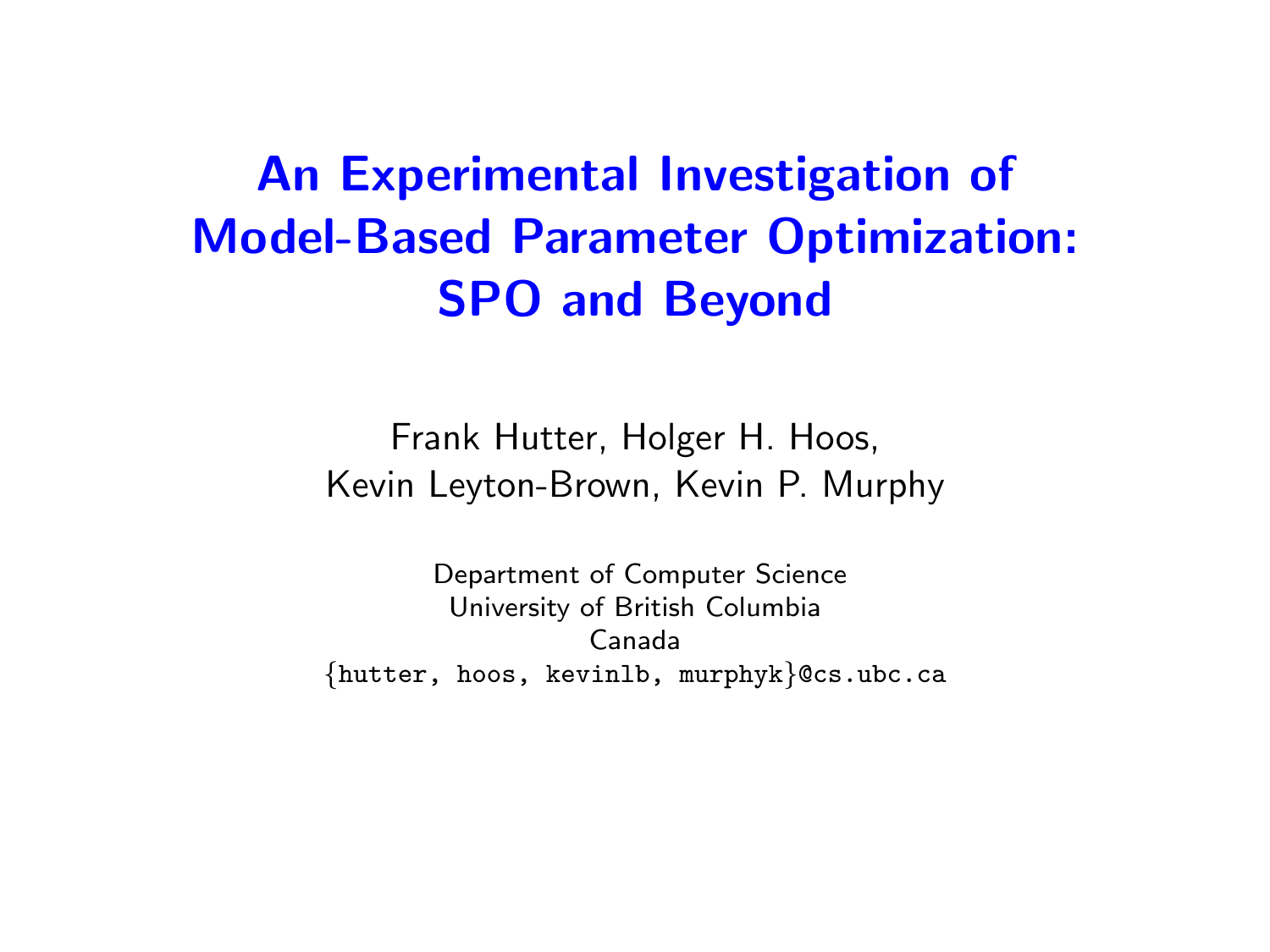## Motivation for Parameter Optimization

Genetic Algorithms & Evolutionary Strategies are

 $+$  Very flexible frameworks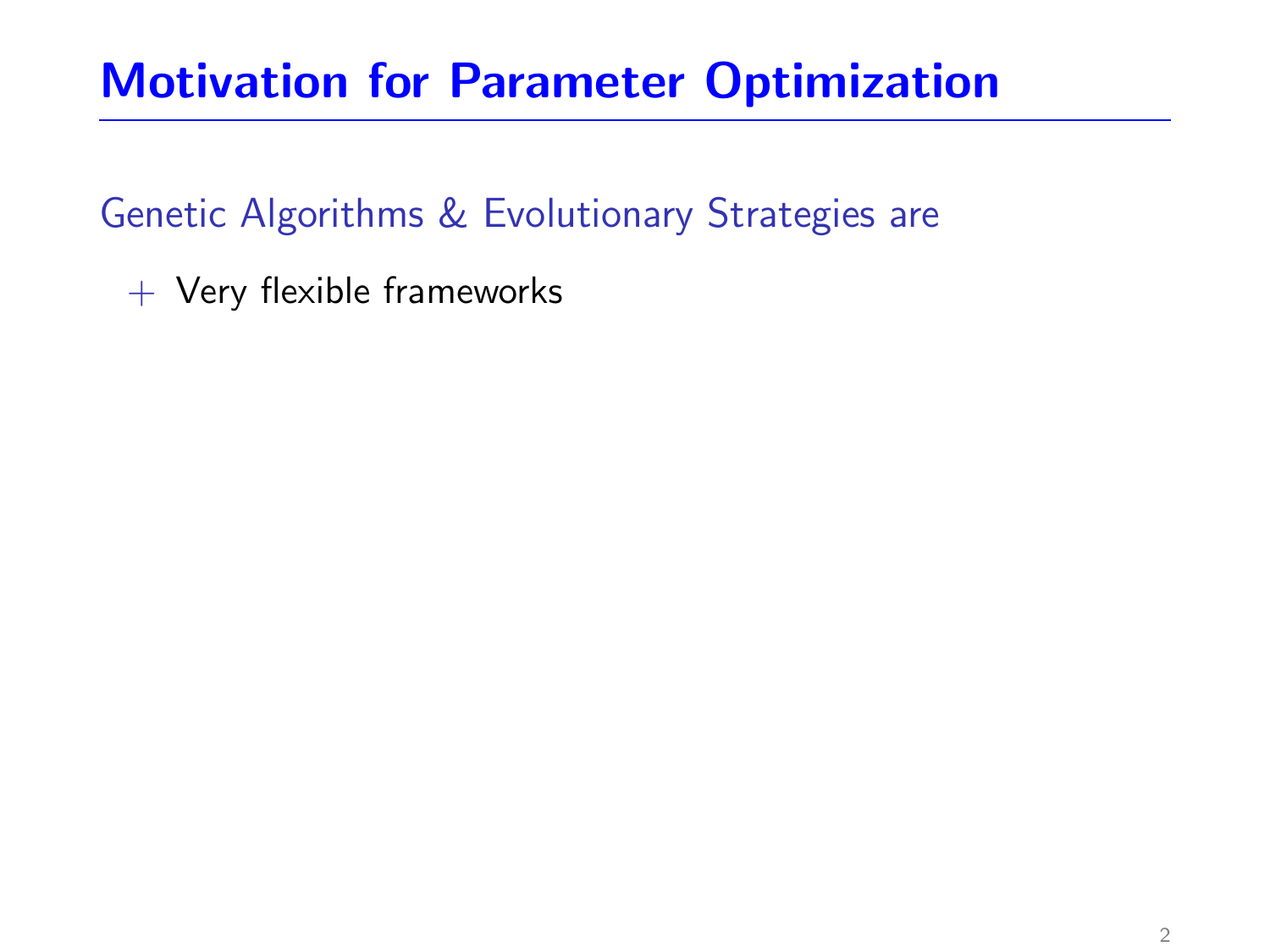## Motivation for Parameter Optimization

### Genetic Algorithms & Evolutionary Strategies are

- $+$  Very flexible frameworks
- Tedious to configure for a new domain
	- $\blacktriangleright$  Population size
	- $\blacktriangleright$  Mating scheme
	- $\blacktriangleright$  Mutation rate
	- $\blacktriangleright$  Search operators
	- $\blacktriangleright$  Hybridizations, ...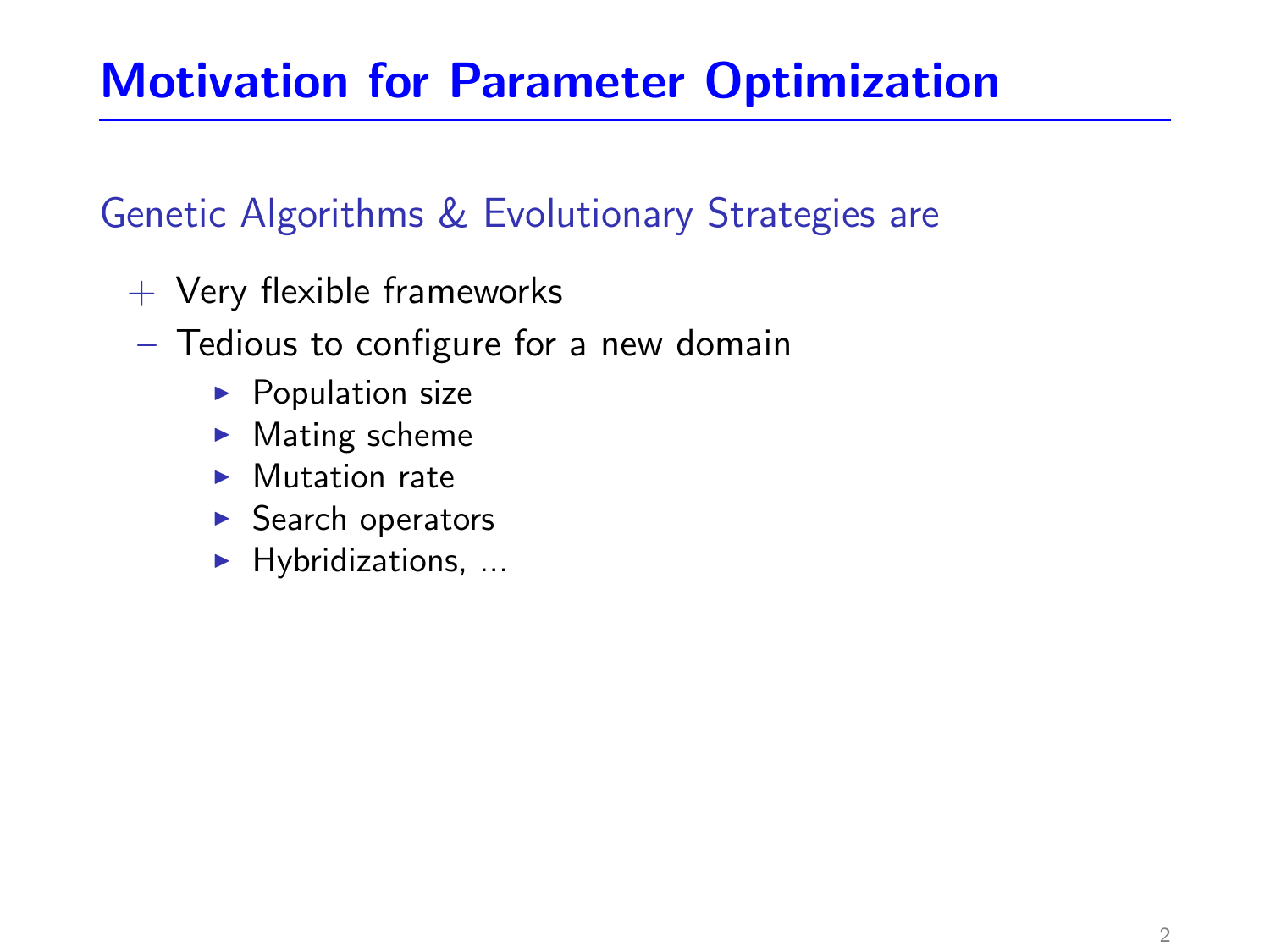## Motivation for Parameter Optimization

### Genetic Algorithms & Evolutionary Strategies are

- $+$  Very flexible frameworks
- Tedious to configure for a new domain
	- $\blacktriangleright$  Population size
	- $\blacktriangleright$  Mating scheme
	- $\blacktriangleright$  Mutation rate
	- $\blacktriangleright$  Search operators
	- $\blacktriangleright$  Hybridizations, ...

#### Automated parameter optimization can help

- $\blacktriangleright$  High-dimensional optimization problem
- Automate  $\rightsquigarrow$  saves time & improves results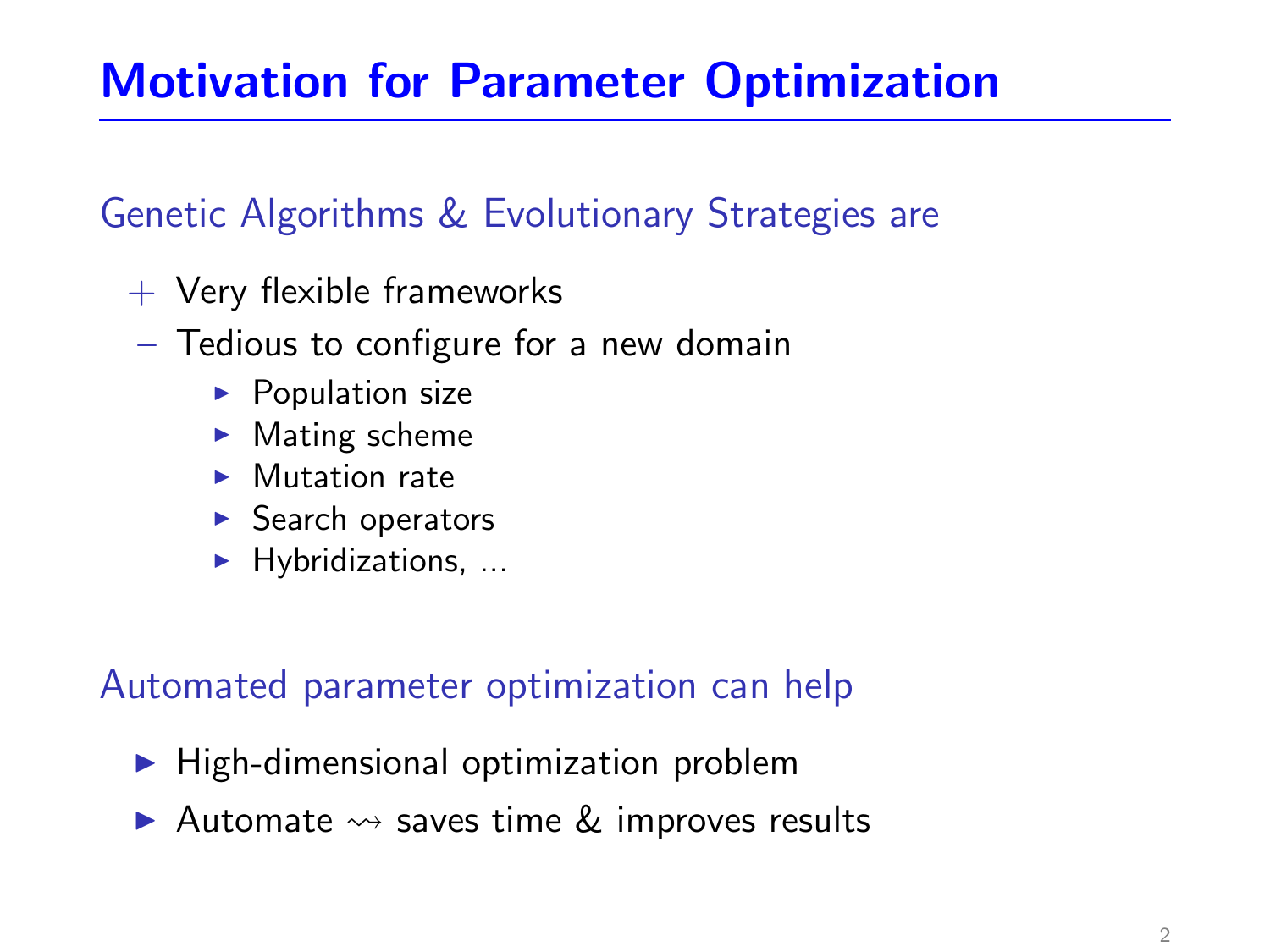- $\blacktriangleright$  Numerical parameters
	- See Blackbox optimization workshop (this GECCO)
	- Algorithm parameters: CALIBRA [Adenso-Diaz & Laguna, '06]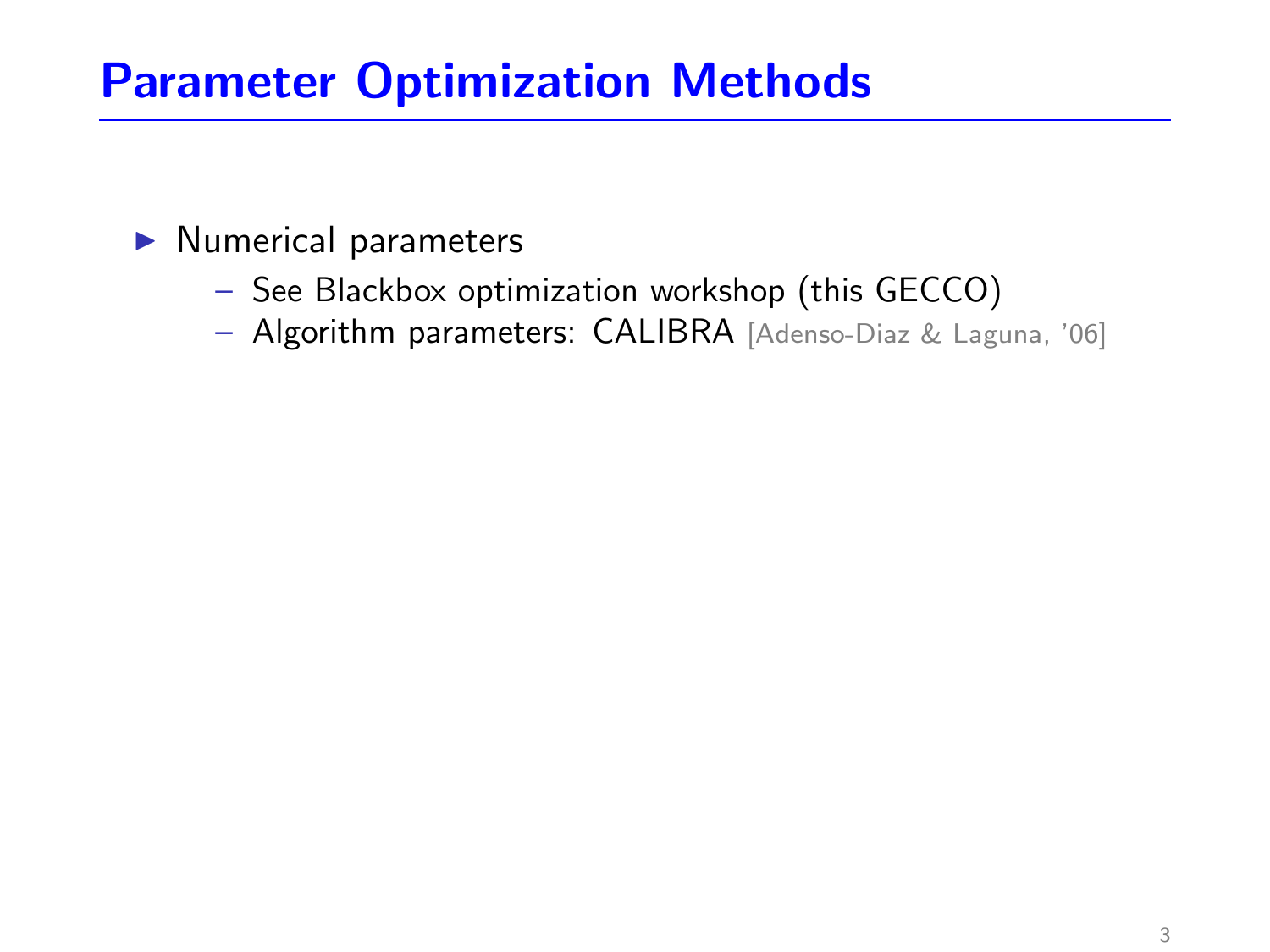#### $\blacktriangleright$  Numerical parameters

- See Blackbox optimization workshop (this GECCO)
- Algorithm parameters: CALIBRA [Adenso-Diaz & Laguna, '06]

#### $\blacktriangleright$  Few categorical parameters: racing algorithms

[Birattari, Stützle, Paquete & Varrentrapp, '02]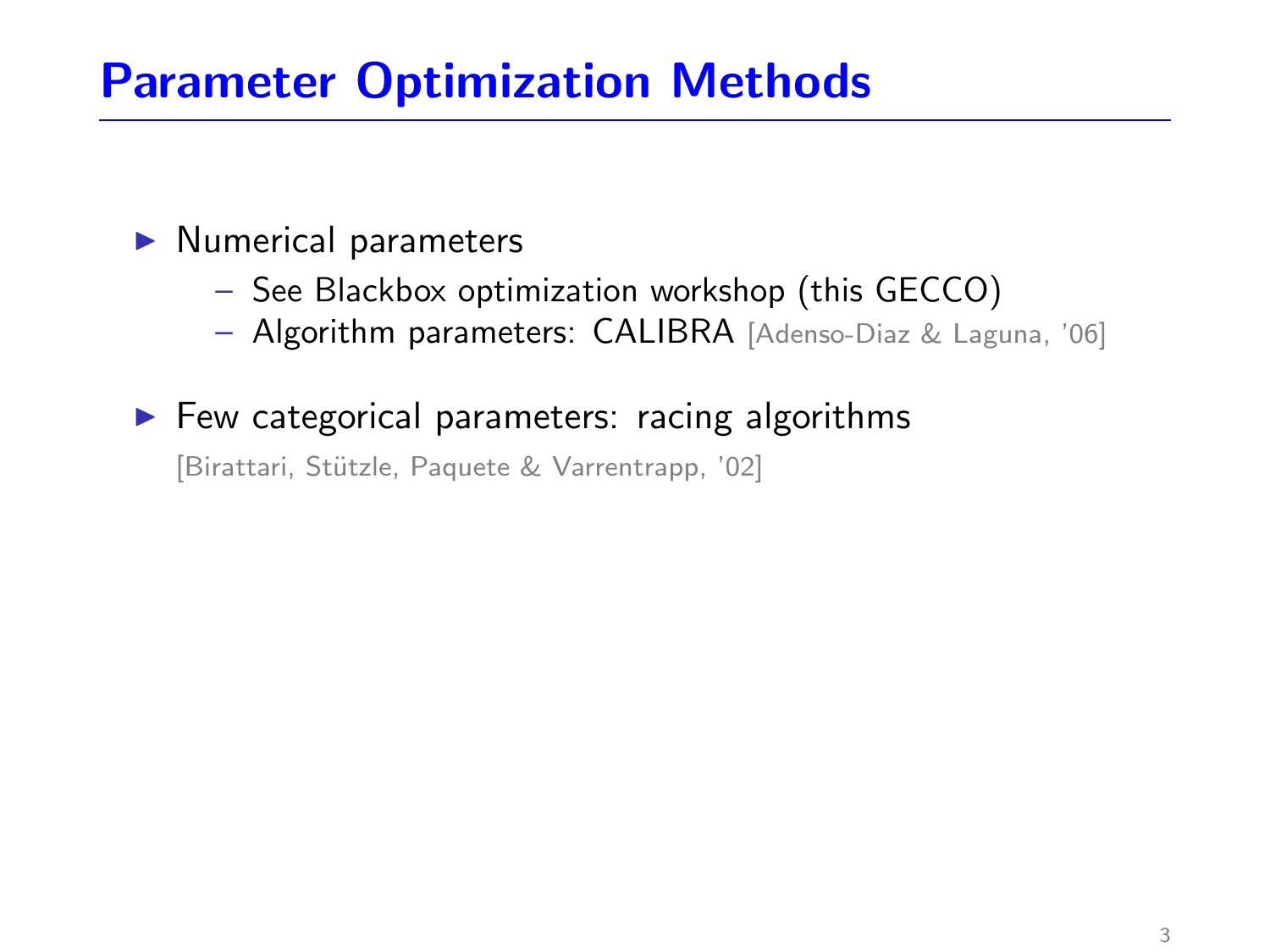#### $\blacktriangleright$  Numerical parameters

- See Blackbox optimization workshop (this GECCO)
- Algorithm parameters: CALIBRA [Adenso-Diaz & Laguna, '06]

 $\blacktriangleright$  Few categorical parameters: racing algorithms

[Birattari, Stützle, Paquete & Varrentrapp, '02]

#### $\blacktriangleright$  Many categorical parameters

– Genetic algorithms [Terashima-Marín, Ross & Valenzuela-Réndon, '99]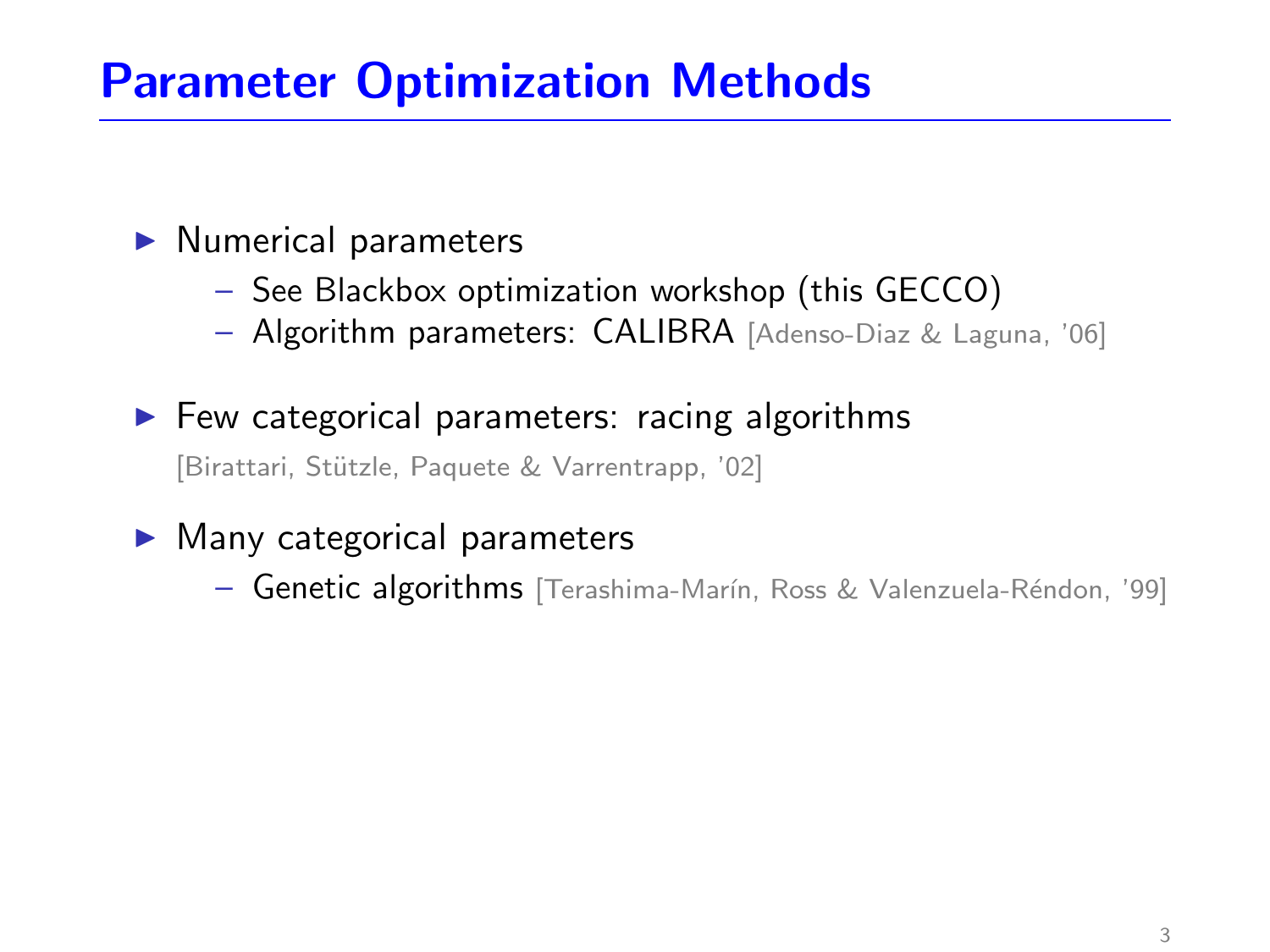#### $\blacktriangleright$  Numerical parameters

- See Blackbox optimization workshop (this GECCO)
- Algorithm parameters: CALIBRA [Adenso-Diaz & Laguna, '06]

 $\blacktriangleright$  Few categorical parameters: racing algorithms

[Birattari, Stützle, Paquete & Varrentrapp, '02]

#### $\blacktriangleright$  Many categorical parameters

- Genetic algorithms [Terashima-Marín, Ross & Valenzuela-Réndon, '99]
- Iterated Local Search

[Hutter, Hoos, Leyton-Brown & Stützle, '07-'09]

- $\rightarrow$  Dozens of parameters (e.g., CPLEX with 63 parameters)
- $\rightarrow$  For many problems: SAT, MIP, time-tabling, protein folding, MPE, ...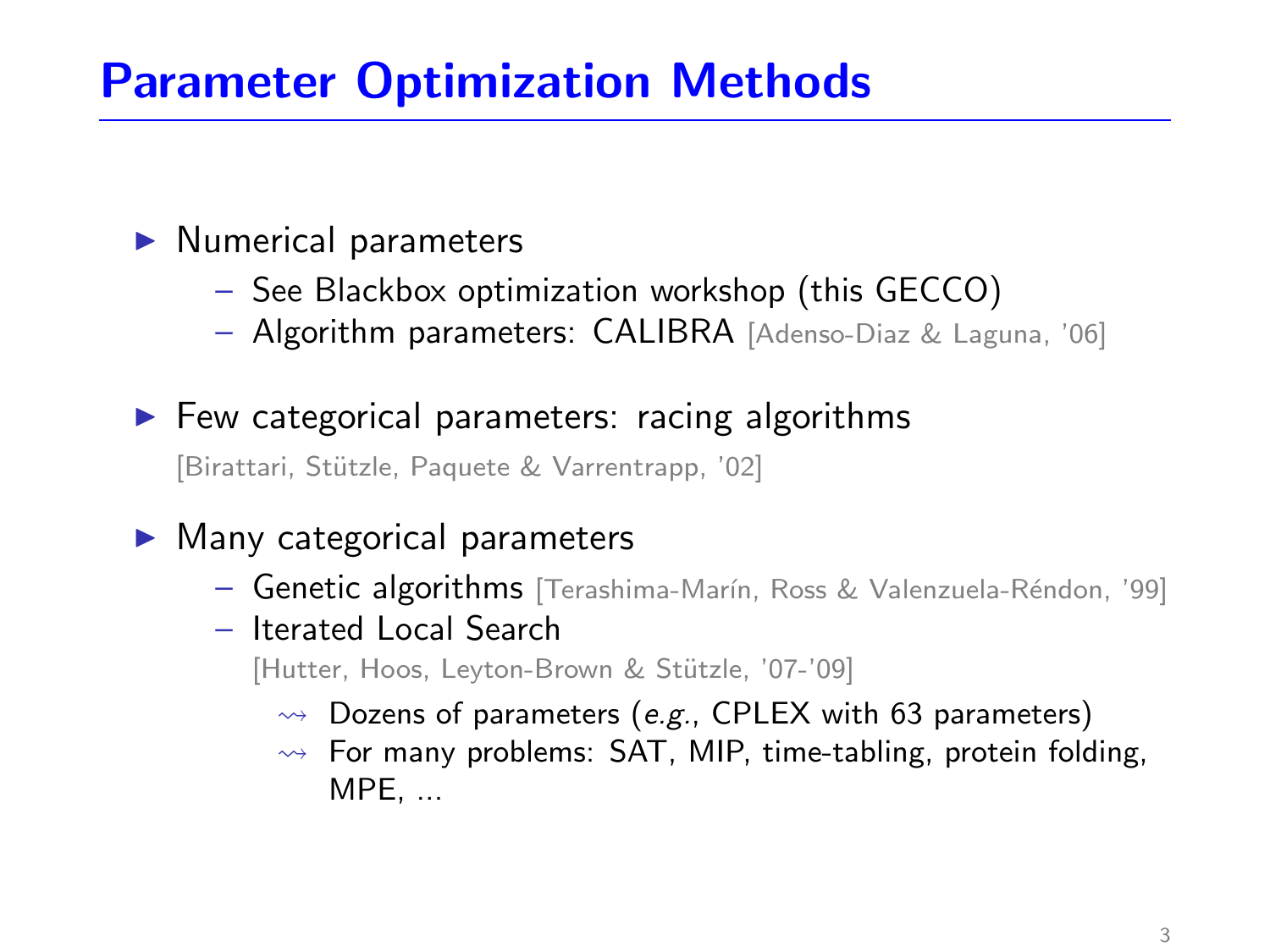#### Model-free Parameter Optimization

- $\triangleright$  Numerical parameters: see BBOB workshop (this GECCO)
- $\blacktriangleright$  Few categorical parameters: racing algorithms [Birattari, Stützle, Paquete & Varrentrapp, '02]

#### $\blacktriangleright$  Many categorical parameters

[e.g., Terashima-Marín, Ross & Valenzuela-Réndon, '99, Hutter, Hoos, Leyton-Brown & Stützle, '07-'09]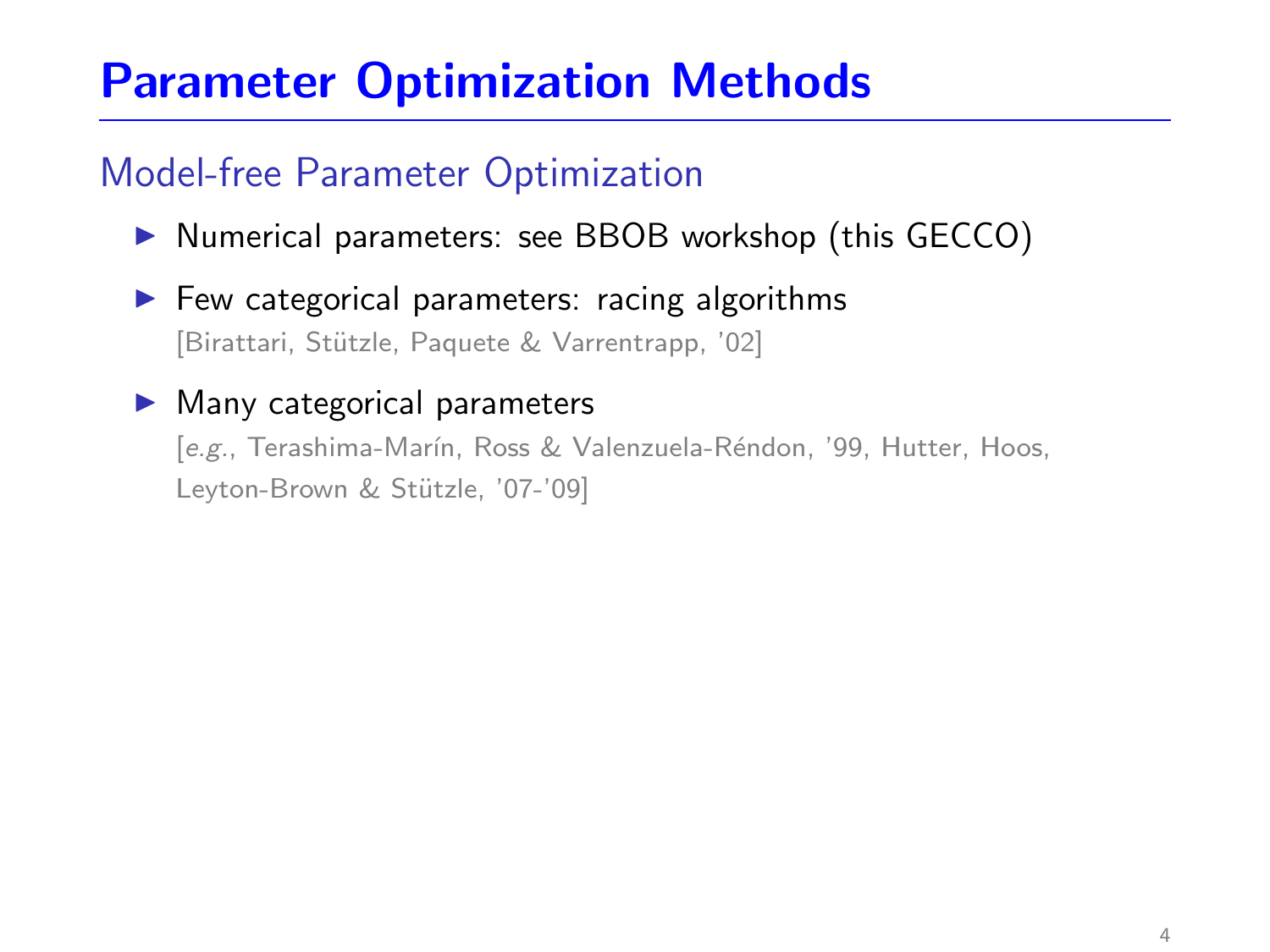#### Model-free Parameter Optimization

- $\triangleright$  Numerical parameters: see BBOB workshop (this GECCO)
- $\blacktriangleright$  Few categorical parameters: racing algorithms [Birattari, Stützle, Paquete & Varrentrapp, '02]

#### $\blacktriangleright$  Many categorical parameters

[e.g., Terashima-Marín, Ross & Valenzuela-Réndon, '99, Hutter, Hoos, Leyton-Brown & Stützle, '07-'09]

### Model-based Parameter Optimization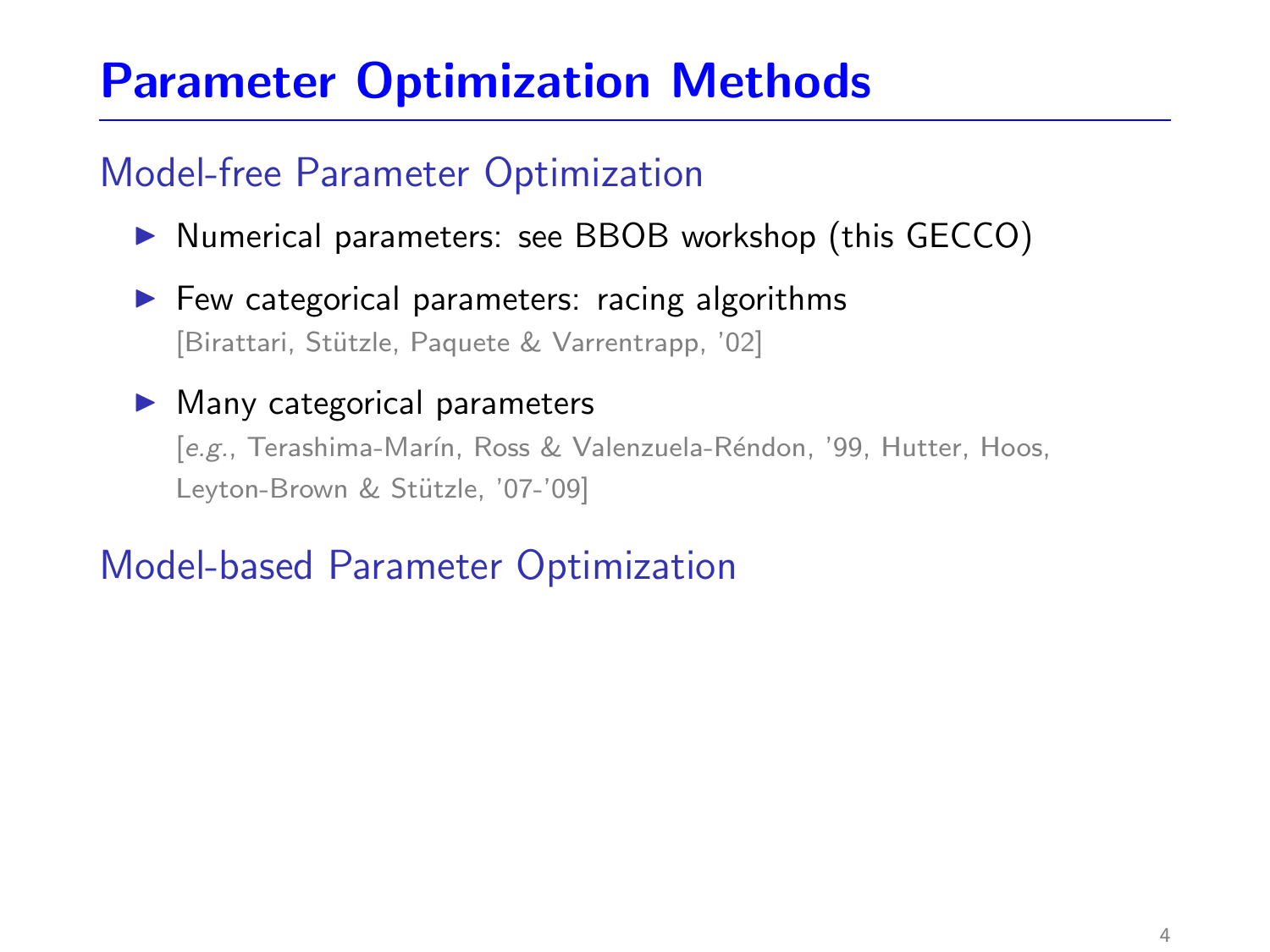#### Model-free Parameter Optimization

- $\triangleright$  Numerical parameters: see BBOB workshop (this GECCO)
- $\blacktriangleright$  Few categorical parameters: racing algorithms [Birattari, St¨utzle, Paquete & Varrentrapp, '02]

#### $\blacktriangleright$  Many categorical parameters

[e.g., Terashima-Marín, Ross & Valenzuela-Réndon, '99, Hutter, Hoos, Leyton-Brown & Stützle, '07-'09]

### Model-based Parameter Optimization

- $\blacktriangleright$  Methods
	- Fractional factorial designs [e.g., Ridge & Kudenko, '07]
	- Sequential Parameter Optimization (SPO)

[Bartz-Beielstein, Preuss, Lasarczyk, '05-'09]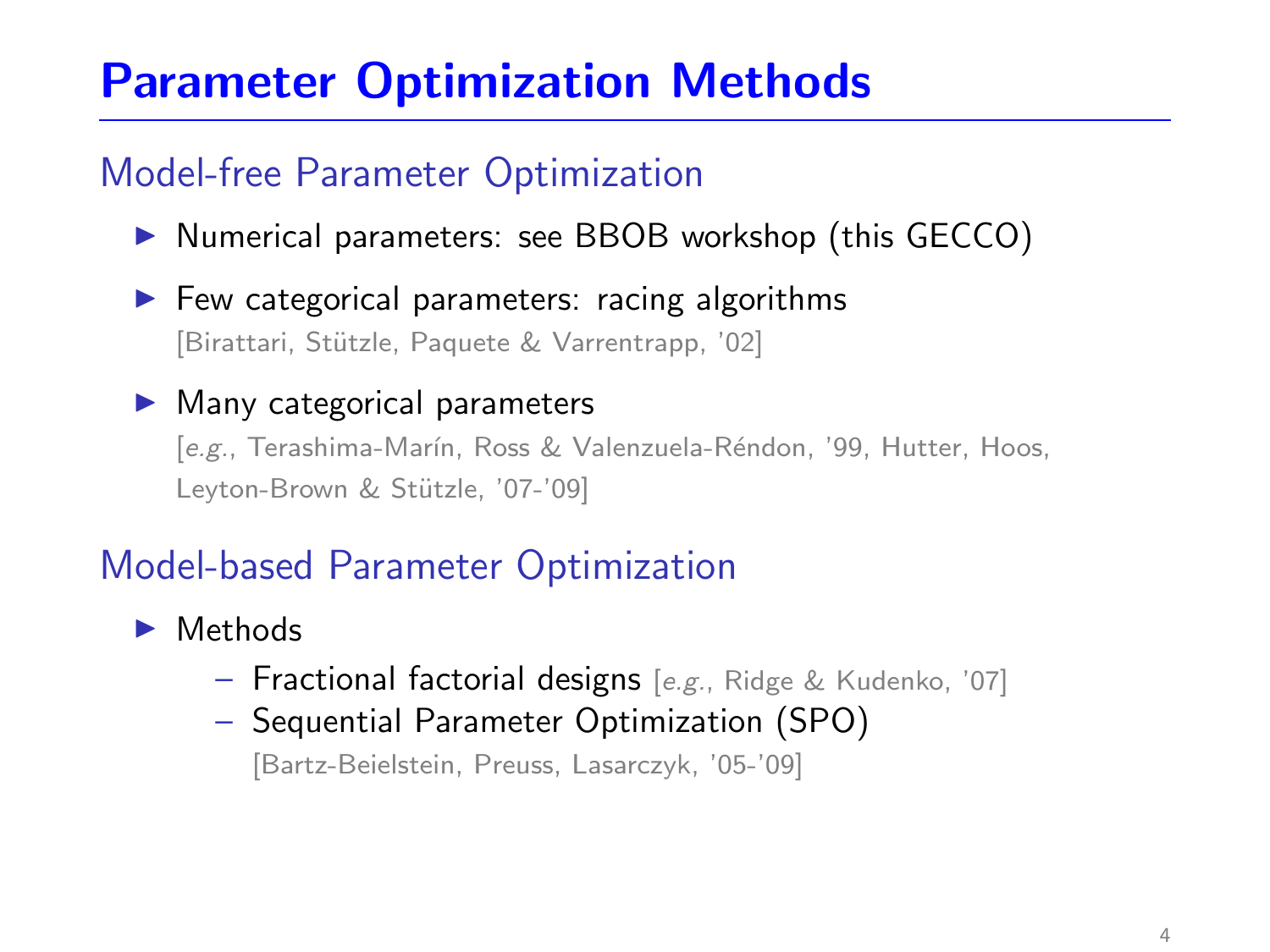#### Model-free Parameter Optimization

- $\triangleright$  Numerical parameters: see BBOB workshop (this GECCO)
- $\blacktriangleright$  Few categorical parameters: racing algorithms [Birattari, St¨utzle, Paquete & Varrentrapp, '02]

#### $\blacktriangleright$  Many categorical parameters

[e.g., Terashima-Marín, Ross & Valenzuela-Réndon, '99, Hutter, Hoos, Leyton-Brown & Stützle, '07-'09]

### Model-based Parameter Optimization

- $\blacktriangleright$  Methods
	- Fractional factorial designs [e.g., Ridge & Kudenko, '07]
	- Sequential Parameter Optimization (SPO) [Bartz-Beielstein, Preuss, Lasarczyk, '05-'09]
- $\blacktriangleright$  Can use model for more than optimization
	- Importance of each parameter
	- $-$  Interaction between parameters  $4\overline{4}$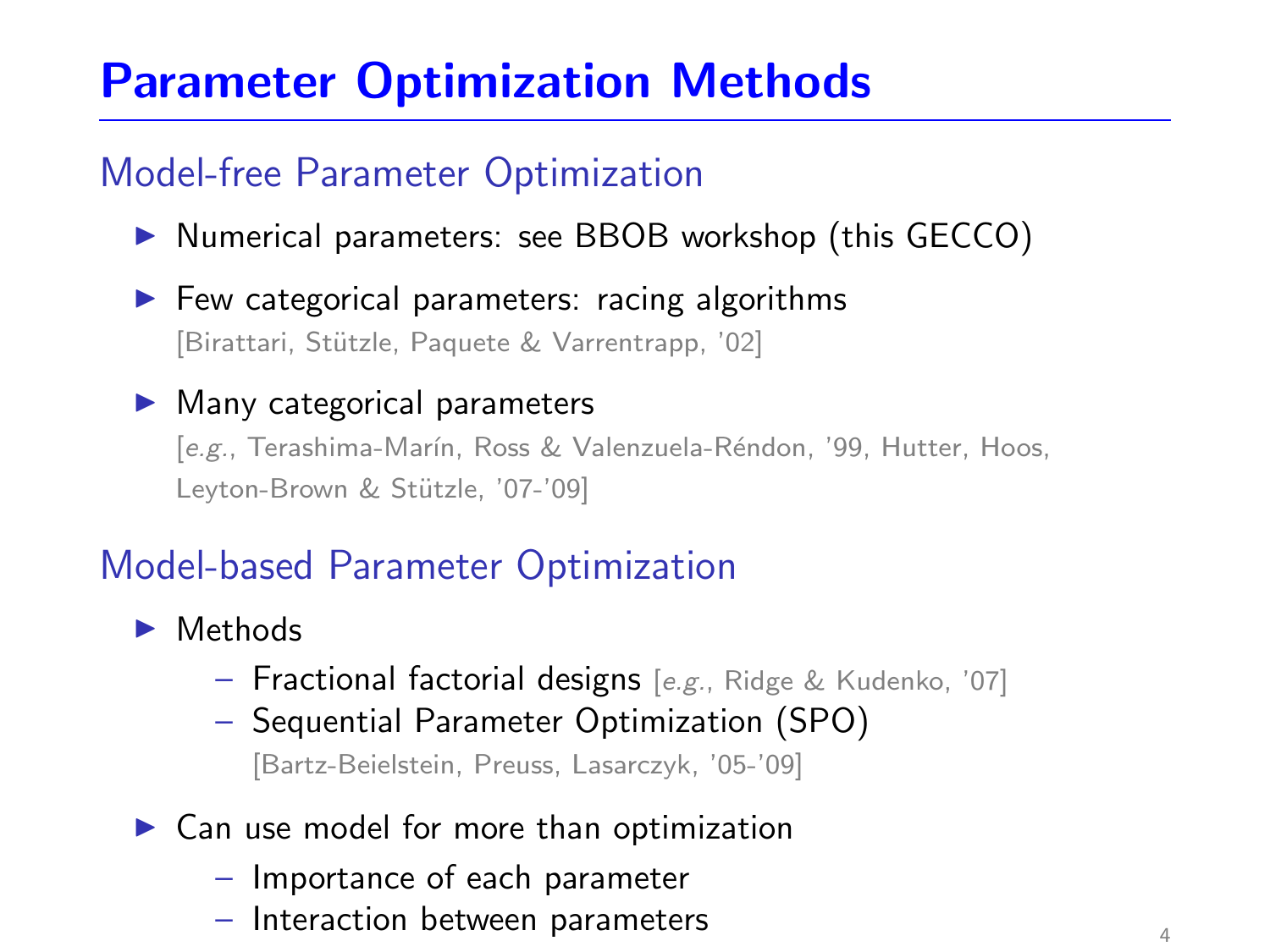- 1. [Sequential Model-Based Optimization \(SMBO\): Introduction](#page-13-0)
- 2. [Comparing Two SMBO Methods: SPO](#page-21-0) vs SKO
- 3. [Components of SPO: Model Quality](#page-27-0)
- 4. [Components of SPO: Sequential Experimental Design](#page-36-0)
- 5. [Conclusions and Future Work](#page-55-0)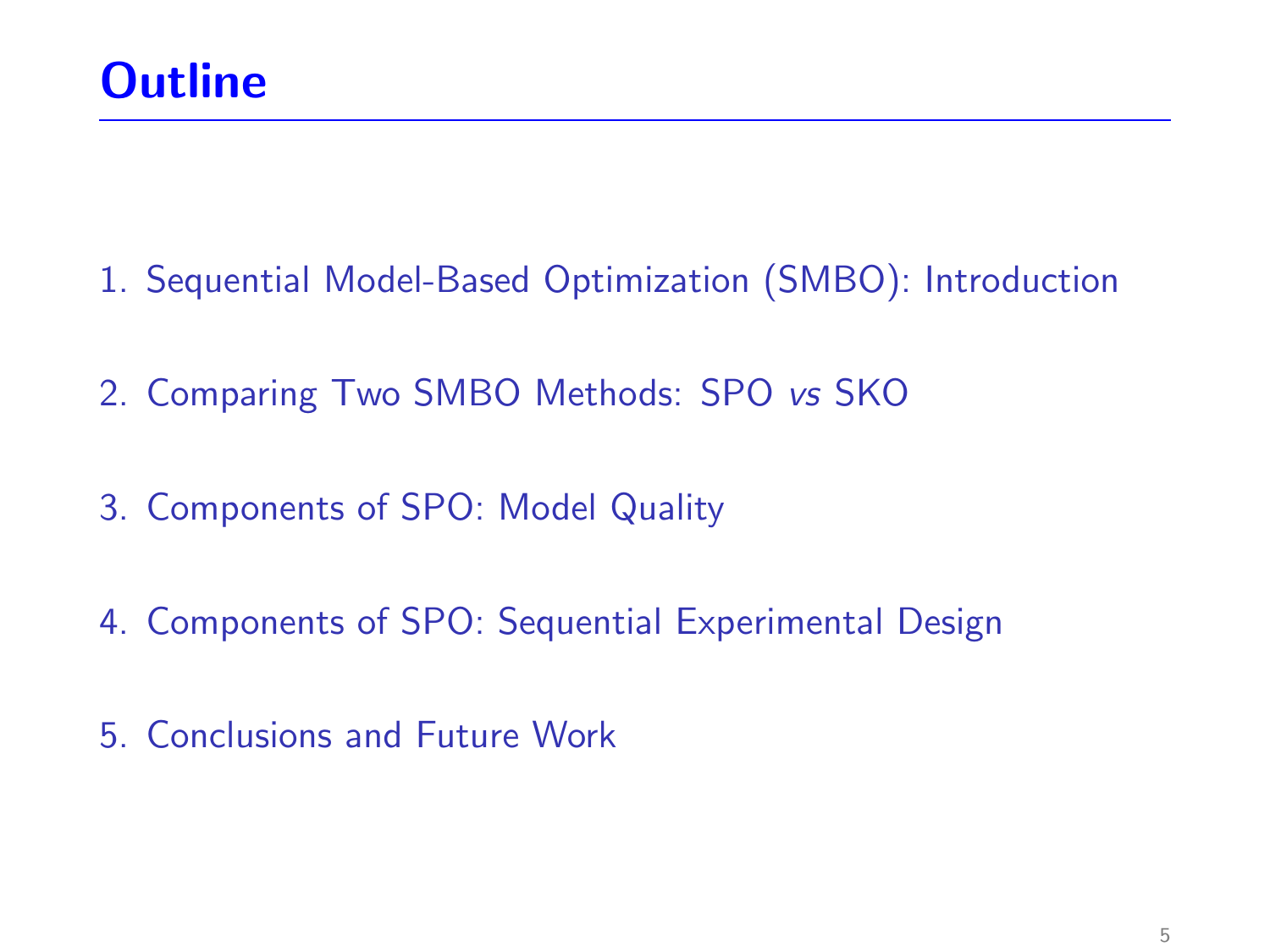#### 1. [Sequential Model-Based Optimization \(SMBO\): Introduction](#page-13-0)

- 2. [Comparing Two SMBO Methods: SPO](#page-21-0) vs SKO
- 3. [Components of SPO: Model Quality](#page-27-0)
- 4. [Components of SPO: Sequential Experimental Design](#page-36-0)
- <span id="page-13-0"></span>5. [Conclusions and Future Work](#page-55-0)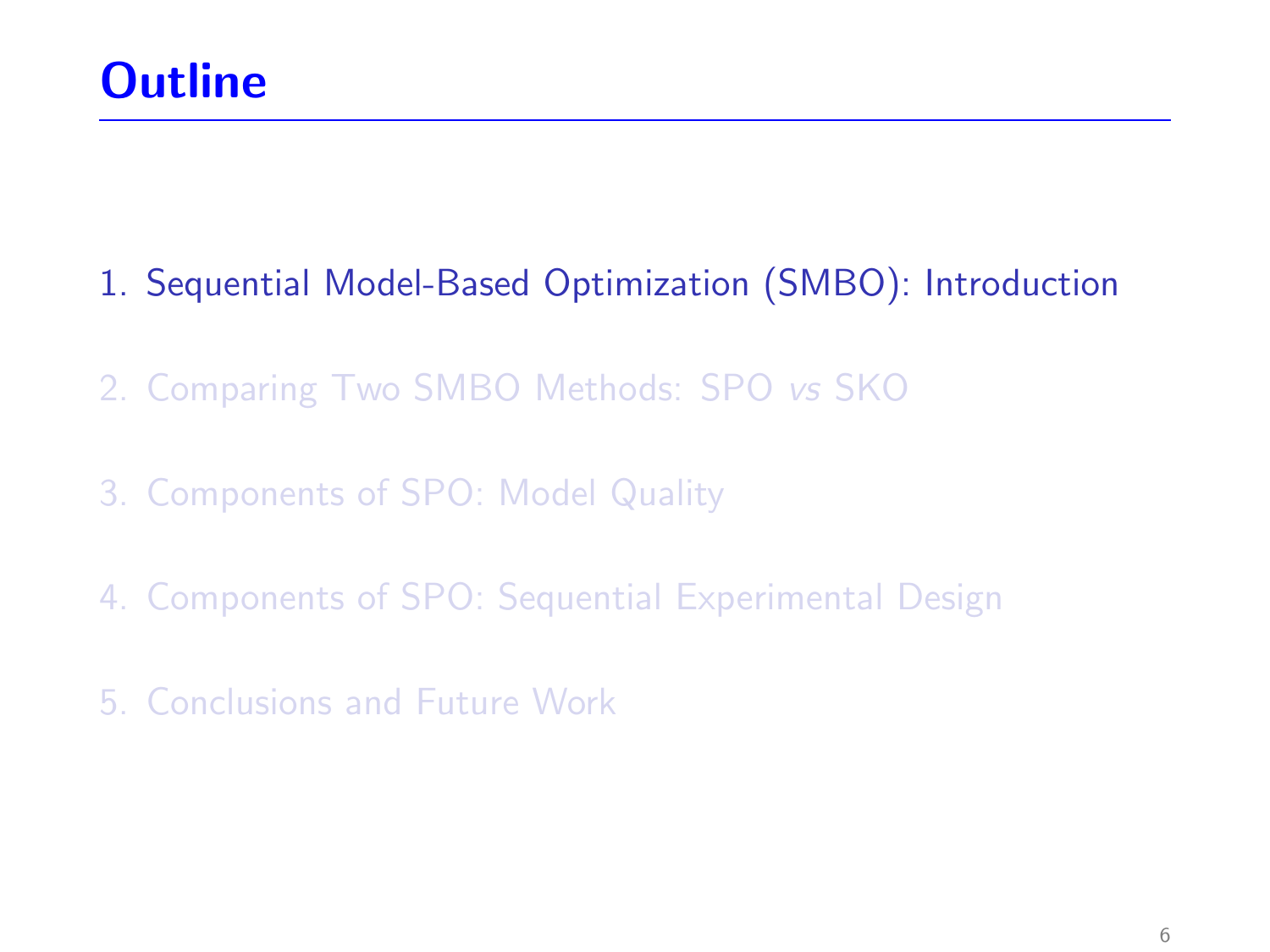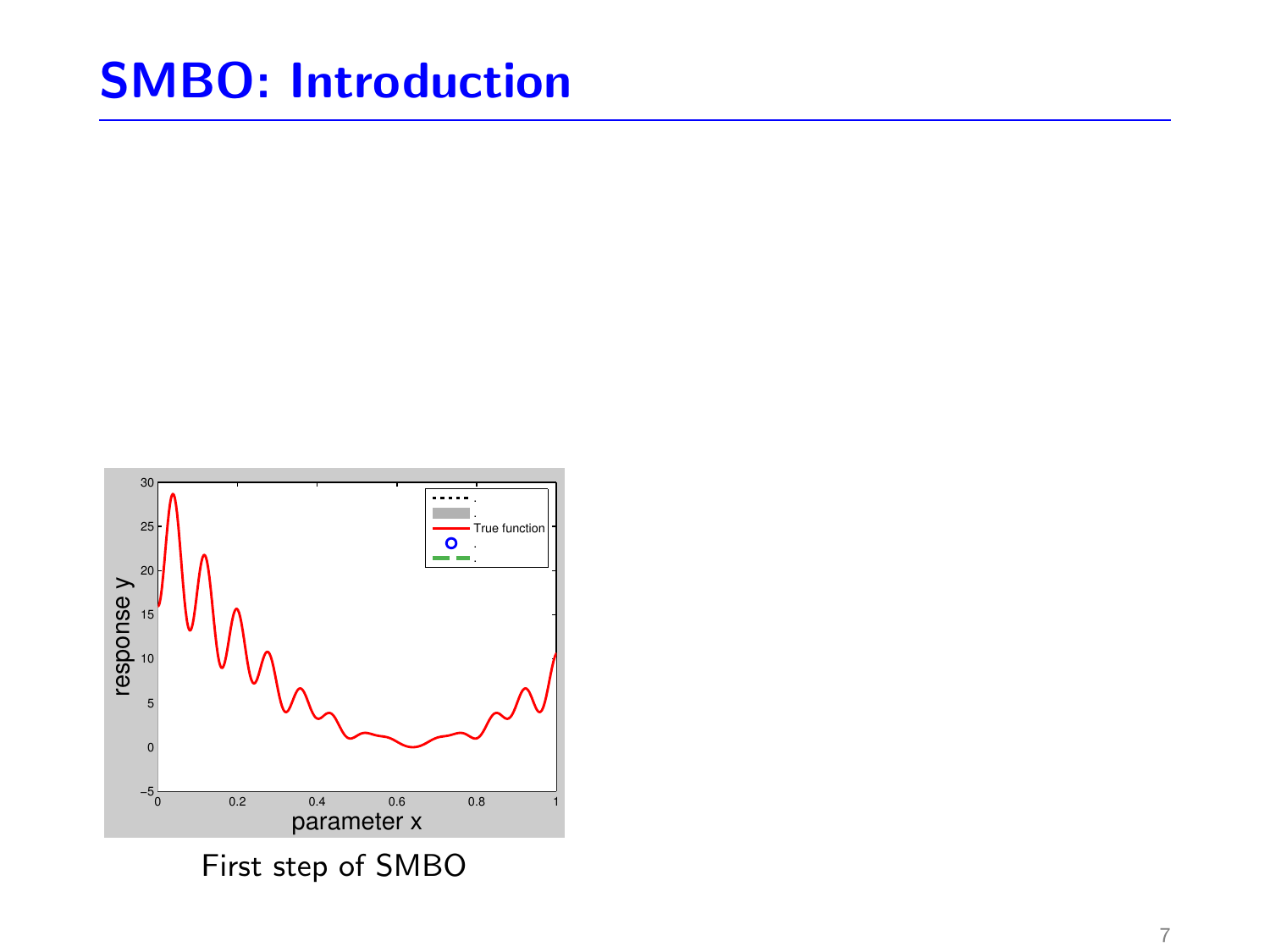1. Get response values at initial design points

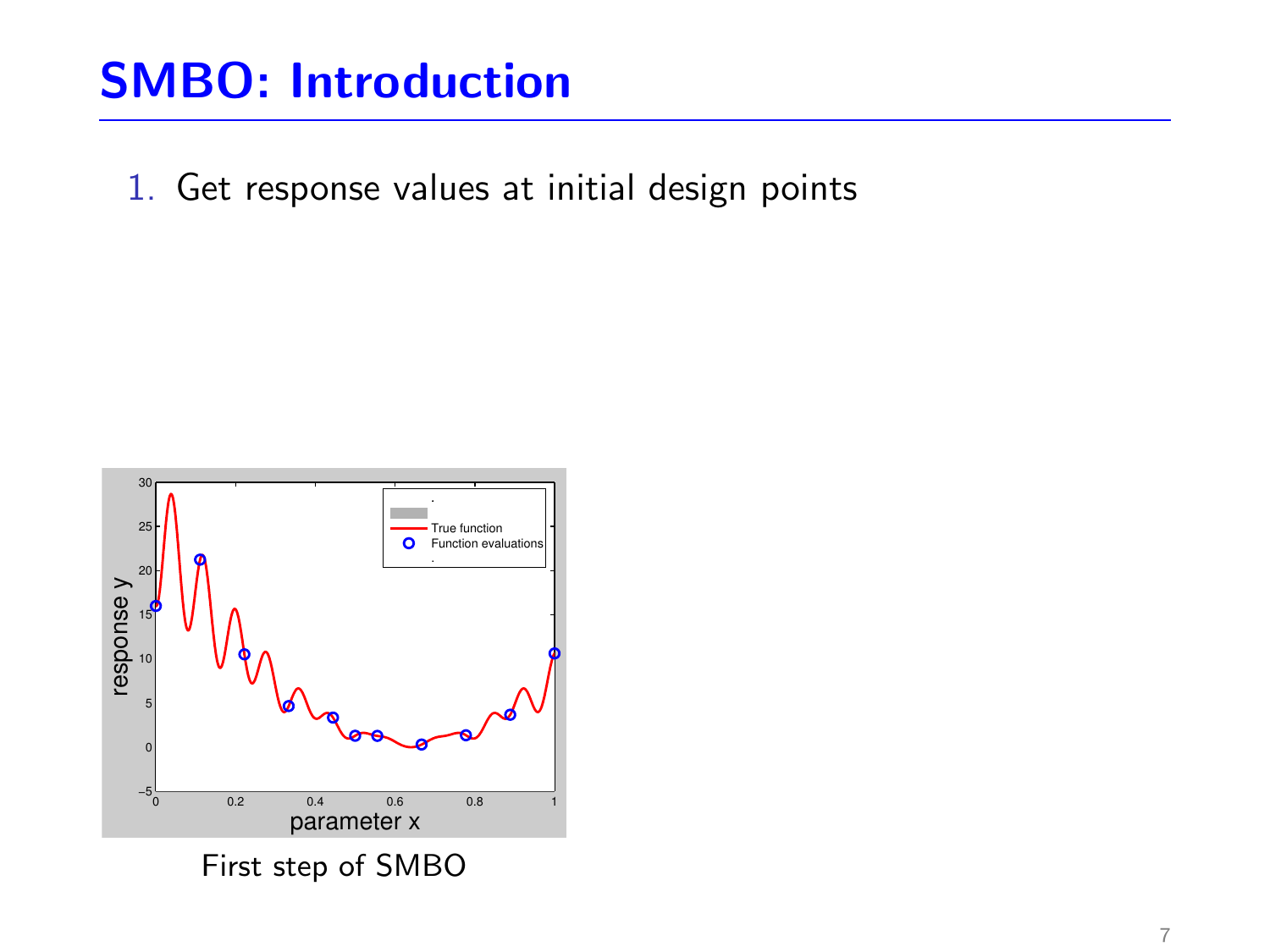1. Get response values at initial design points

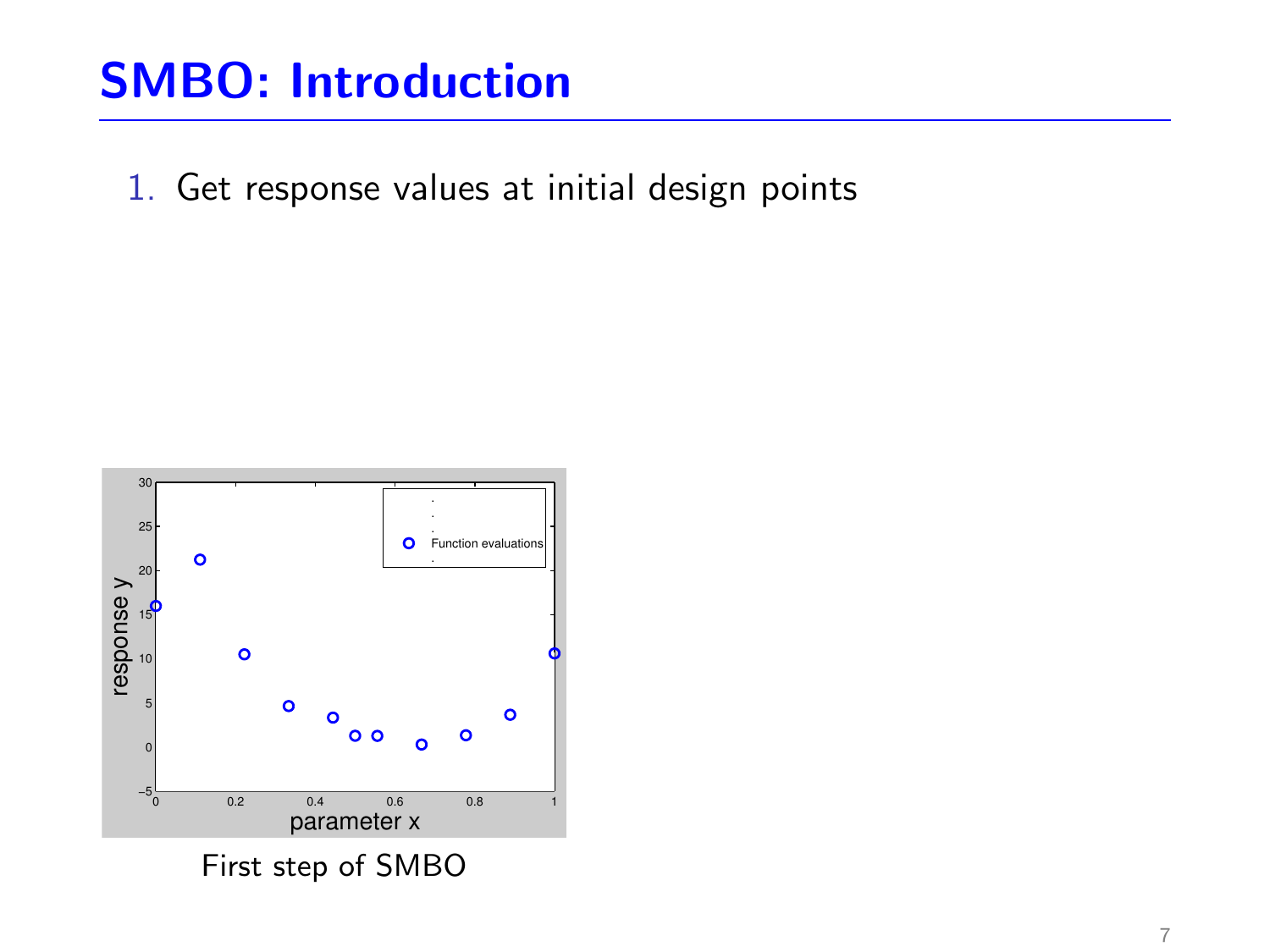- 1. Get response values at initial design points
- 2. Fit a model to the data

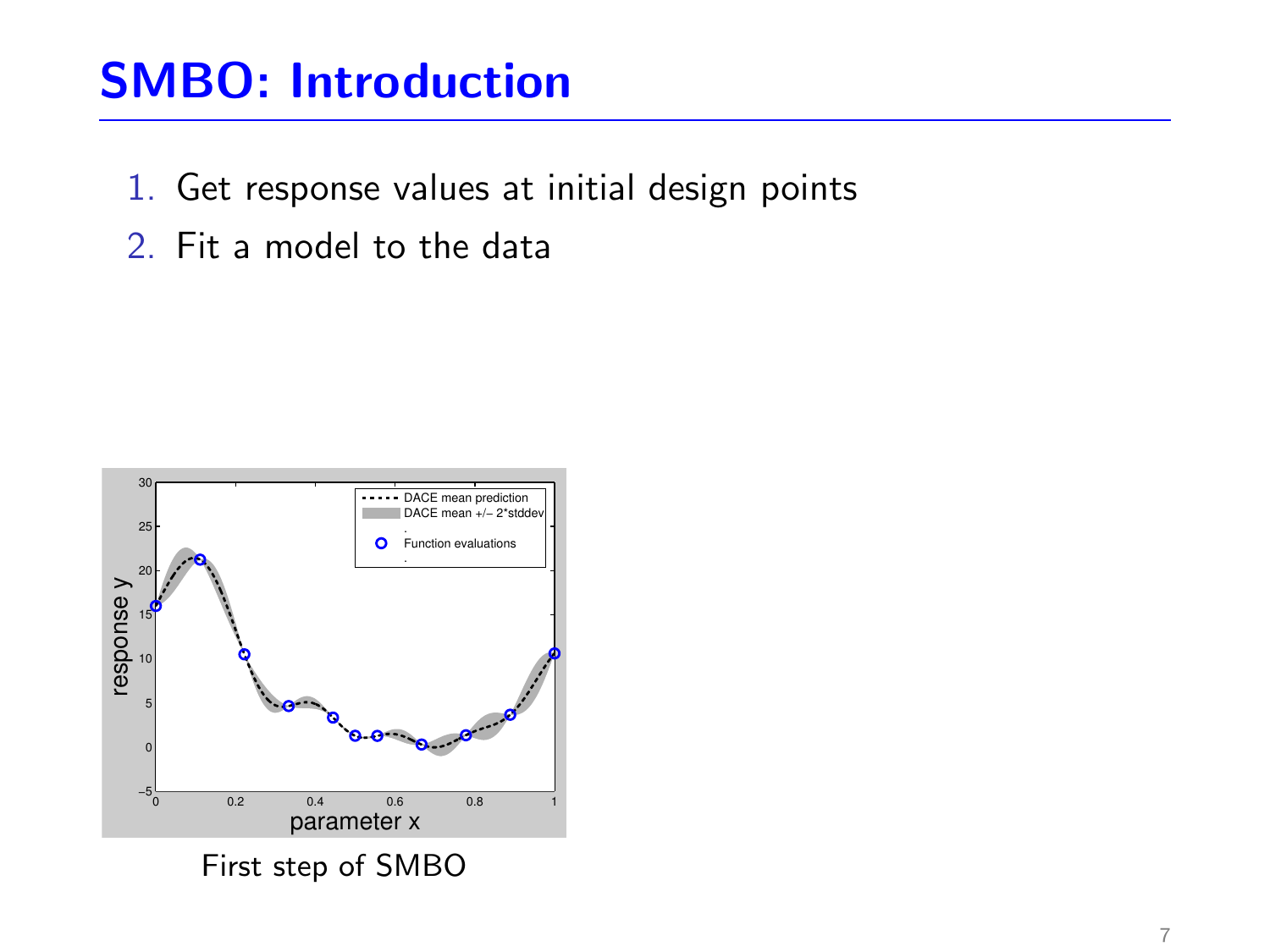- 1. Get response values at initial design points
- 2. Fit a model to the data
- 3. Use model to pick most promising next design point (based on expected improvement criterion)



First step of SMBO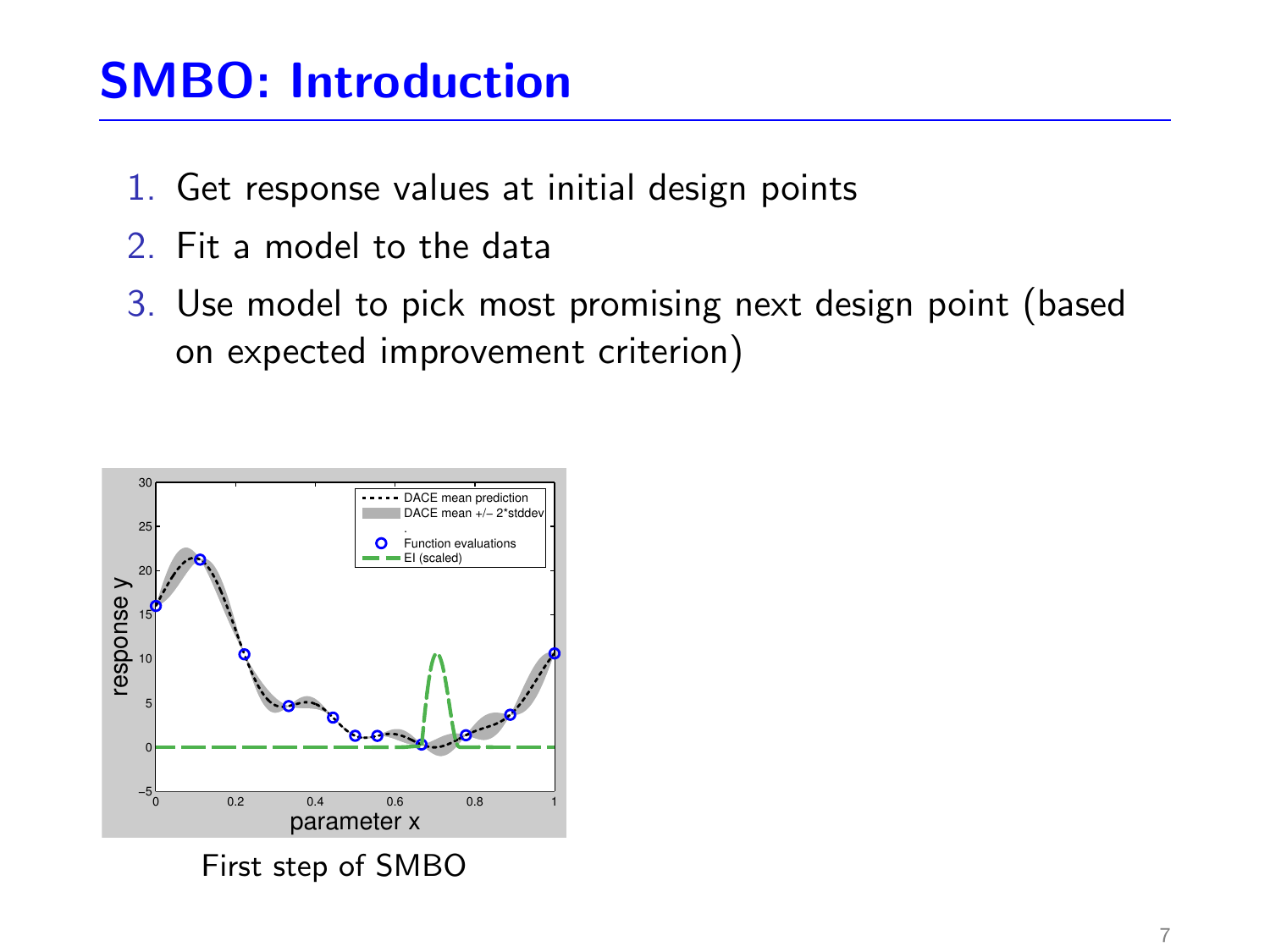- 1. Get response values at initial design points
- 2. Fit a model to the data
- 3. Use model to pick most promising next design point (based on expected improvement criterion)

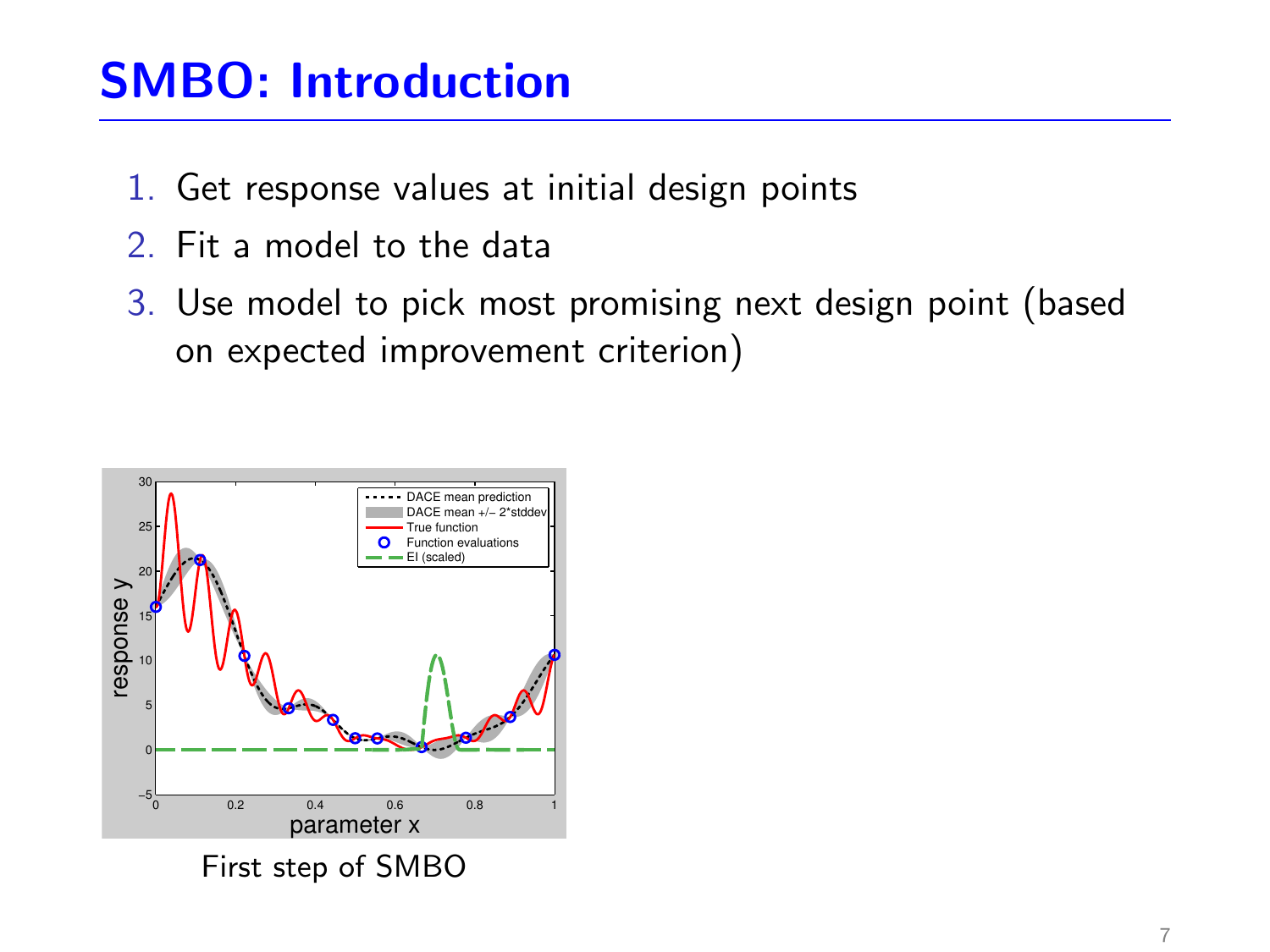- 1. Get response values at initial design points
- 2. Fit a model to the data
- 3. Use model to pick most promising next design point (based on expected improvement criterion)
- 4. Repeat 2. and 3. until time is up



EI (scaled)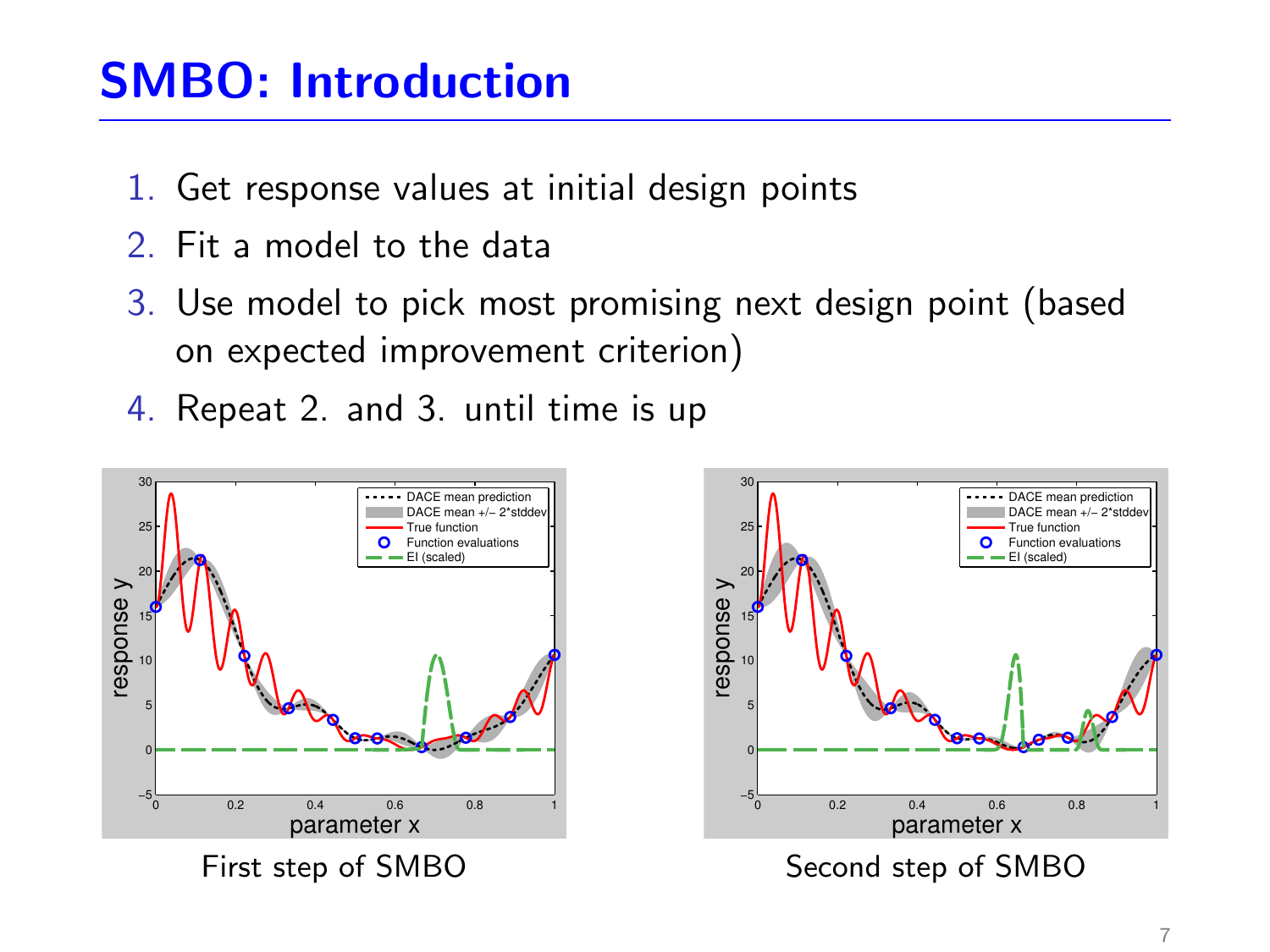- 1. [Sequential Model-Based Optimization \(SMBO\): Introduction](#page-13-0)
- 2. [Comparing Two SMBO Methods: SPO](#page-21-0) vs SKO
- 3. [Components of SPO: Model Quality](#page-27-0)
- 4. [Components of SPO: Sequential Experimental Design](#page-36-0)
- <span id="page-21-0"></span>5. [Conclusions and Future Work](#page-55-0)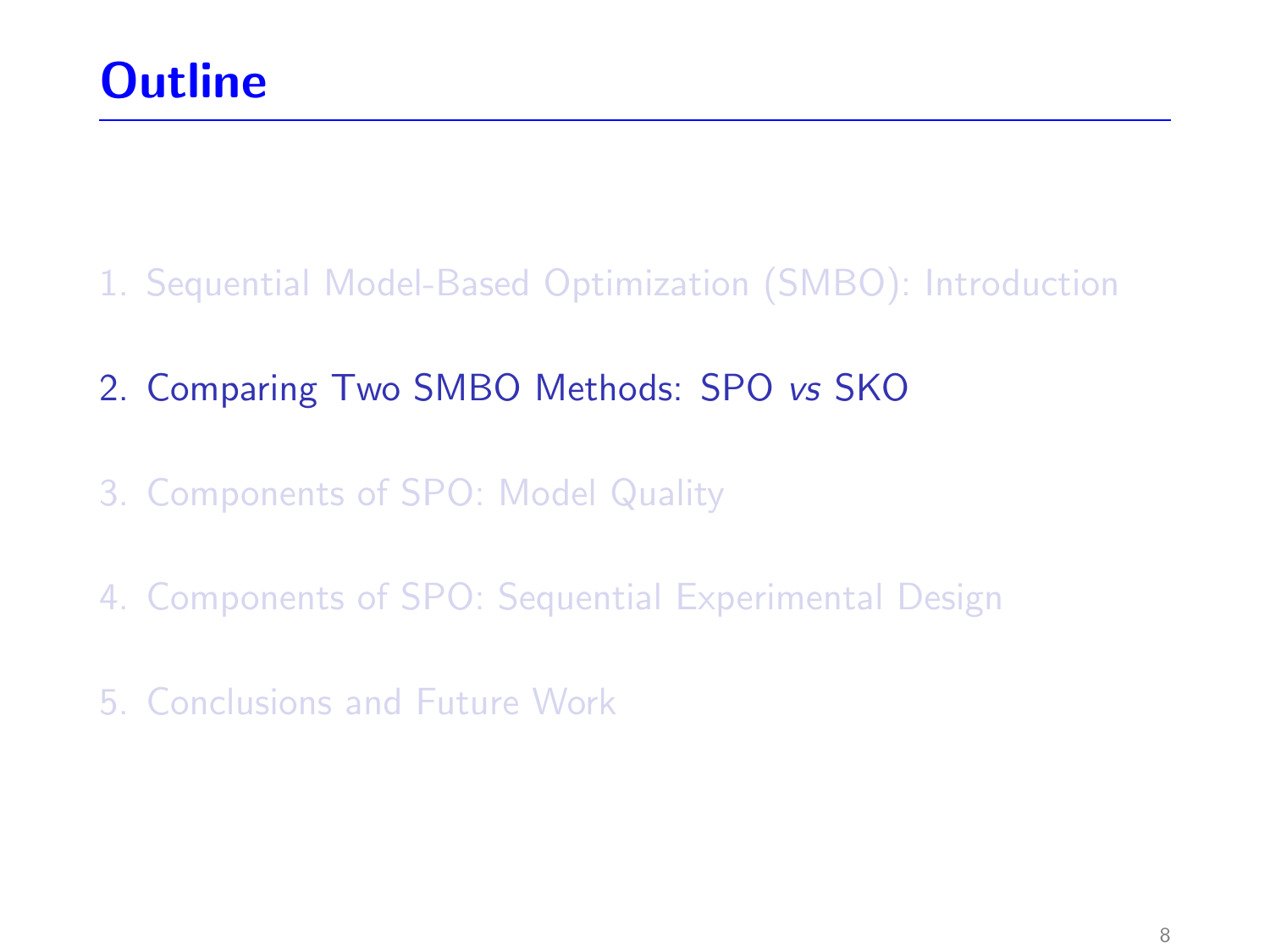## Dealing with Noise: SKO vs SPO

- ▶ Method I (used in SKO) [Huang, Allen, Notz & Zeng, '06.]
	- Fit standard GP assuming Gaussian observation noise
	- Can only fit the mean of the responses



Method I: noisy fit of original response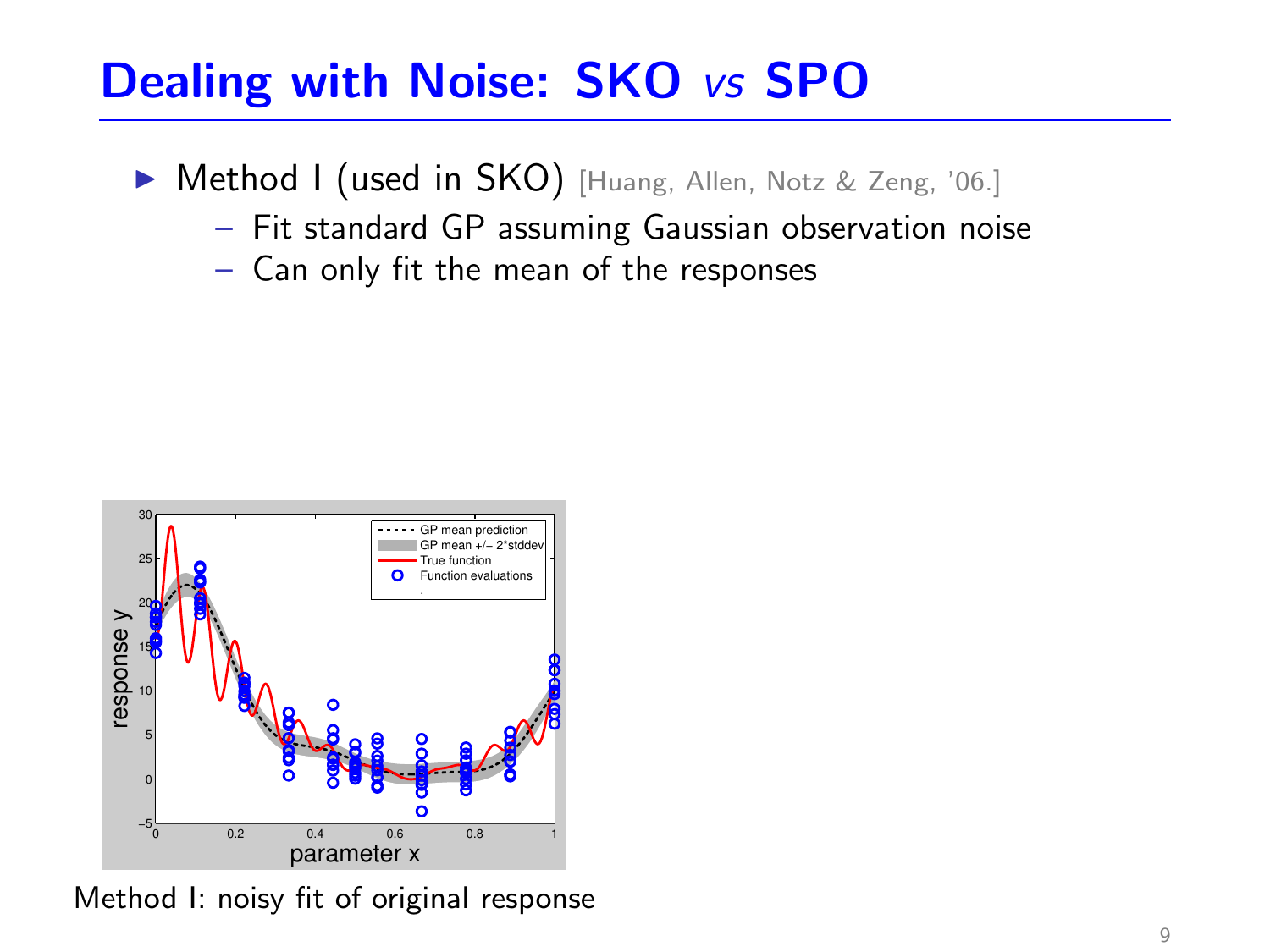## Dealing with Noise: SKO vs SPO

- ▶ Method I (used in SKO) [Huang, Allen, Notz & Zeng, '06.]
	- Fit standard GP assuming Gaussian observation noise
	- Can only fit the mean of the responses
- ▶ Method II (used in SPO) [Bartz-Beielstein, Preuss, Lasarczyk, '05-'09]
	- Compute statistic of empirical distribution of responses at each design point
	- Fit noise-free GP to that



Method I: noisy fit of original response



Method II: noise-free fit of cost statistic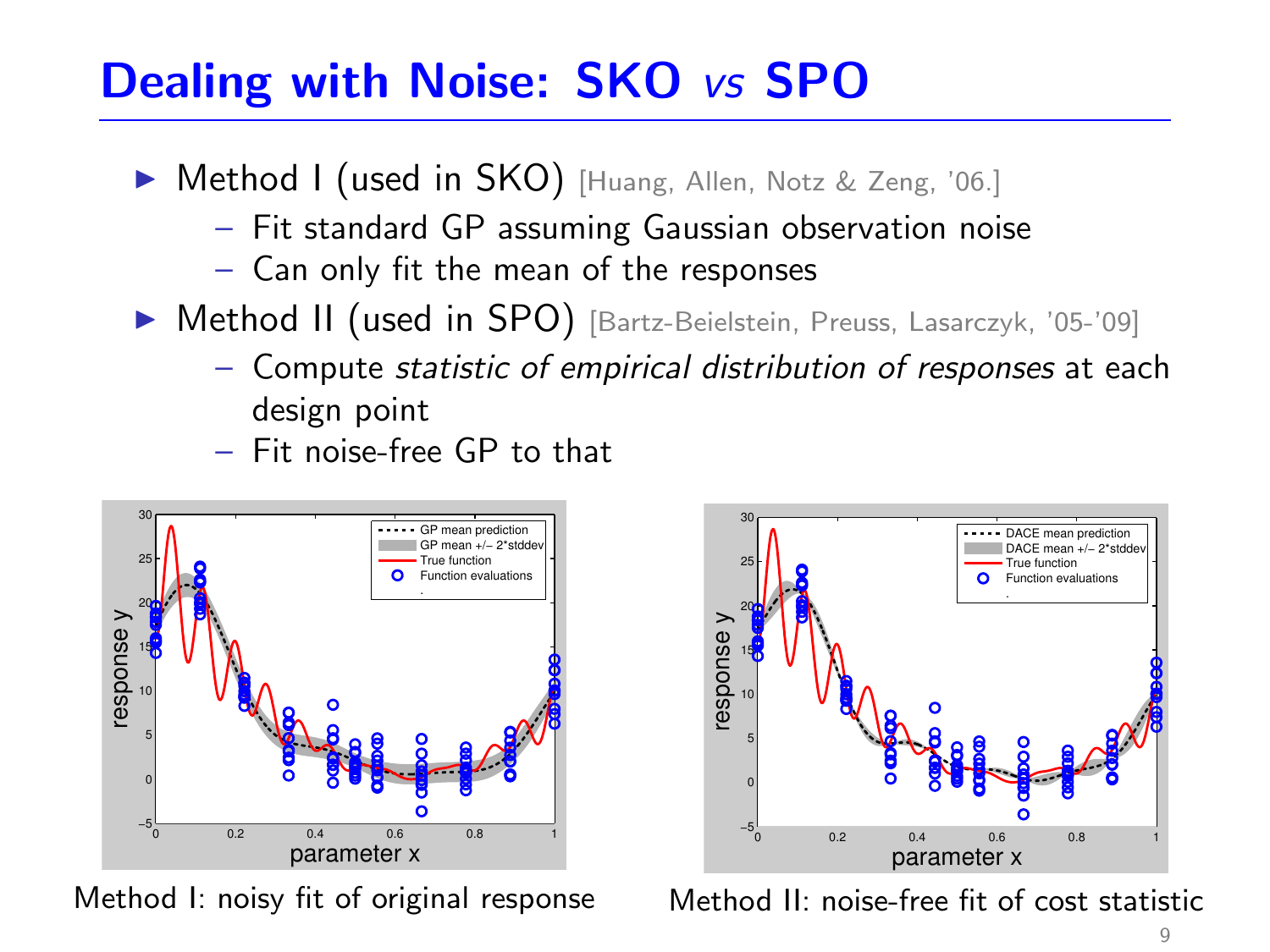## Experiment: SPO vs SKO for Tuning CMA-ES

- ▶ CMA-ES [Hansen et al., '95-'09]
	- Evolutionary strategy for global optimization
	- State-of-the-art (see BBOB workshop this GECCO)
	- Parameters: population size, number of parents, learning rate, damping parameter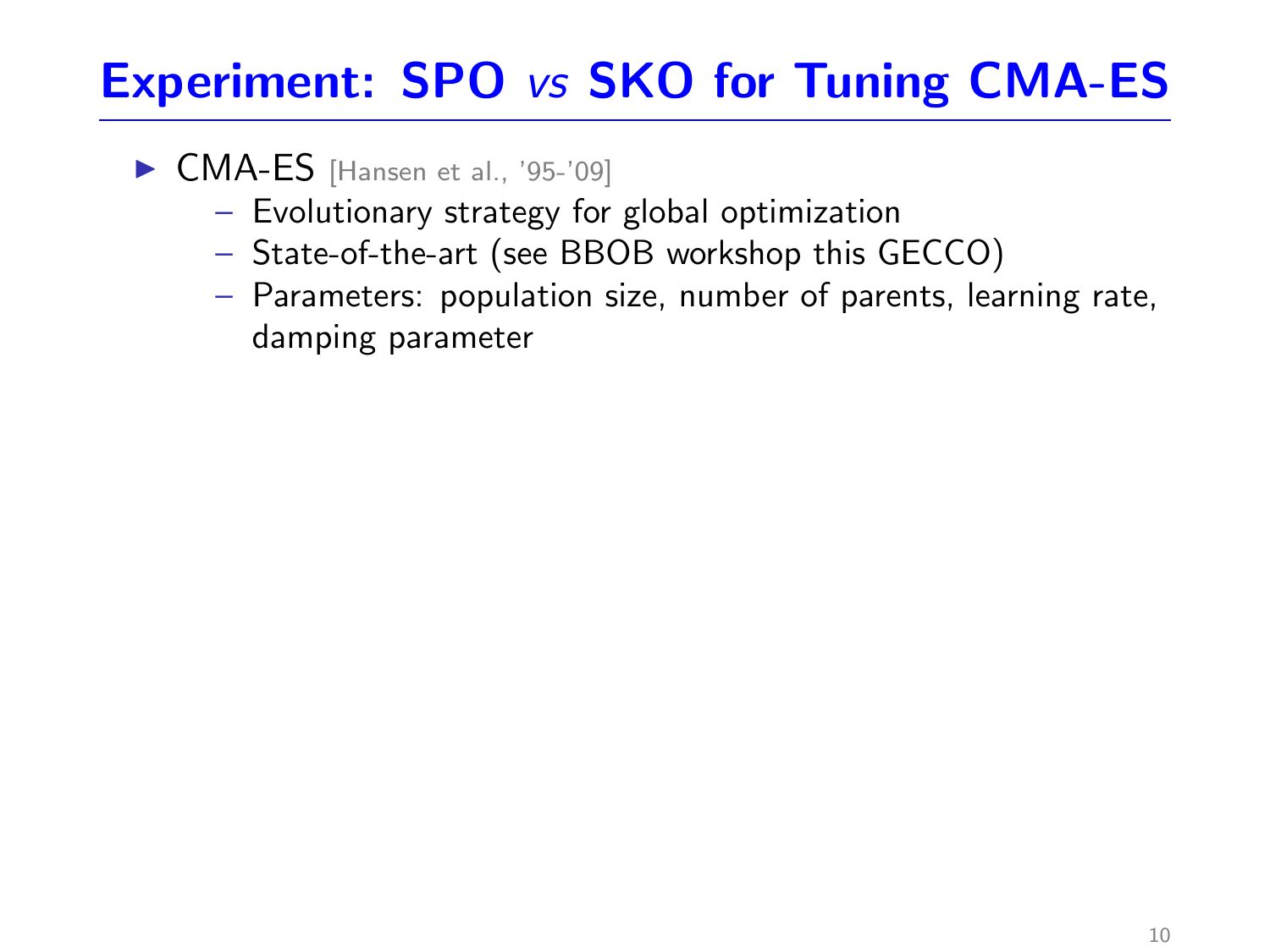## Experiment: SPO vs SKO for Tuning CMA-ES

- ▶ CMA-ES [Hansen et al., '95-'09]
	- Evolutionary strategy for global optimization
	- State-of-the-art (see BBOB workshop this GECCO)
	- Parameters: population size, number of parents, learning rate, damping parameter
- $\blacktriangleright$  Tuning objective
	- Solution cost: best function value found in budget
	- Here: Sphere function
	- Minimize mean solution cost across many runs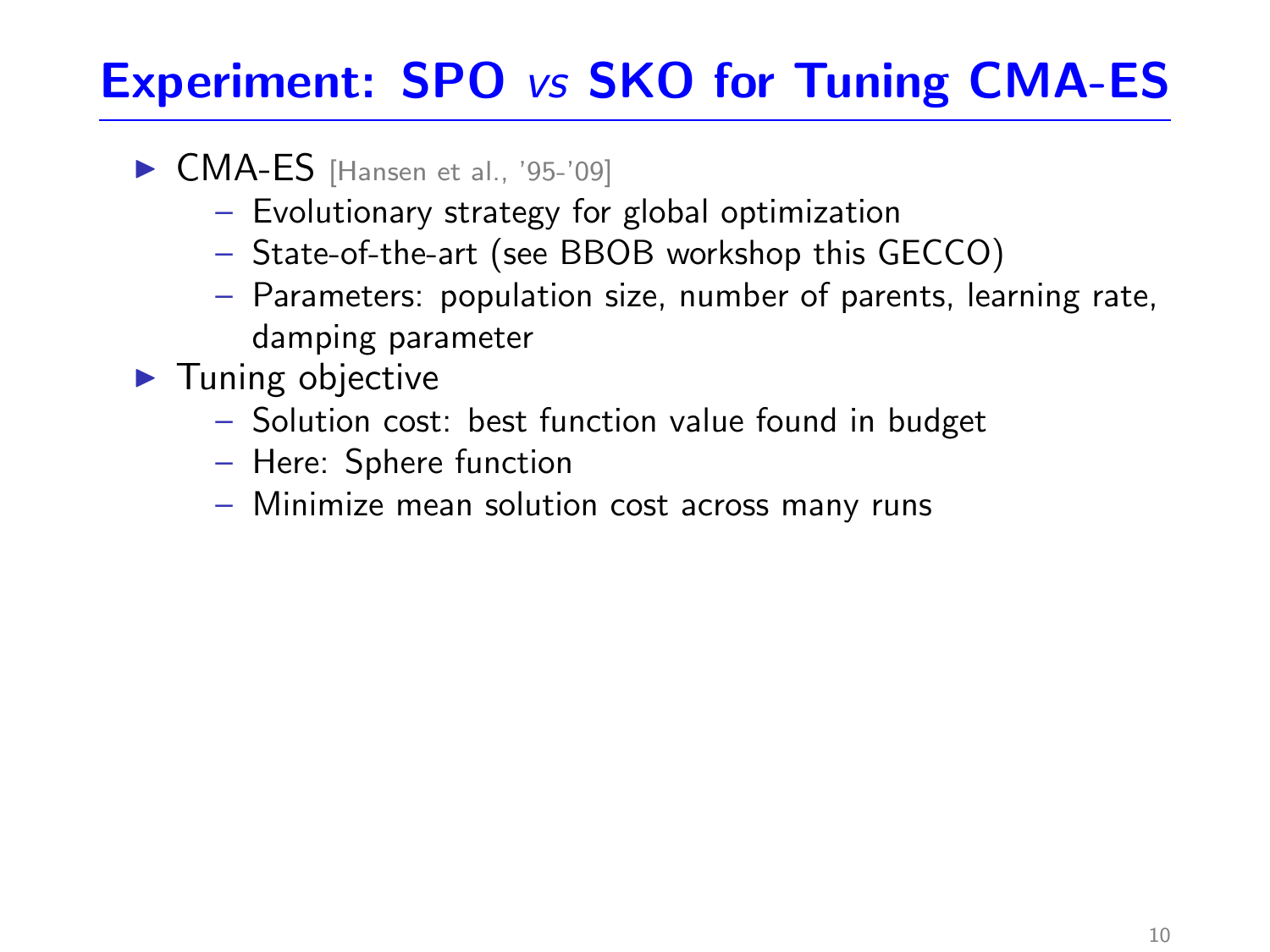## Experiment: SPO vs SKO for Tuning CMA-ES

- ▶ CMA-ES [Hansen et al., '95-'09]
	- Evolutionary strategy for global optimization
	- State-of-the-art (see BBOB workshop this GECCO)
	- Parameters: population size, number of parents, learning rate, damping parameter
- $\blacktriangleright$  Tuning objective
	- Solution cost: best function value found in budget
	- Here: Sphere function
	- Minimize mean solution cost across many runs

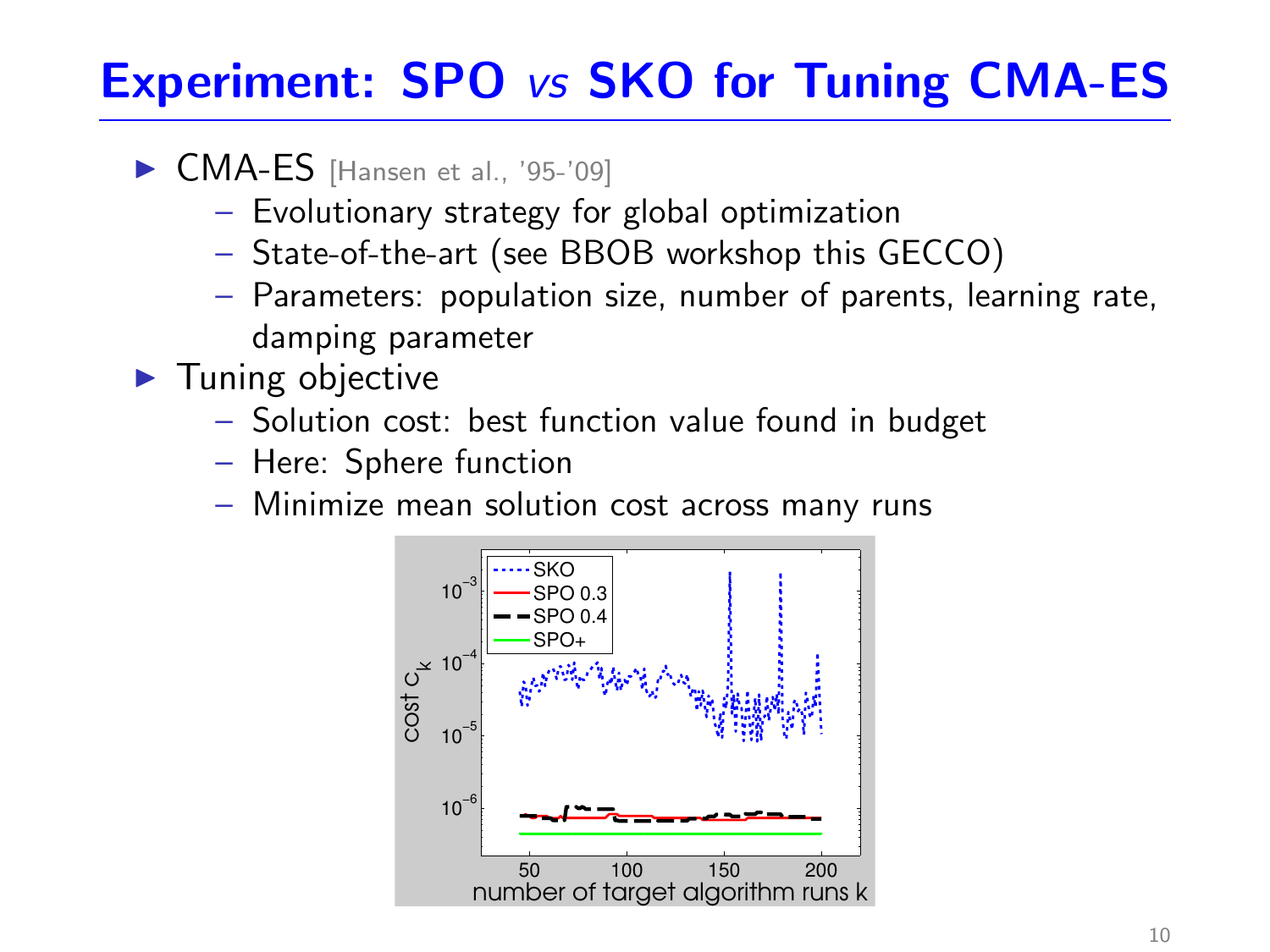- 1. [Sequential Model-Based Optimization \(SMBO\): Introduction](#page-13-0)
- 2. [Comparing Two SMBO Methods: SPO](#page-21-0) vs SKO
- 3. [Components of SPO: Model Quality](#page-27-0)
- 4. [Components of SPO: Sequential Experimental Design](#page-36-0)
- <span id="page-27-0"></span>5. [Conclusions and Future Work](#page-55-0)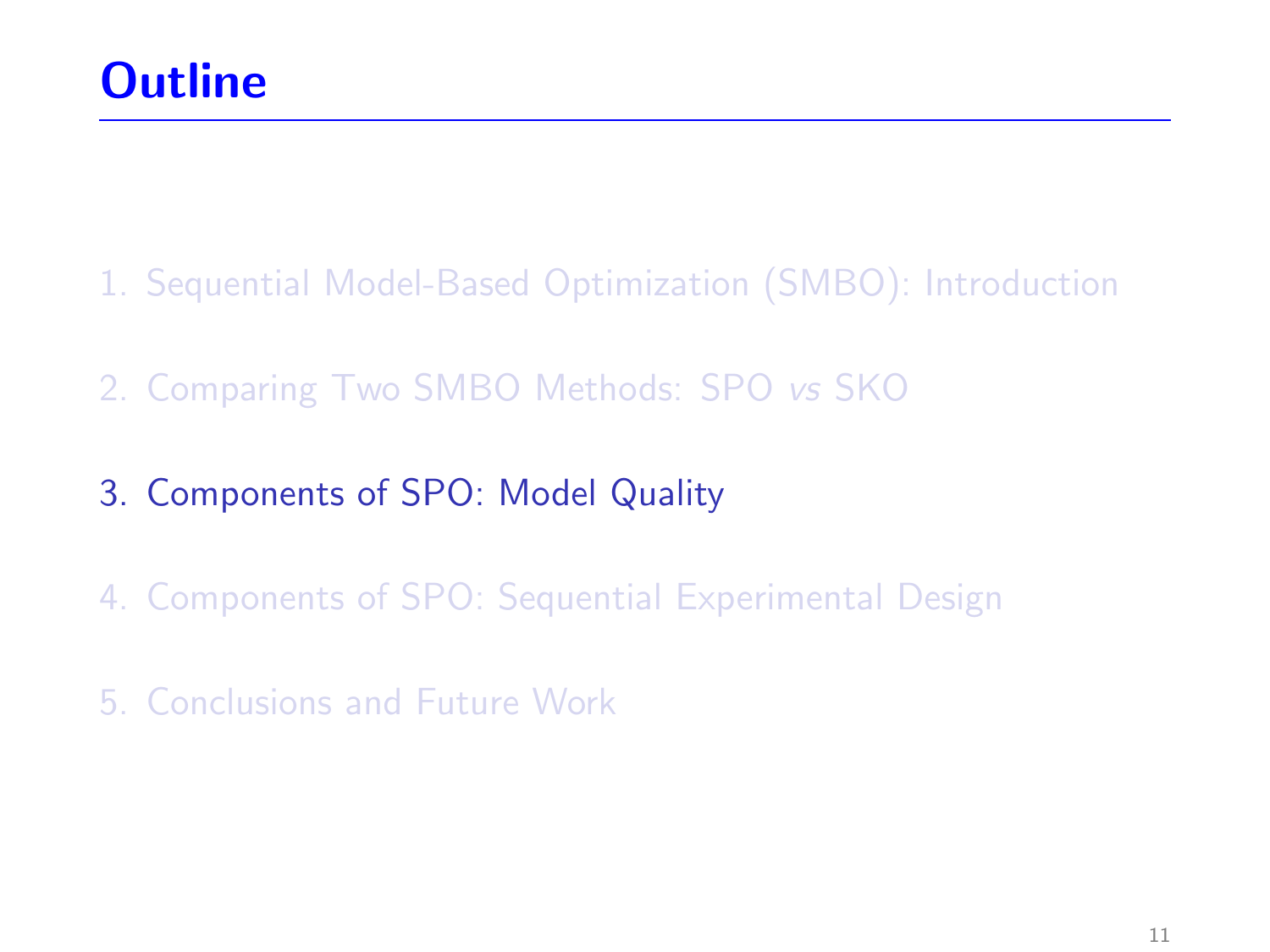## Components of SPO: initial design

 $\blacktriangleright$  Fixed number of initial design points (250) and repeats (2) – Size of initial design studied before [Bartz-Beielstein & Preuss, '06]  $\blacktriangleright$  Here: studied which 250 design points to use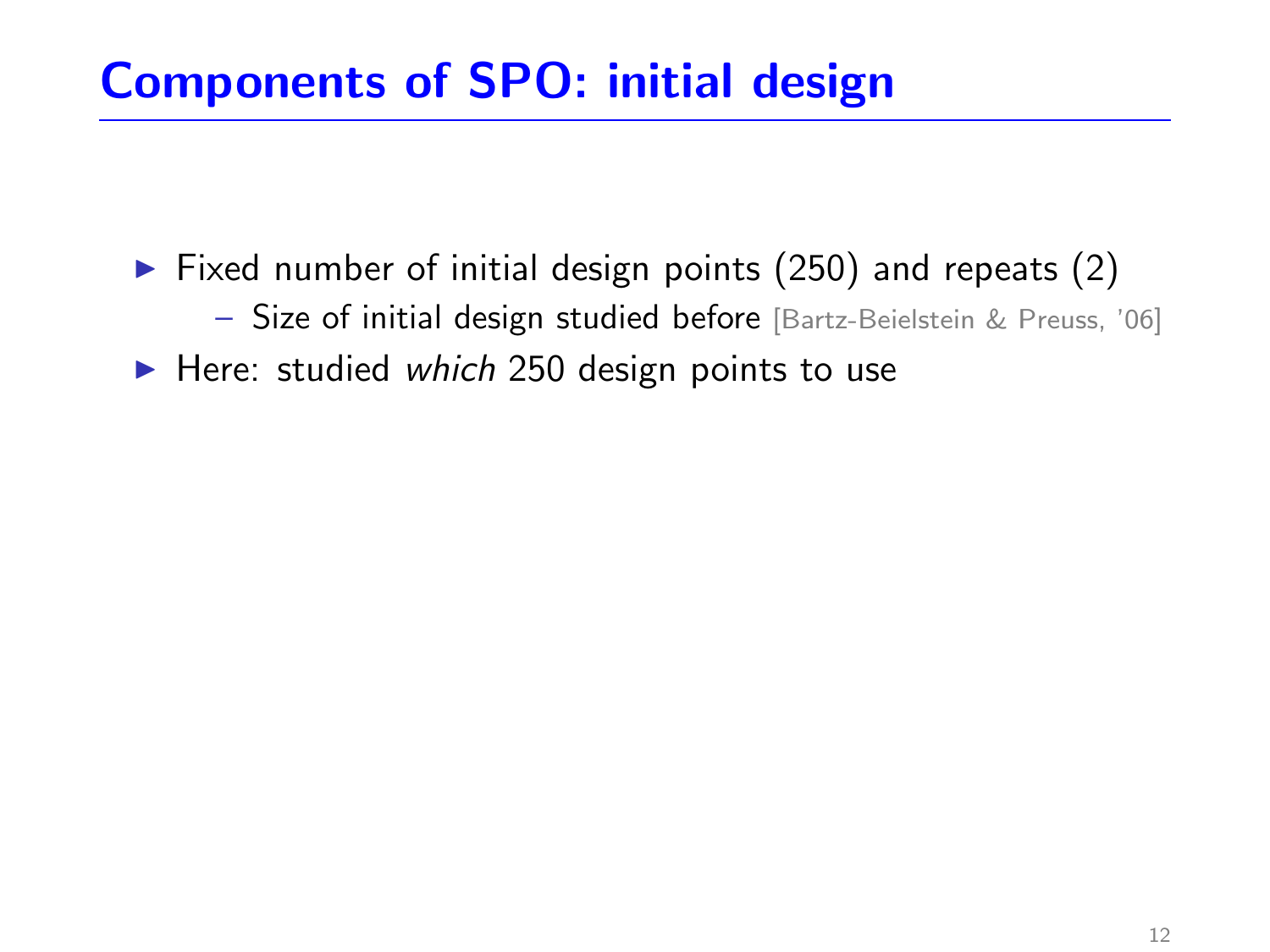## Components of SPO: initial design

 $\triangleright$  Fixed number of initial design points (250) and repeats (2)

- Size of initial design studied before [Bartz-Beielstein & Preuss, '06]
- $\blacktriangleright$  Here: studied which 250 design points to use
	- Sampled uniformly at random
	- Random Latin Hypercube
	- Iterated Hypercube Sampling [Beachkofski & Grandhi, '02]
	- SPO's standard LHD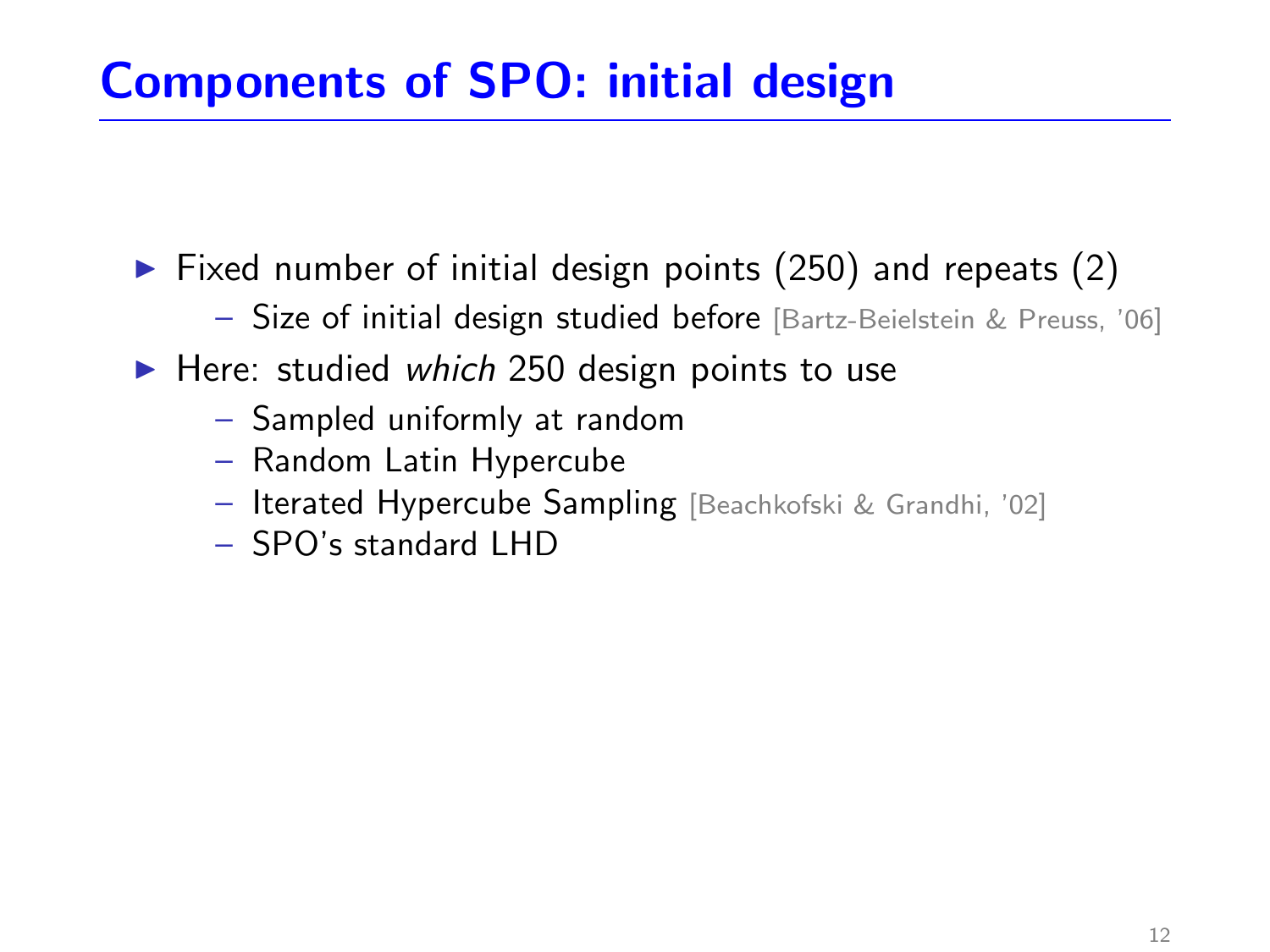## Components of SPO: initial design

 $\triangleright$  Fixed number of initial design points (250) and repeats (2)

- Size of initial design studied before [Bartz-Beielstein & Preuss, '06]
- $\blacktriangleright$  Here: studied which 250 design points to use
	- Sampled uniformly at random
	- Random Latin Hypercube
	- Iterated Hypercube Sampling [Beachkofski & Grandhi, '02]
	- SPO's standard LHD
- $\blacktriangleright$  Result: no significant difference
	- Initial design not very important
	- Using cheap random LHD from here on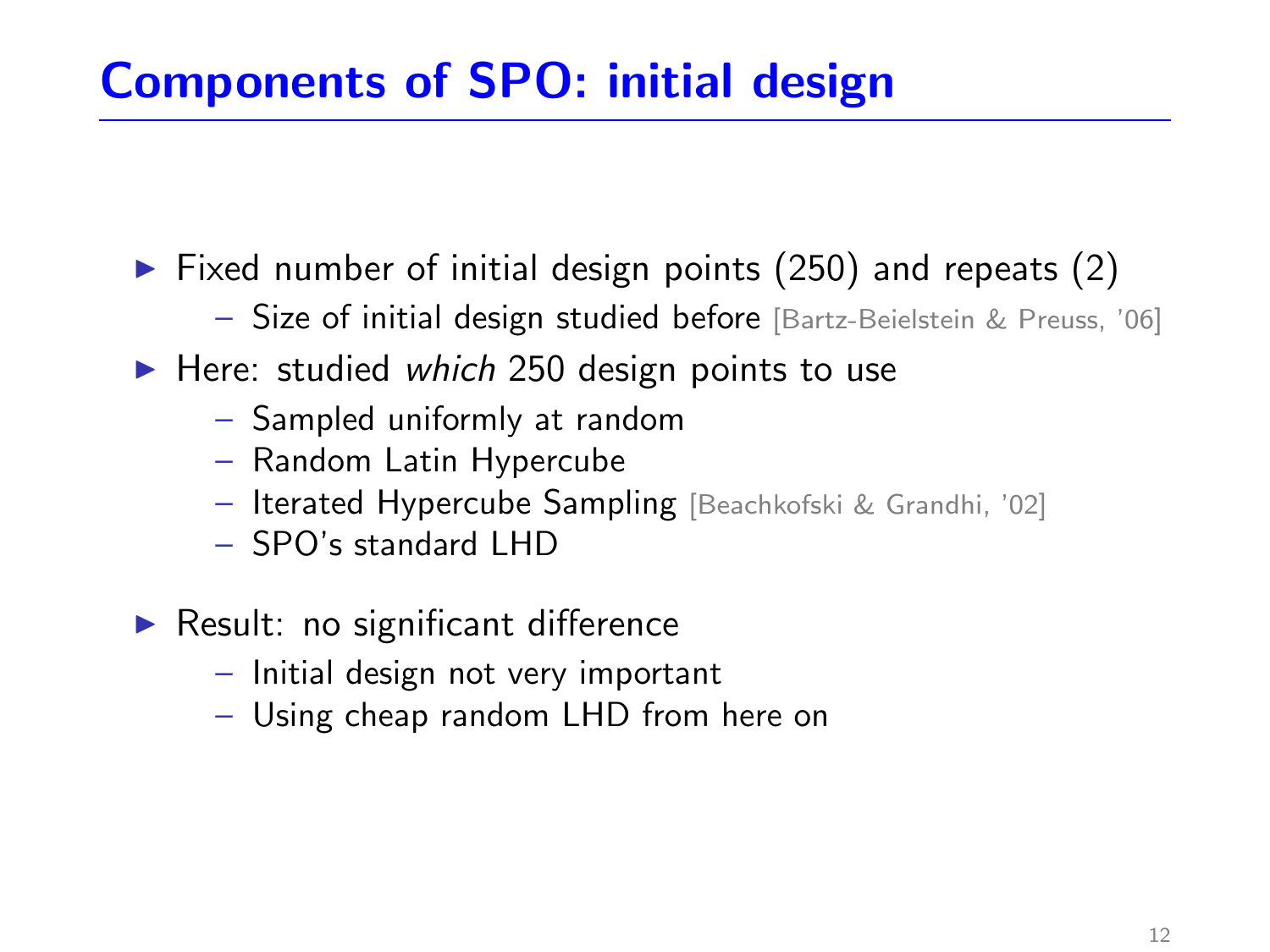- $\blacktriangleright$  Compute empirical cost statistics  $\hat{c}(\theta)$  first
- ▶ Then transform cost statistics:  $log(\hat{c}(\theta))$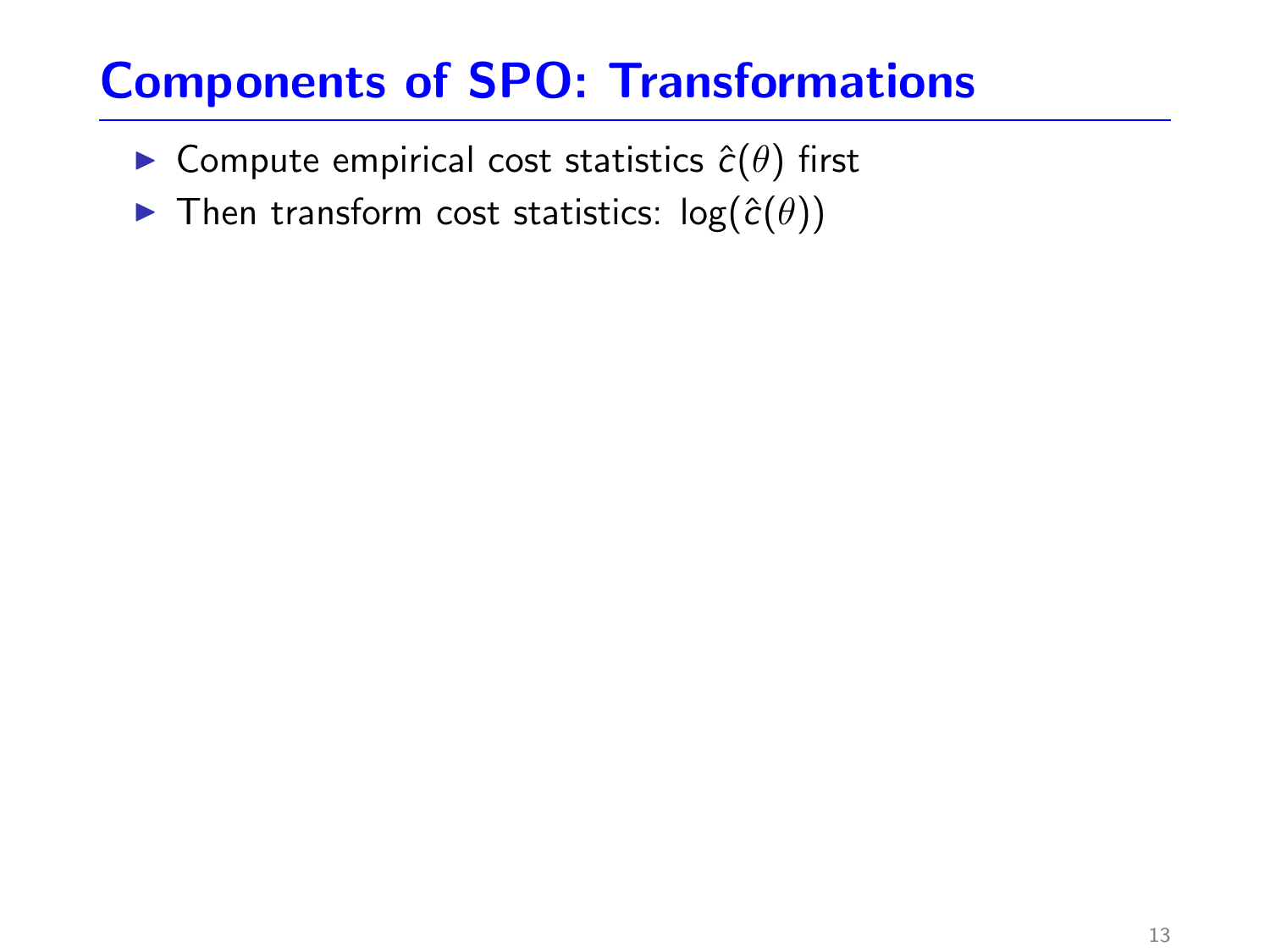- ► Compute empirical cost statistics  $\hat{c}(\theta)$  first
- ▶ Then transform cost statistics:  $log(\hat{c}(\theta))$
- $\triangleright$  Data: solution cost of CMA-ES on sphere
	- $-$  Training: 250  $\cdot$  2 data points as above
	- Test: 250 new points, sampled uniformly at random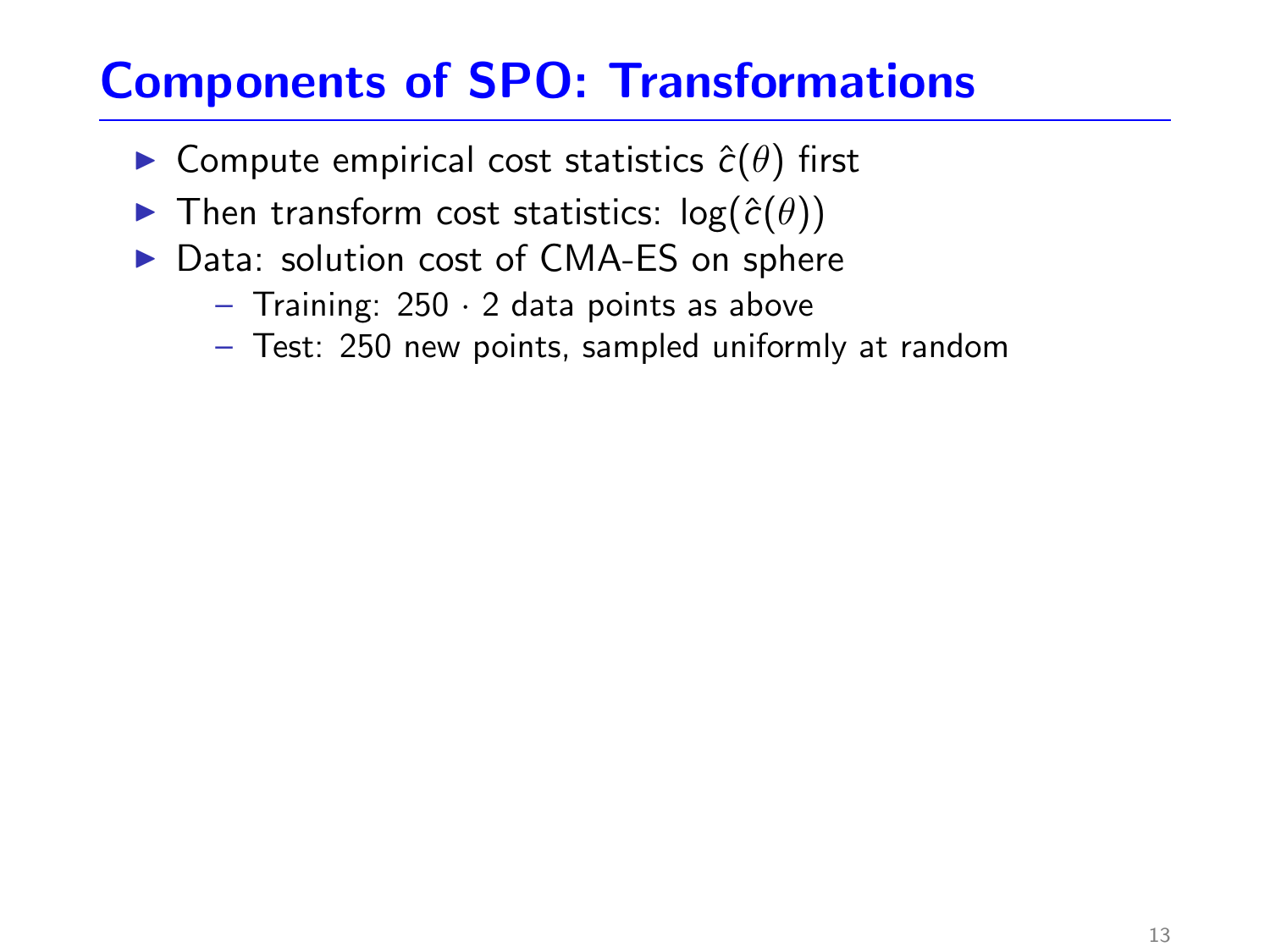- ► Compute empirical cost statistics  $\hat{c}(\theta)$  first
- ▶ Then transform cost statistics:  $log(\hat{c}(\theta))$
- ▶ Data: solution cost of CMA-ES on sphere
	- $-$  Training: 250  $\cdot$  2 data points as above
	- Test: 250 new points, sampled uniformly at random

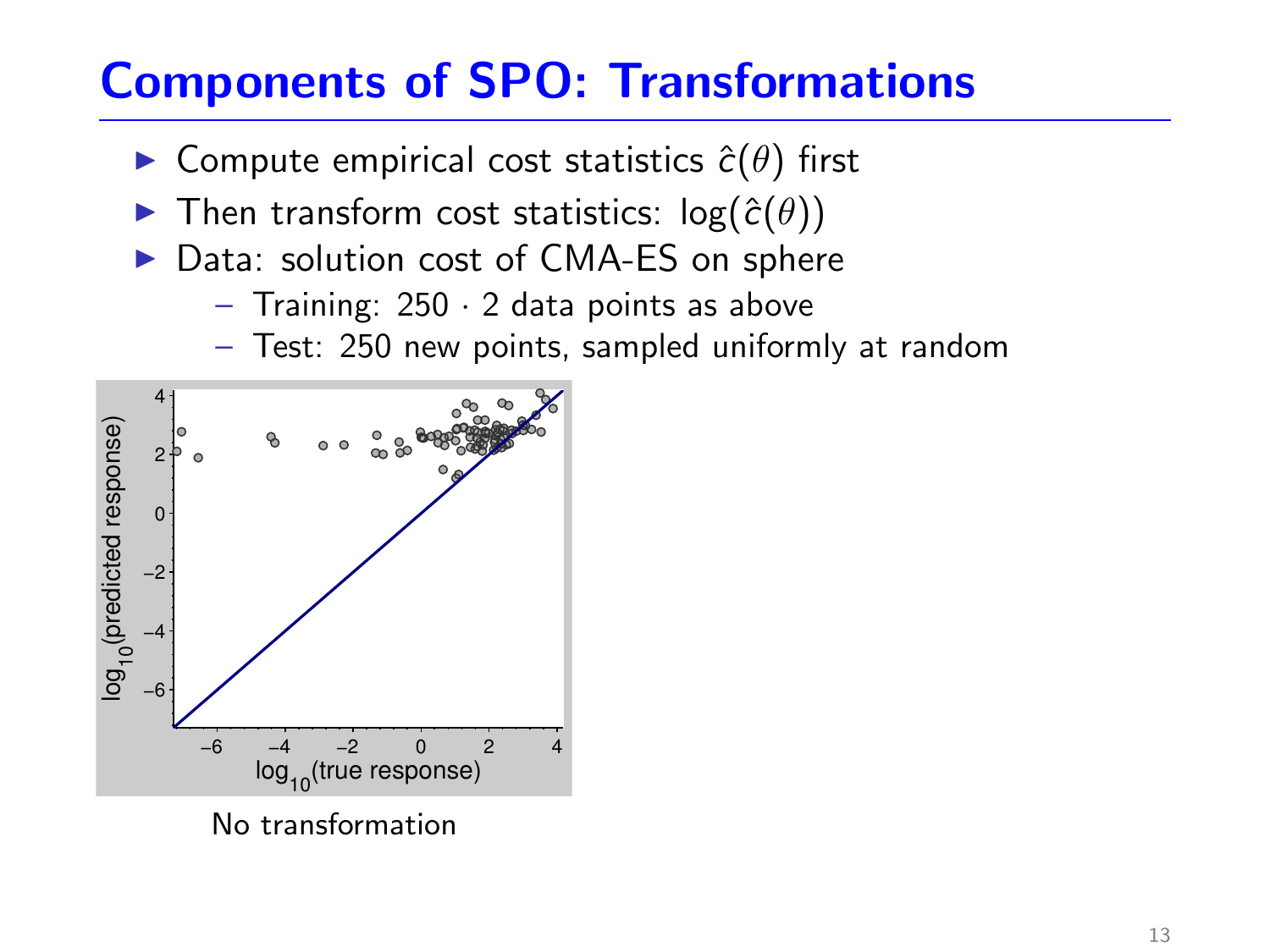- $\triangleright$  Compute empirical cost statistics  $\hat{c}(\theta)$  first
- **►** Then transform cost statistics:  $log(\hat{c}(\theta))$
- $\triangleright$  Data: solution cost of CMA-ES on sphere
	- $-$  Training: 250  $\cdot$  2 data points as above
	- Test: 250 new points, sampled uniformly at random



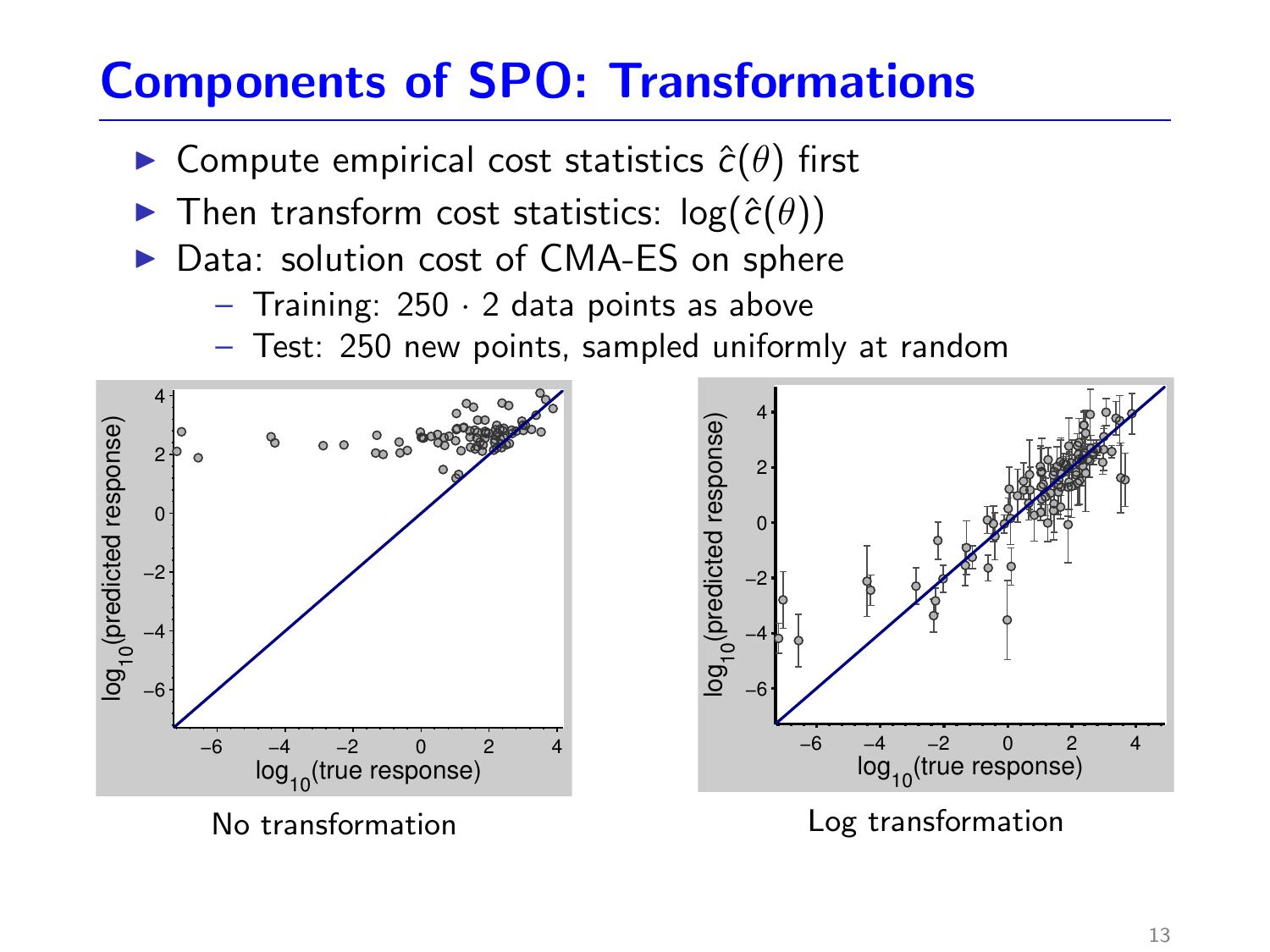- ► Compute empirical cost statistics  $\hat{c}(\theta)$  first
- **►** Then transform cost statistics:  $log(\hat{c}(\theta))$
- ▶ Data: solution cost of CMA-ES on sphere
	- $-$  Training: 250  $\cdot$  2 data points as above
	- Test: 250 new points, sampled uniformly at random



Note: In newer experiments, SKO with log models was competitive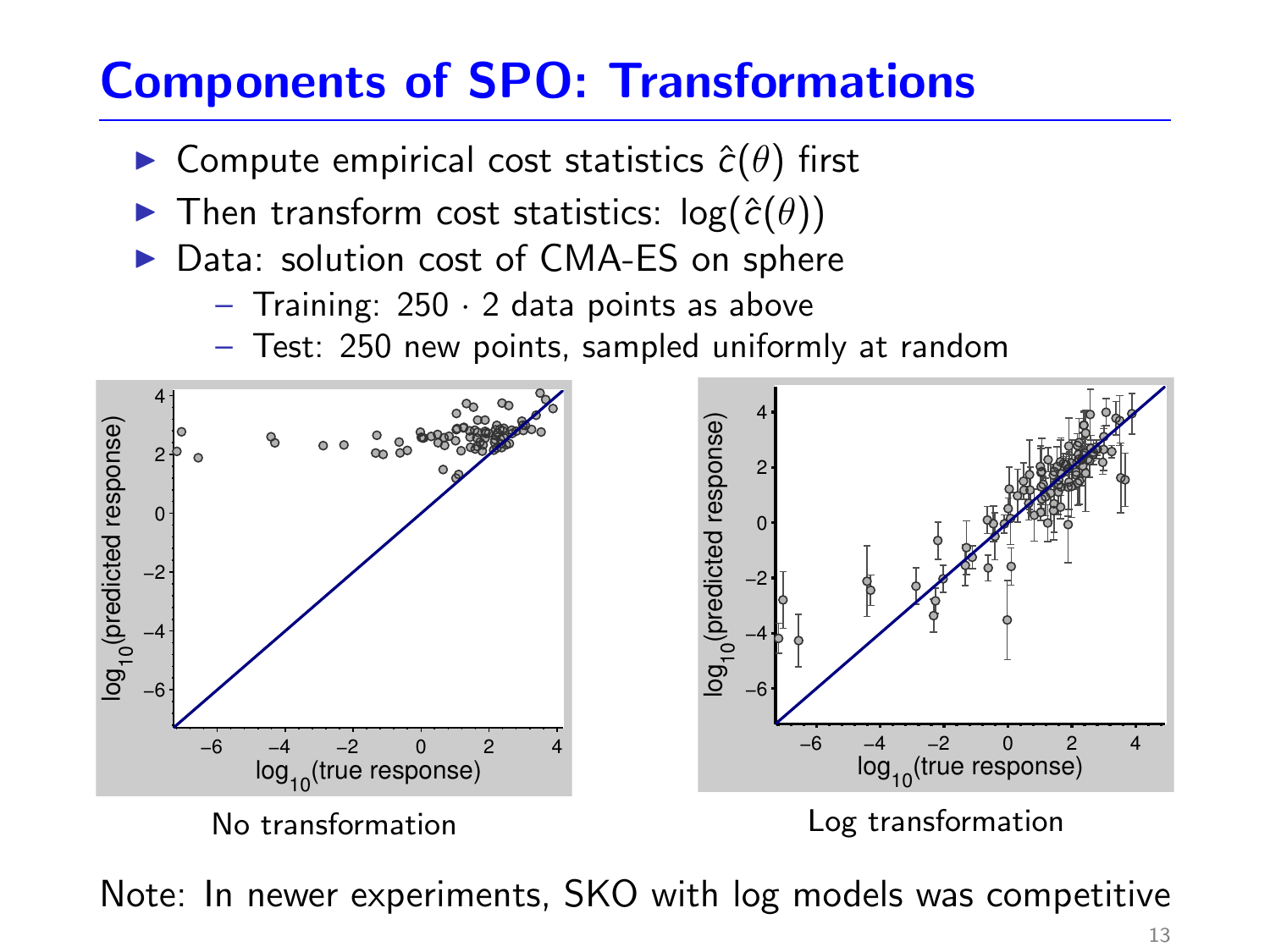- 1. [Sequential Model-Based Optimization \(SMBO\): Introduction](#page-13-0)
- 2. [Comparing Two SMBO Methods: SPO](#page-21-0) vs SKO
- 3. [Components of SPO: Model Quality](#page-27-0)
- 4. [Components of SPO: Sequential Experimental Design](#page-36-0)
- <span id="page-36-0"></span>5. [Conclusions and Future Work](#page-55-0)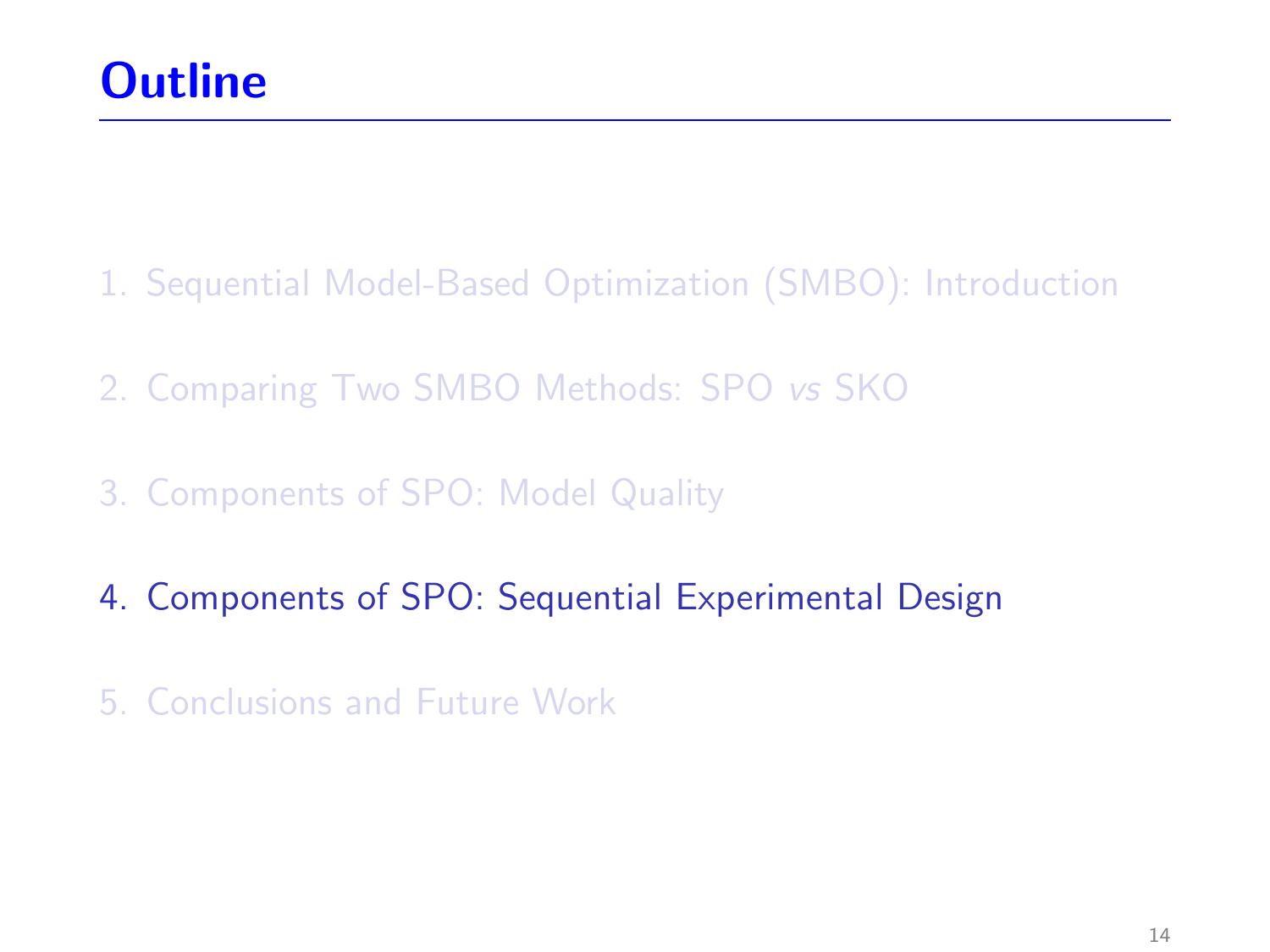# Components of SPO: expected improvement criterion

User wants to optimize some objective c

- $\triangleright$  We transform c to improve the model
- $\triangleright$  But that doesn't change the user's objective
- $\rightarrow$  Have to adapt expected improvement criterion to handle un-transformed objective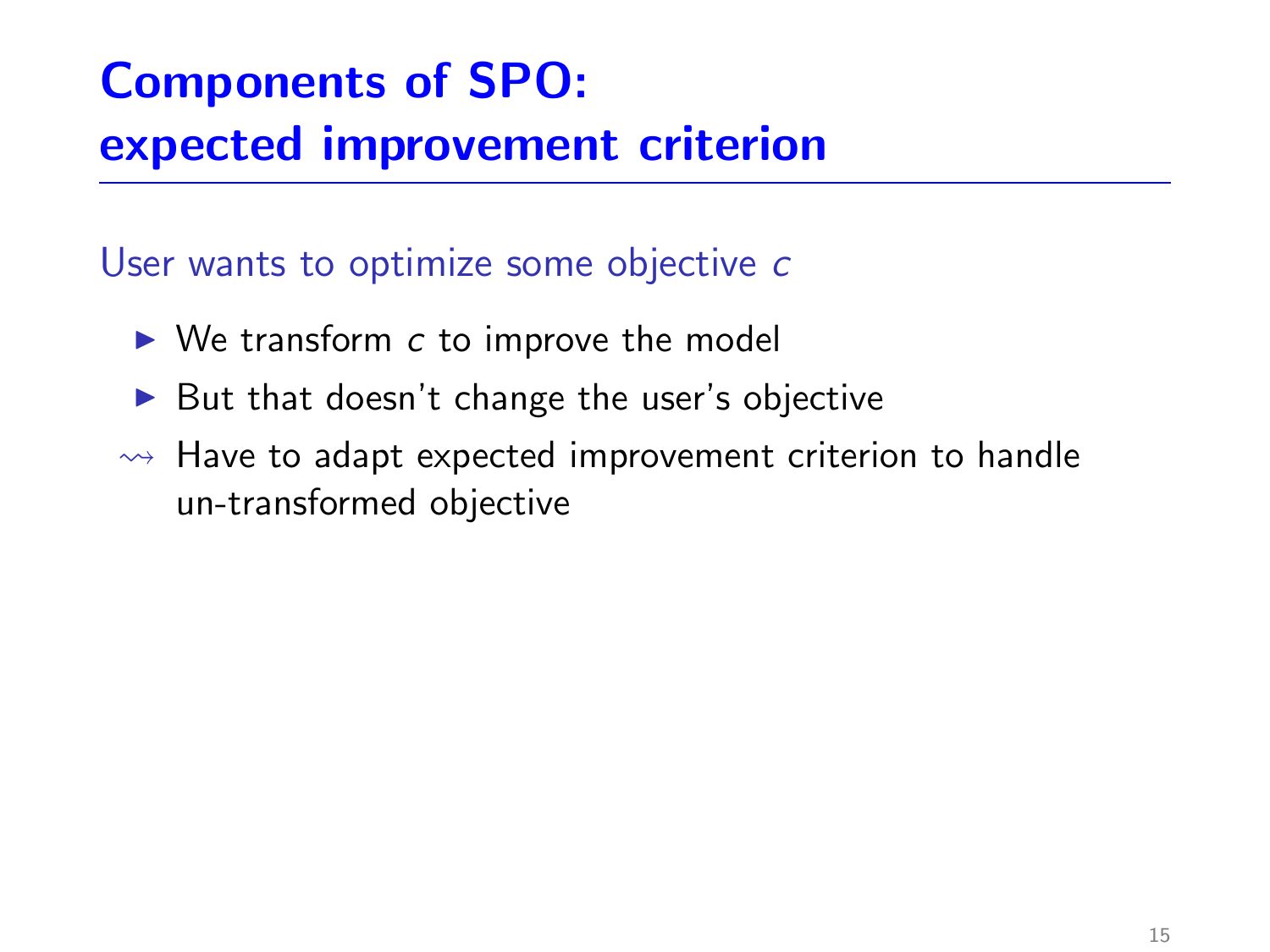# Components of SPO: expected improvement criterion

User wants to optimize some objective c

- $\triangleright$  We transform c to improve the model
- $\triangleright$  But that doesn't change the user's objective
- $\rightarrow$  Have to adapt expected improvement criterion to handle un-transformed objective

Fix for log-transform: new expected improvement criterion

- $\triangleright$  Want to optimize  $I_{\text{exp}}(\theta) = \max\{0, f_{\text{min}} \exp[f(\theta)]\}$
- $\blacktriangleright$  There is a closed-form solution (see paper)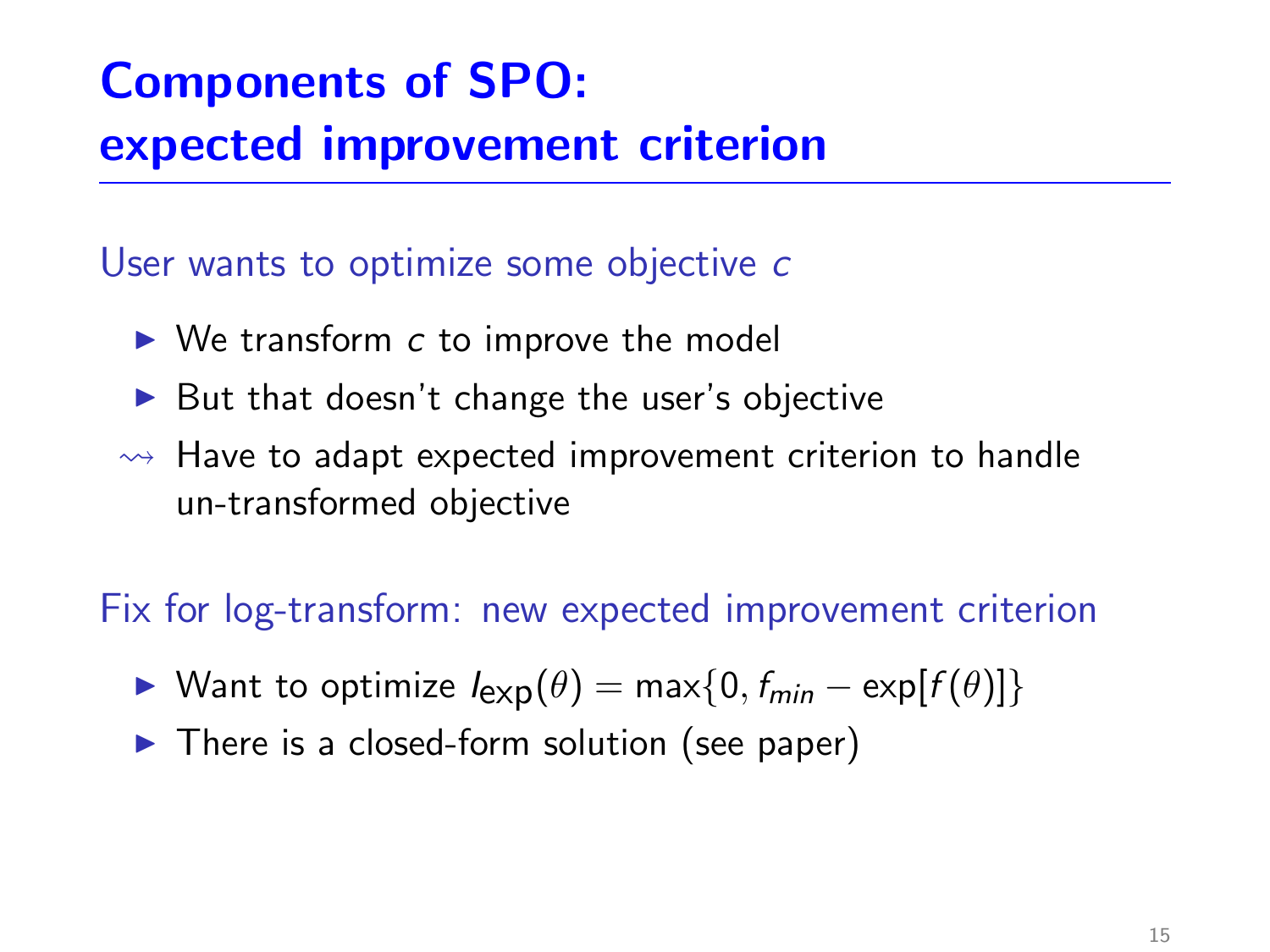# Components of SPO: expected improvement criterion

User wants to optimize some objective c

- $\triangleright$  We transform c to improve the model
- $\triangleright$  But that doesn't change the user's objective
- $\rightarrow$  Have to adapt expected improvement criterion to handle un-transformed objective

Fix for log-transform: new expected improvement criterion

- $\triangleright$  Want to optimize  $I_{\text{exp}}(\theta) = \max\{0, f_{\text{min}} \exp[f(\theta)]\}$
- $\blacktriangleright$  There is a closed-form solution (see paper)
- $\blacktriangleright$  However: no significant improvement in our experiments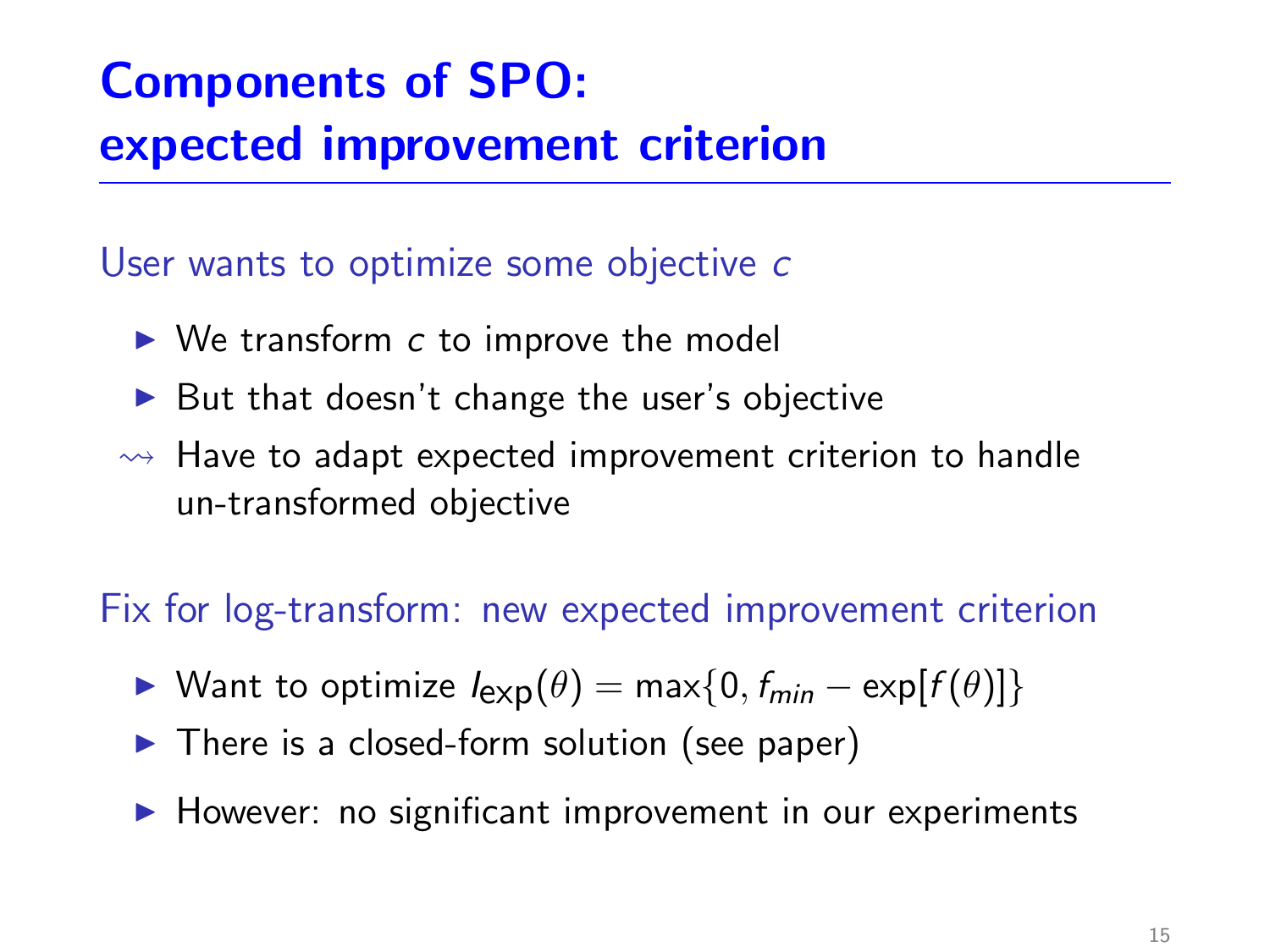#### Some algorithm runs can be lucky

- $\rightarrow$  need extra mechanism to ensure incumbent is really good
- $\rightarrow$  SPO increases number of repeats over time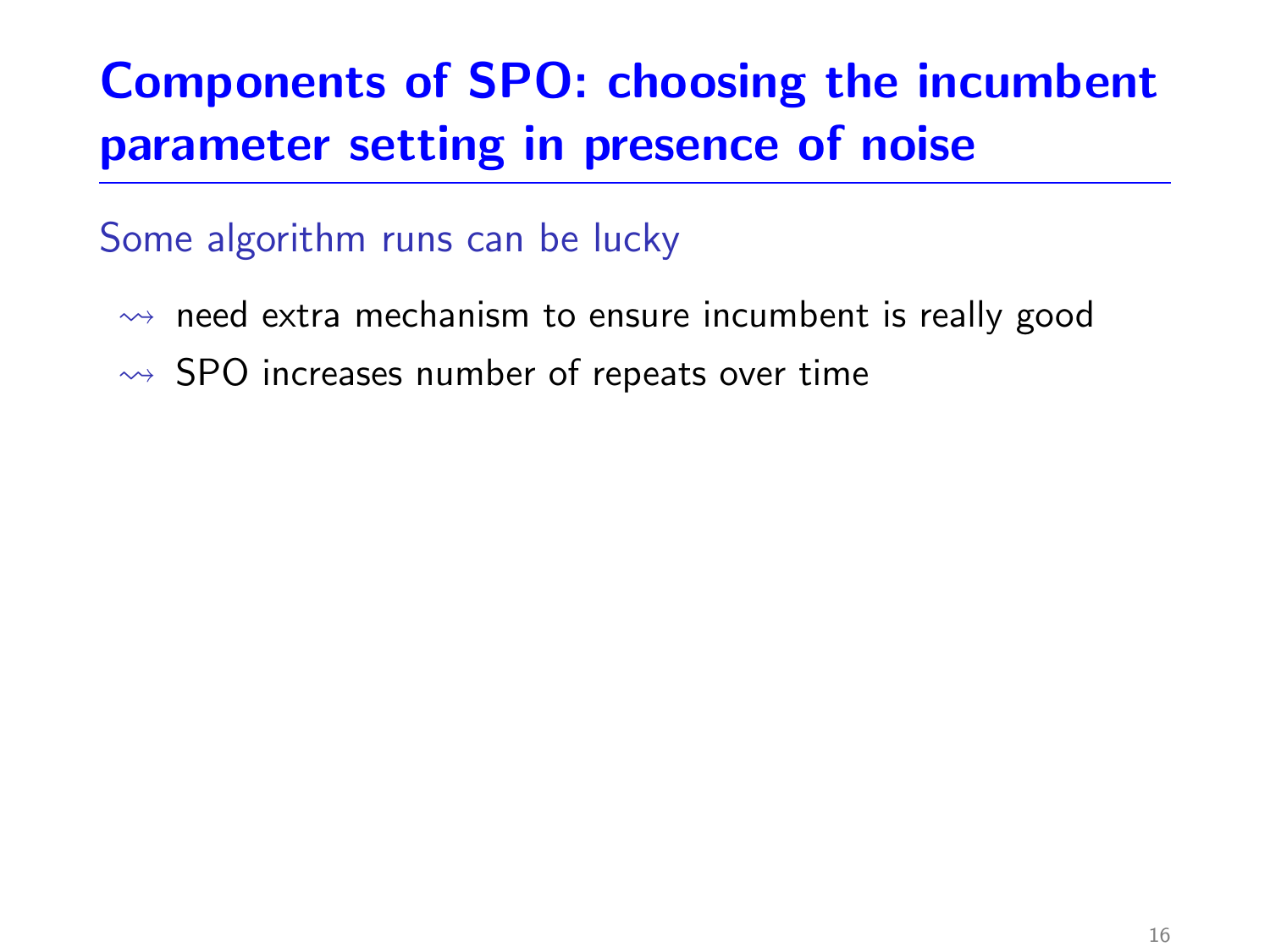#### Some algorithm runs can be lucky

- $\rightarrow$  need extra mechanism to ensure incumbent is really good
- $\rightarrow$  SPO increases number of repeats over time

#### SPO's mechanism in a nutshell

**In Compute cost statistic**  $\hat{c}(\theta)$  **for each configuration**  $\theta$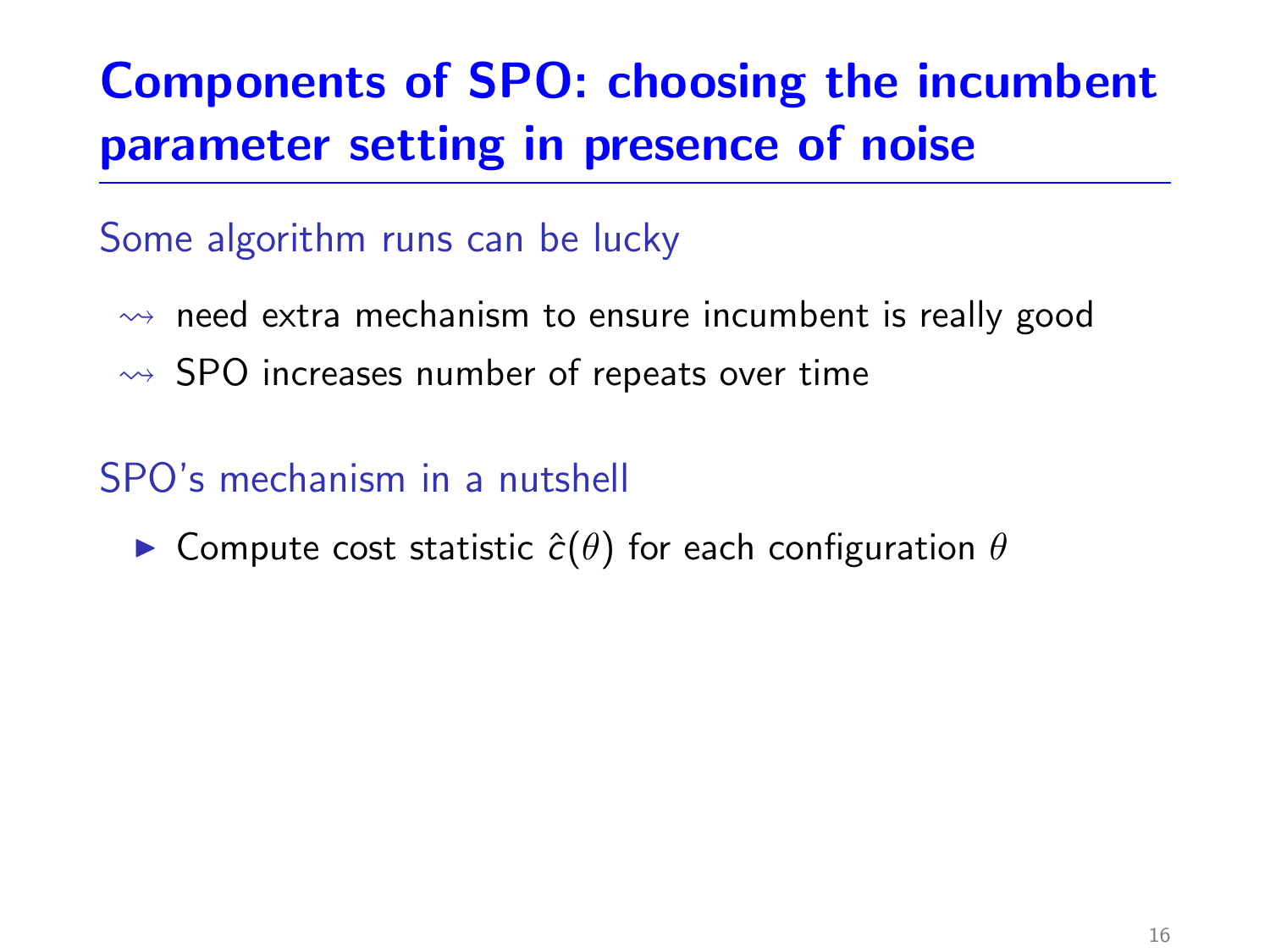#### Some algorithm runs can be lucky

- $\rightsquigarrow$  need extra mechanism to ensure incumbent is really good
- $\rightarrow$  SPO increases number of repeats over time

#### SPO's mechanism in a nutshell

- **In Compute cost statistic**  $\hat{c}(\theta)$  **for each configuration**  $\theta$
- $\blacktriangleright \theta_{inc} \leftarrow$  configuration with lowest  $\hat{c}(\theta)$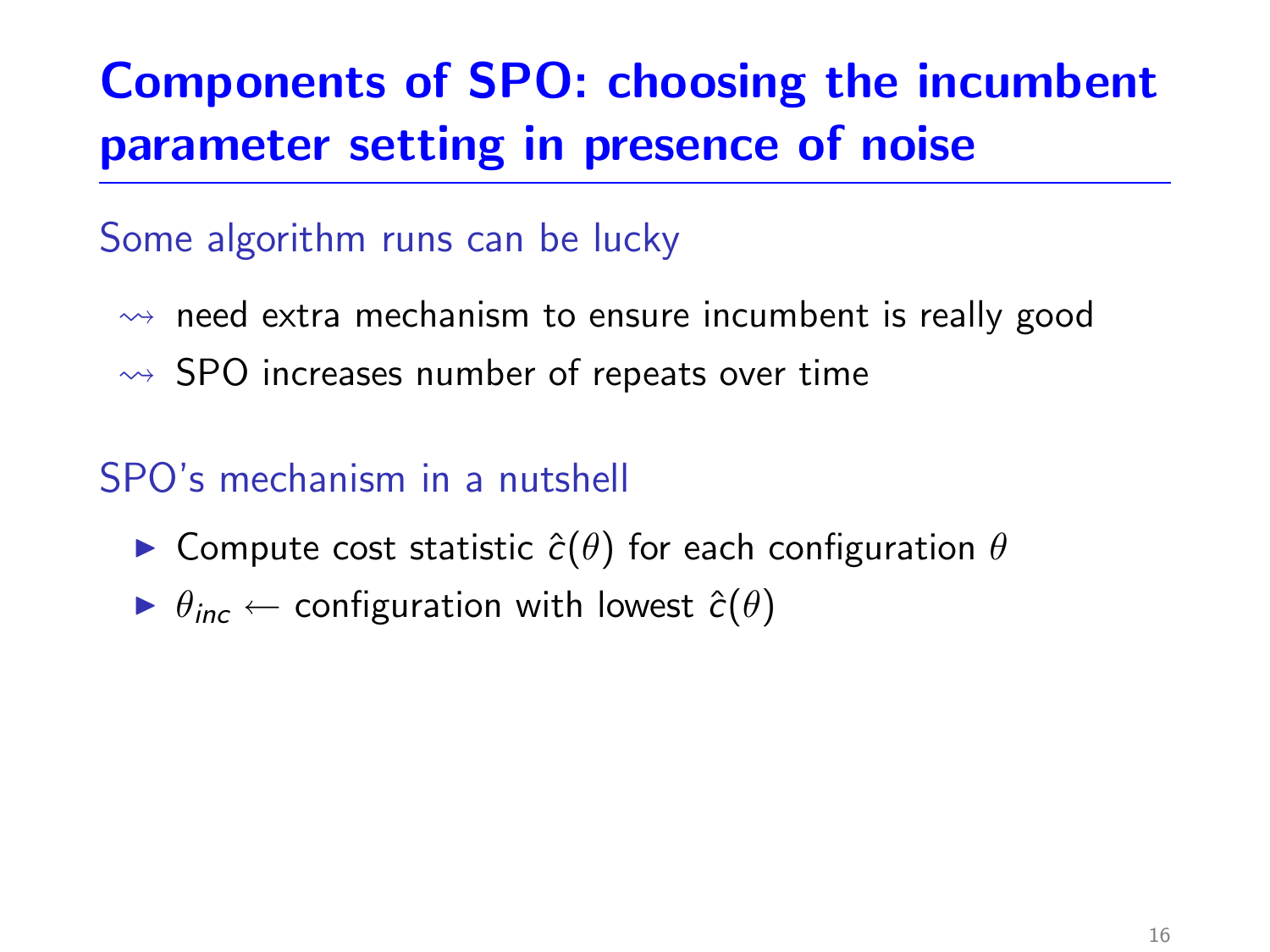#### Some algorithm runs can be lucky

- $\rightsquigarrow$  need extra mechanism to ensure incumbent is really good
- $\rightarrow$  SPO increases number of repeats over time

#### SPO's mechanism in a nutshell

- **In Compute cost statistic**  $\hat{c}(\theta)$  **for each configuration**  $\theta$
- $\blacktriangleright \theta_{inc} \leftarrow$  configuration with lowest  $\hat{c}(\theta)$
- **Perform up to R runs for**  $\theta_{inc}$  **to ensure it is good** 
	- Increase R over time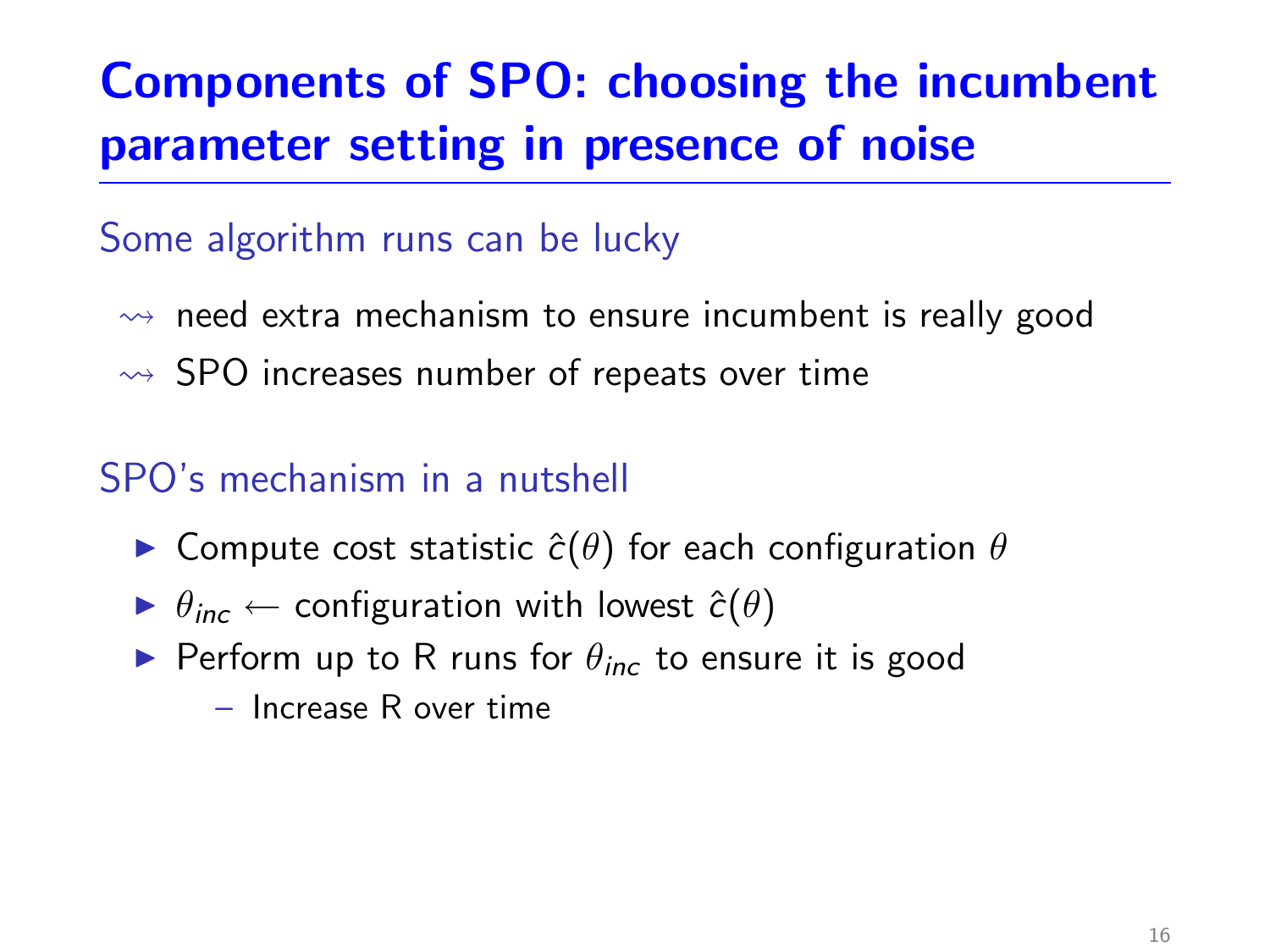#### Some algorithm runs can be lucky

- $\rightarrow$  need extra mechanism to ensure incumbent is really good
- $\rightarrow$  SPO increases number of repeats over time

#### SPO's mechanism in a nutshell

- **In Compute cost statistic**  $\hat{c}(\theta)$  **for each configuration**  $\theta$
- $\blacktriangleright \theta_{inc} \leftarrow$  configuration with lowest  $\hat{c}(\theta)$
- **Perform up to R runs for**  $\theta_{inc}$  **to ensure it is good** 
	- Increase R over time
- $\blacktriangleright$  But what if it doesn't perform well?
	- Then a different incumbent is picked in the next iteration
	- That might also turn out not to be good...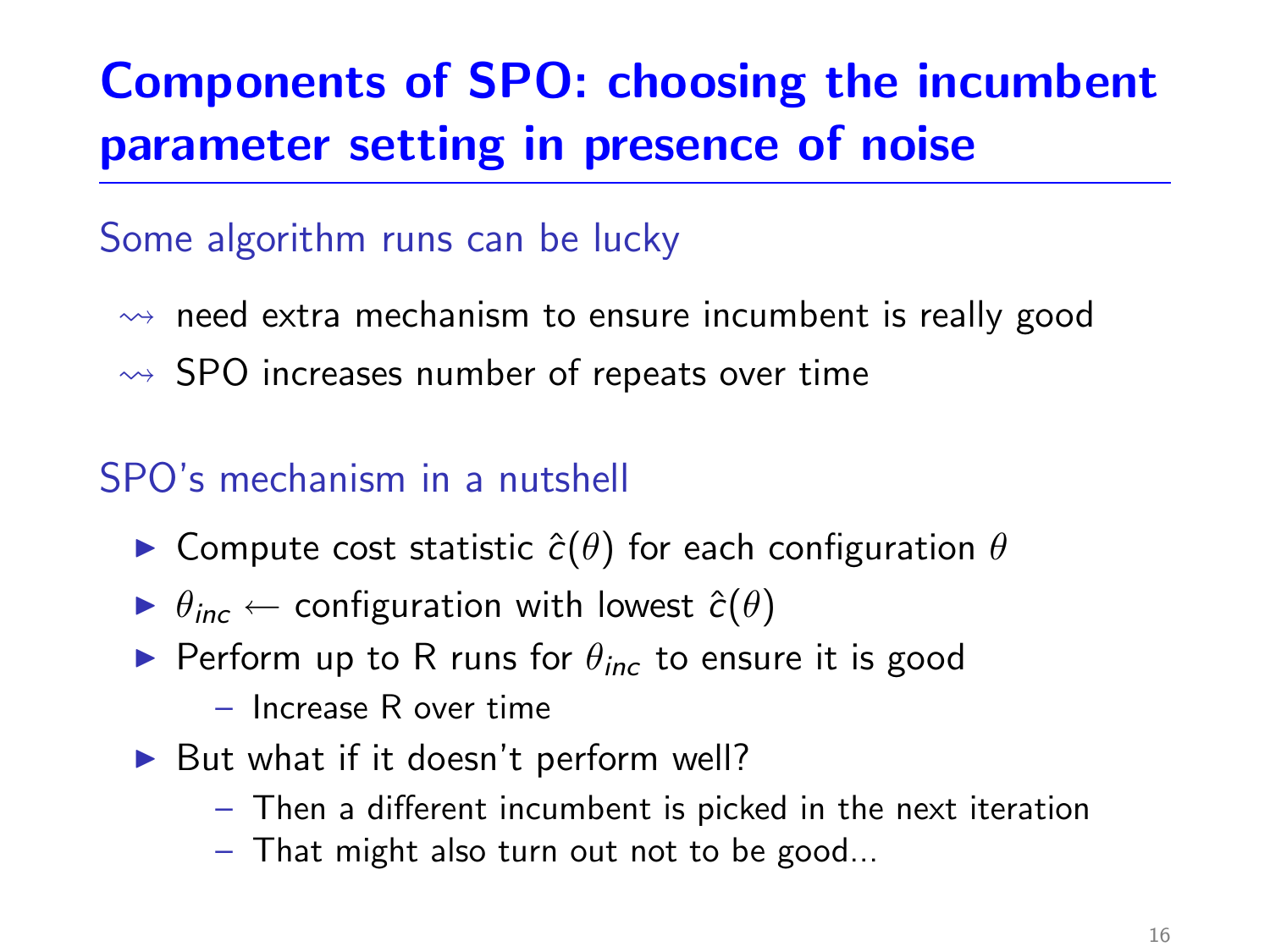Simple fix

- Iteratively perform runs for single most promising  $\theta_{new}$ 
	- **In Compare against current incumbent**  $\theta_{inc}$
	- **In** Once  $\theta_{new}$  has as many runs as  $\theta_{inc}$ : make it new  $\theta_{inc}$
- $\blacktriangleright$  Maintain invariant:  $\theta_{inc}$  has the most runs of all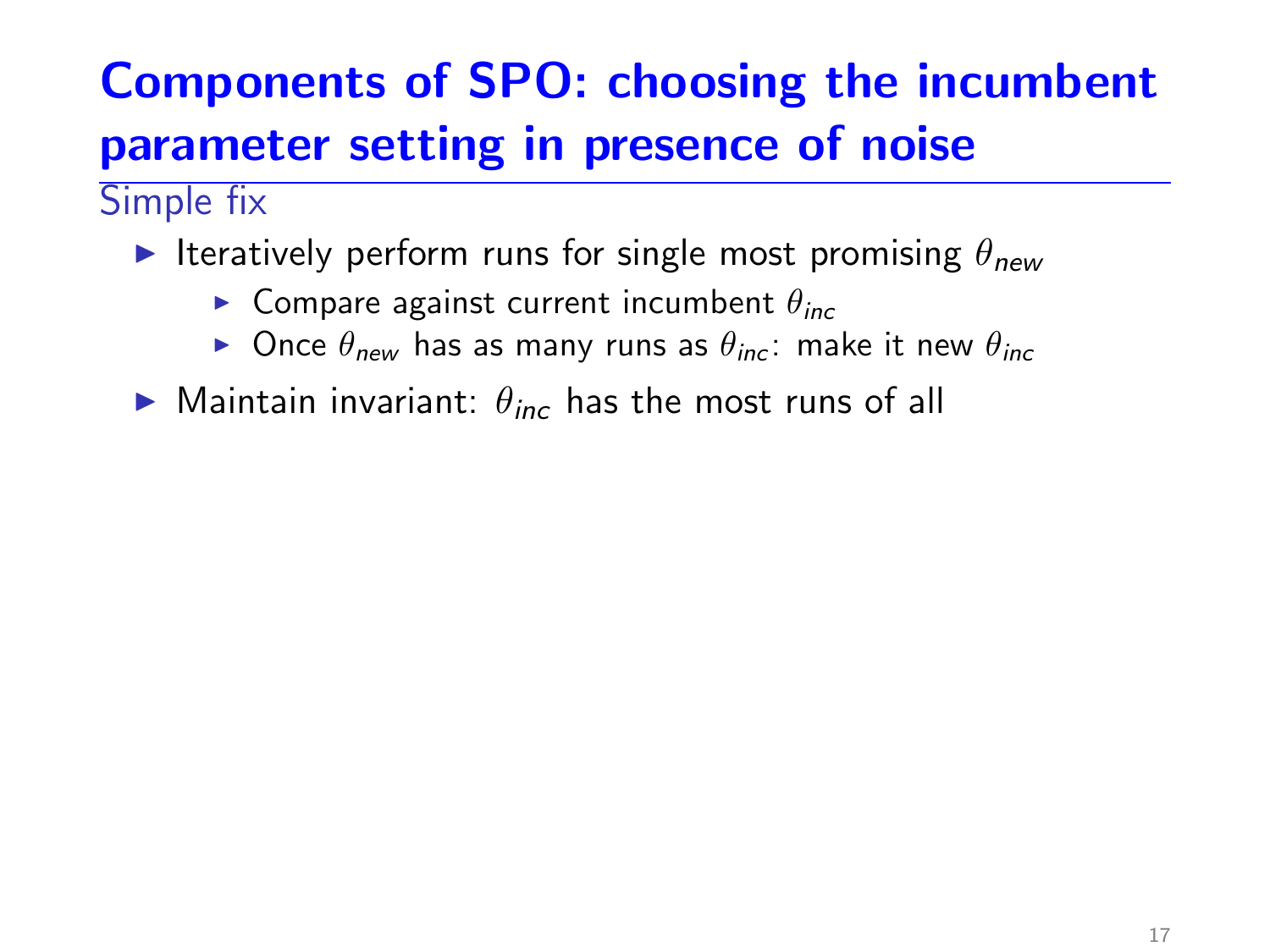Simple fix

- Iteratively perform runs for single most promising  $\theta_{new}$ 
	- **In Compare against current incumbent**  $\theta_{inc}$
	- **In** Once  $\theta_{new}$  has as many runs as  $\theta_{inc}$ : make it new  $\theta_{inc}$
- $\blacktriangleright$  Maintain invariant:  $\theta_{inc}$  has the most runs of all
- ► Substantially improves robustness  $\rightarrow$  new SPO variant: SPO<sup>+</sup>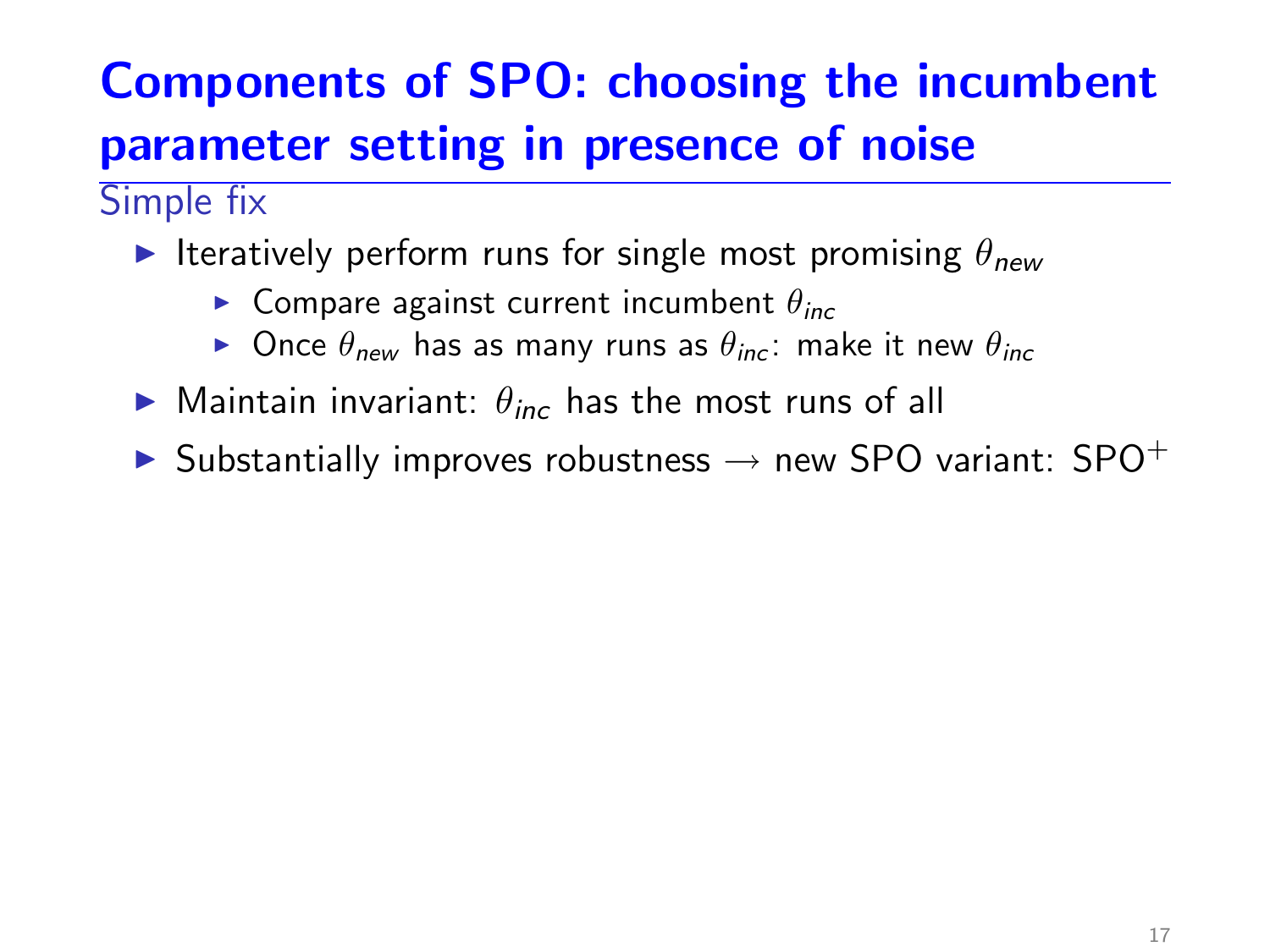Simple fix

Iteratively perform runs for single most promising  $\theta_{new}$ 

- **In Compare against current incumbent**  $\theta_{inc}$
- **In** Once  $\theta_{new}$  has as many runs as  $\theta_{inc}$ : make it new  $\theta_{inc}$
- $\blacktriangleright$  Maintain invariant:  $\theta_{inc}$  has the most runs of all
- ► Substantially improves robustness  $\rightarrow$  new SPO variant: SPO<sup>+</sup>



Tuning CMA-ES on Griewangk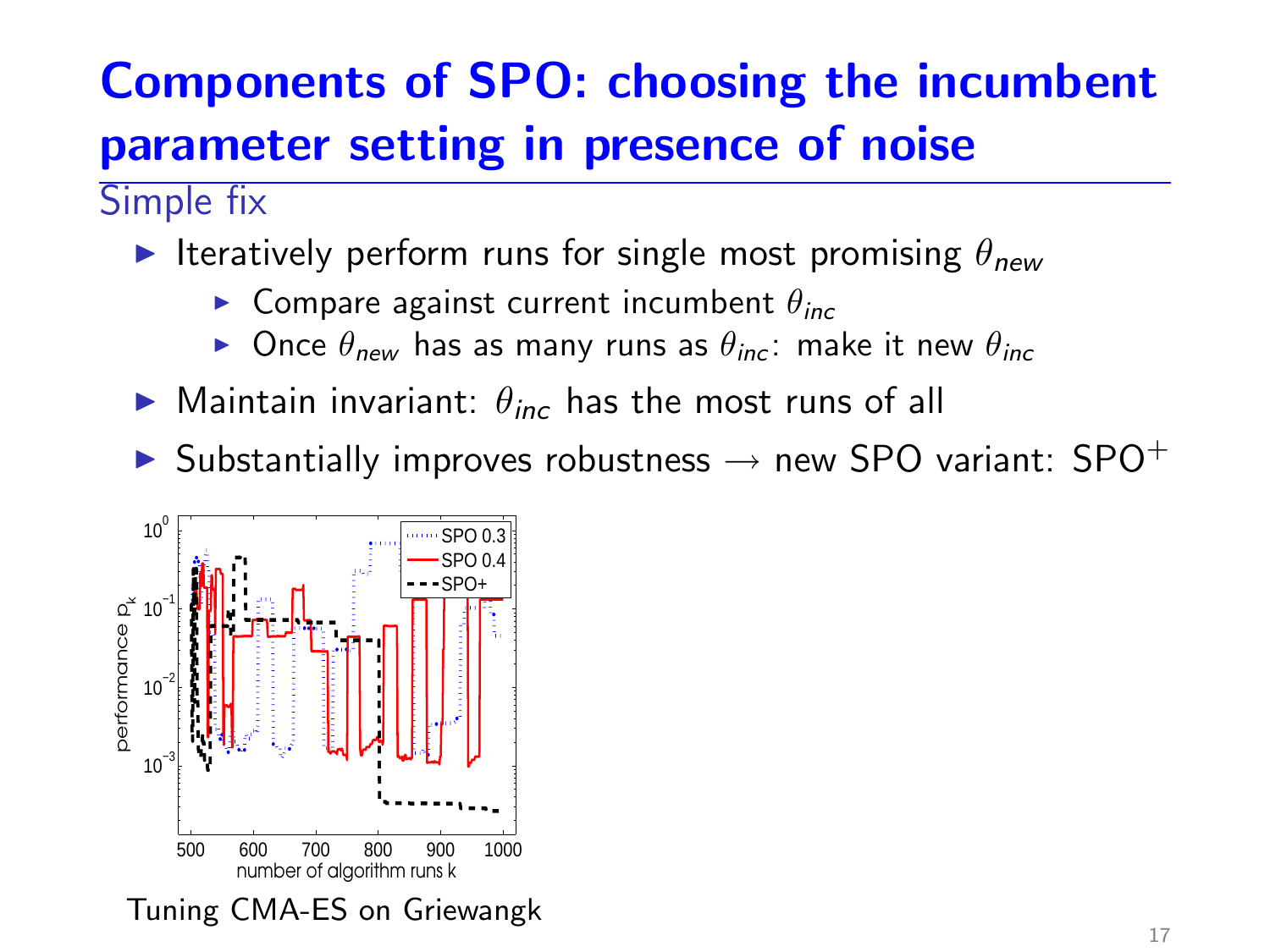Simple fix

Iteratively perform runs for single most promising  $\theta_{new}$ 

- **Compare against current incumbent**  $\theta_{inc}$
- **In** Once  $\theta_{new}$  has as many runs as  $\theta_{inc}$ : make it new  $\theta_{inc}$
- $\blacktriangleright$  Maintain invariant:  $\theta_{inc}$  has the most runs of all
- ► Substantially improves robustness  $\rightarrow$  new SPO variant: SPO<sup>+</sup>



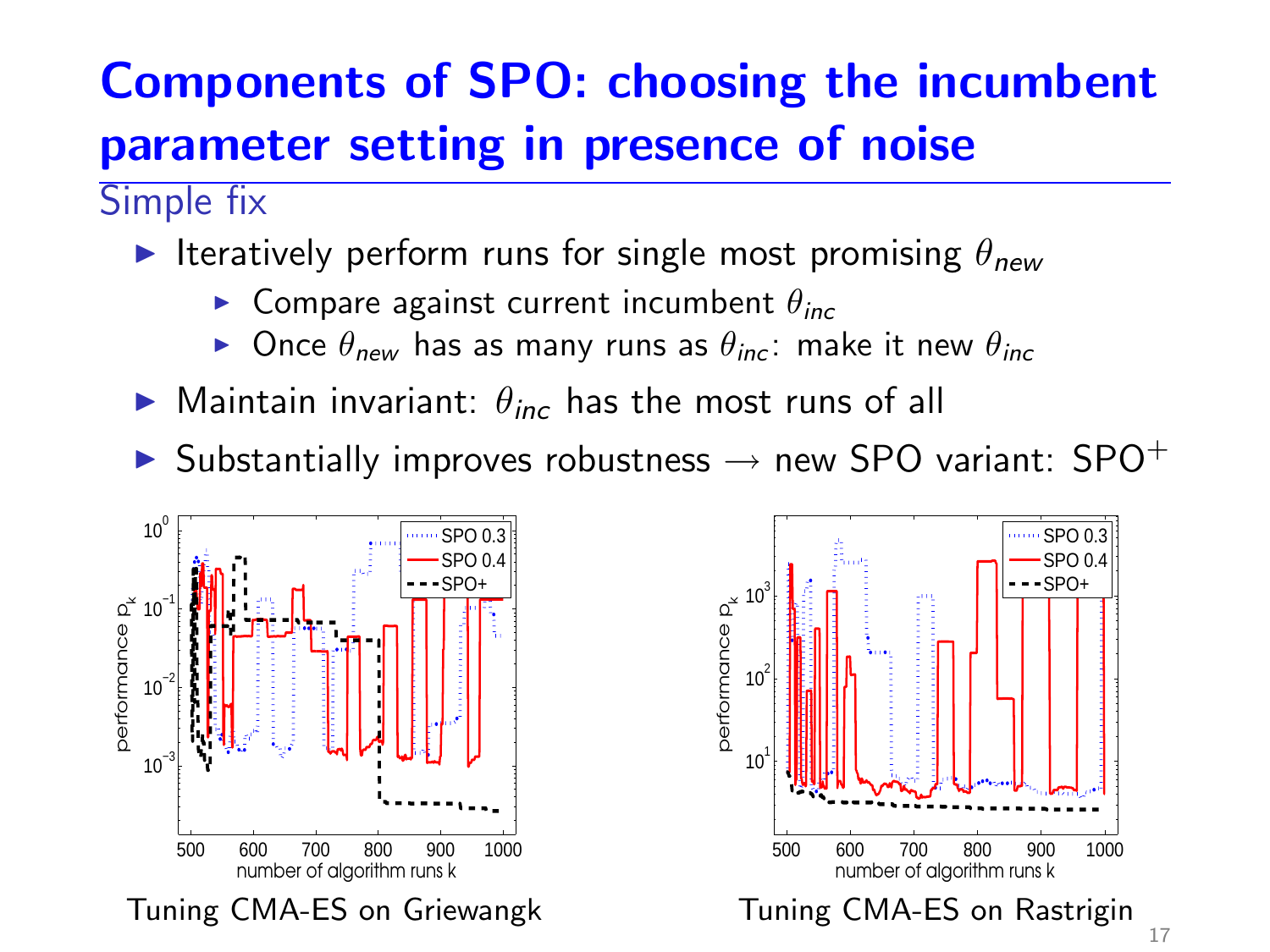# Summary of Study of SPO components & Definition of SPO<sup>+</sup>

### Model Quality

- $\blacktriangleright$  Initial design not very important
	- $\rightarrow$  use simple random LHD in SPO<sup>+</sup>
- $\triangleright$  Log-transforms sometimes improve model quality a lot  $\rightarrow$  use them in SPO<sup>+</sup> (for positive functions)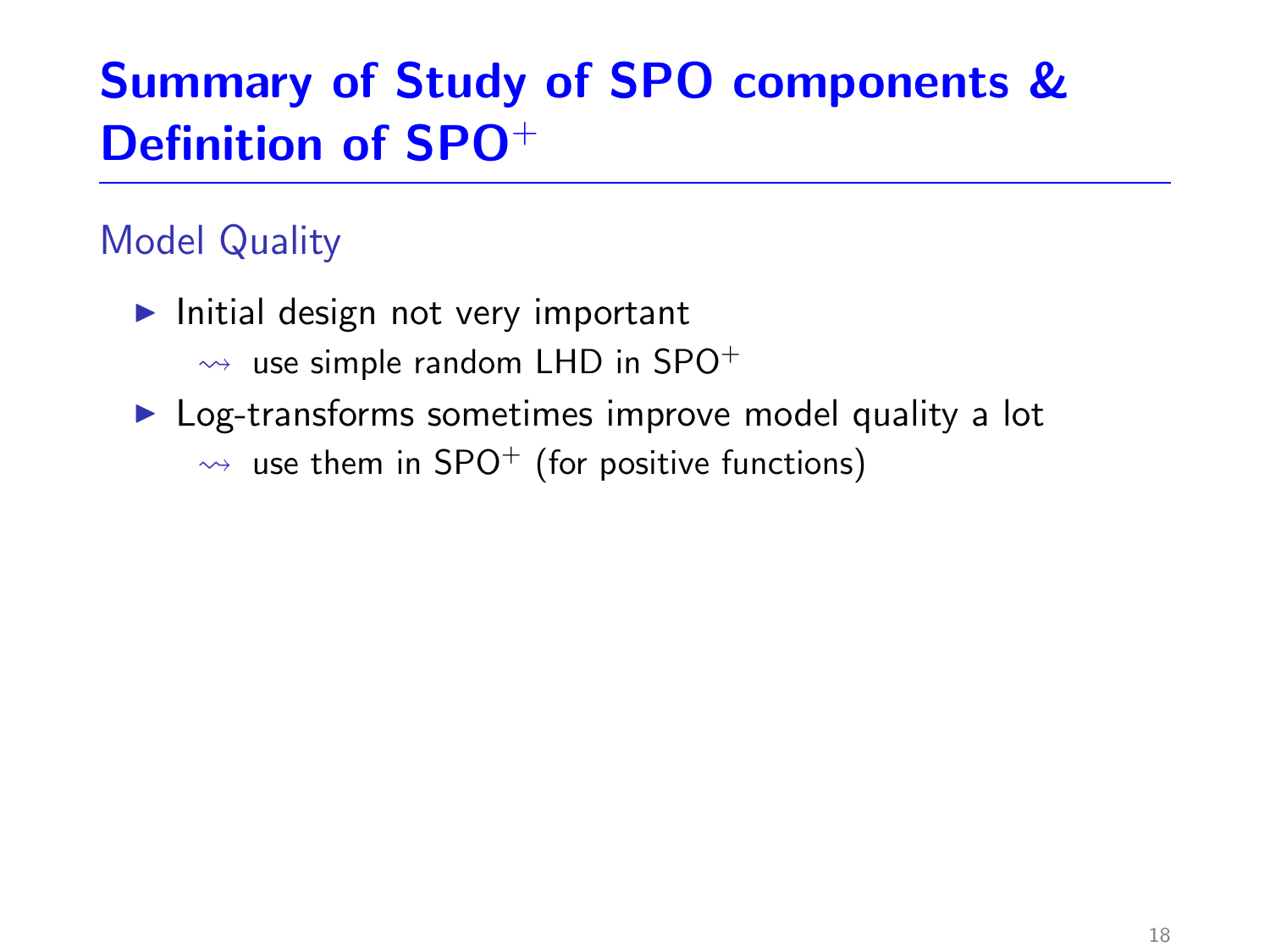# Summary of Study of SPO components & Definition of SPO<sup>+</sup>

### Model Quality

- $\blacktriangleright$  Initial design not very important
	- $\rightarrow$  use simple random LHD in SPO<sup>+</sup>
- $\triangleright$  Log-transforms sometimes improve model quality a lot  $\rightarrow$  use them in SPO<sup>+</sup> (for positive functions)

### Sequential Experimental Design

- $\blacktriangleright$  Expected improvement criterion
	- $\rightarrow$  New one that's better in theory but not in practice
	- $\rightsquigarrow$  Use original one in SPO<sup>+</sup>
- $\triangleright$  New mechanism for increasing  $\#$ runs & selecting incumbent
	- $\rightsquigarrow$  substantially improves robustness
	- $\rightarrow$  Use it in SPO<sup>+</sup>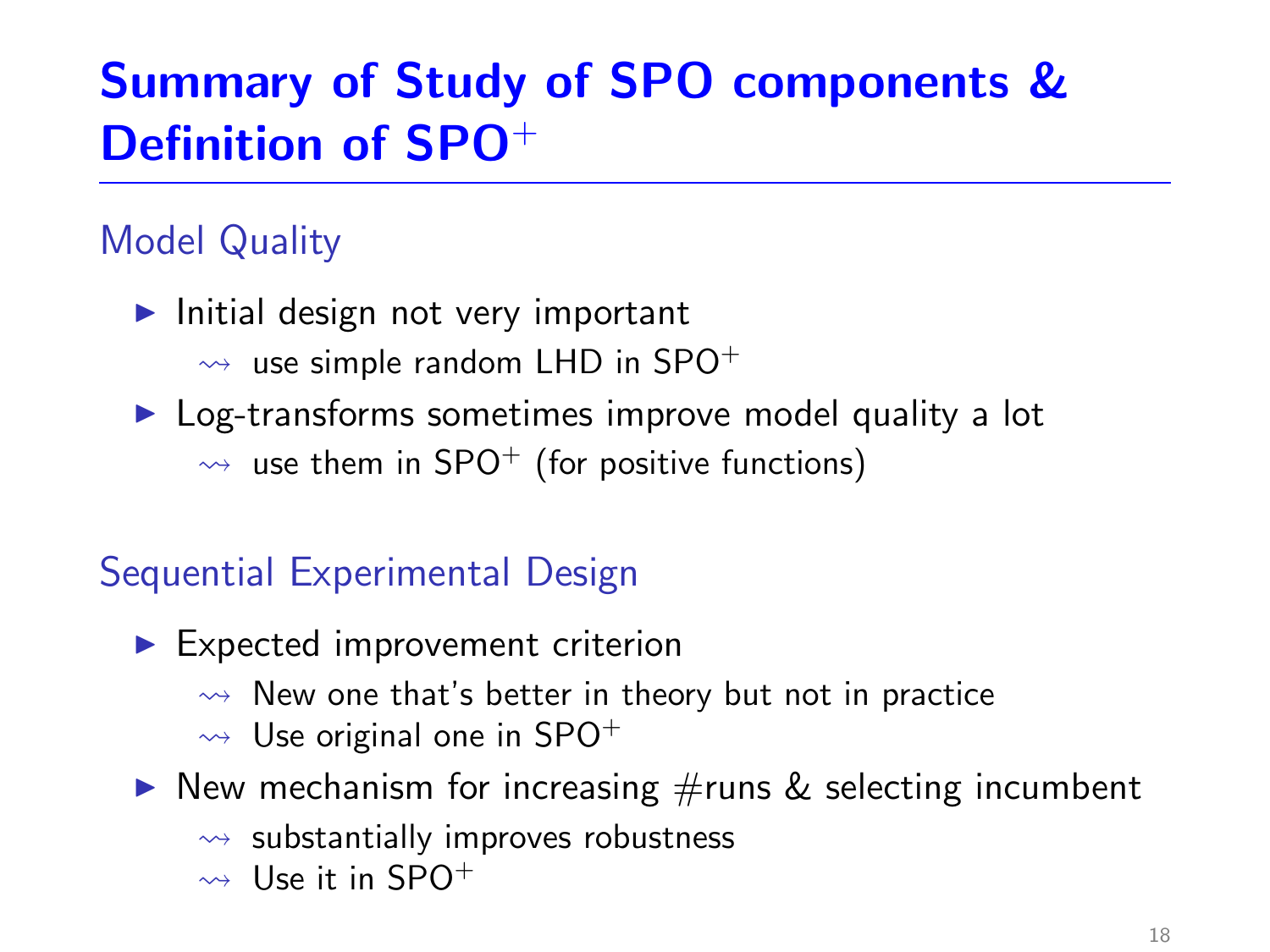- $\triangleright$  SAPS
	- $\triangleright$  Stochastic local search algorithm for SAT
	- $\blacktriangleright$  4 continuous parameters
	- $\blacktriangleright$  Here: min. search steps for single problem instance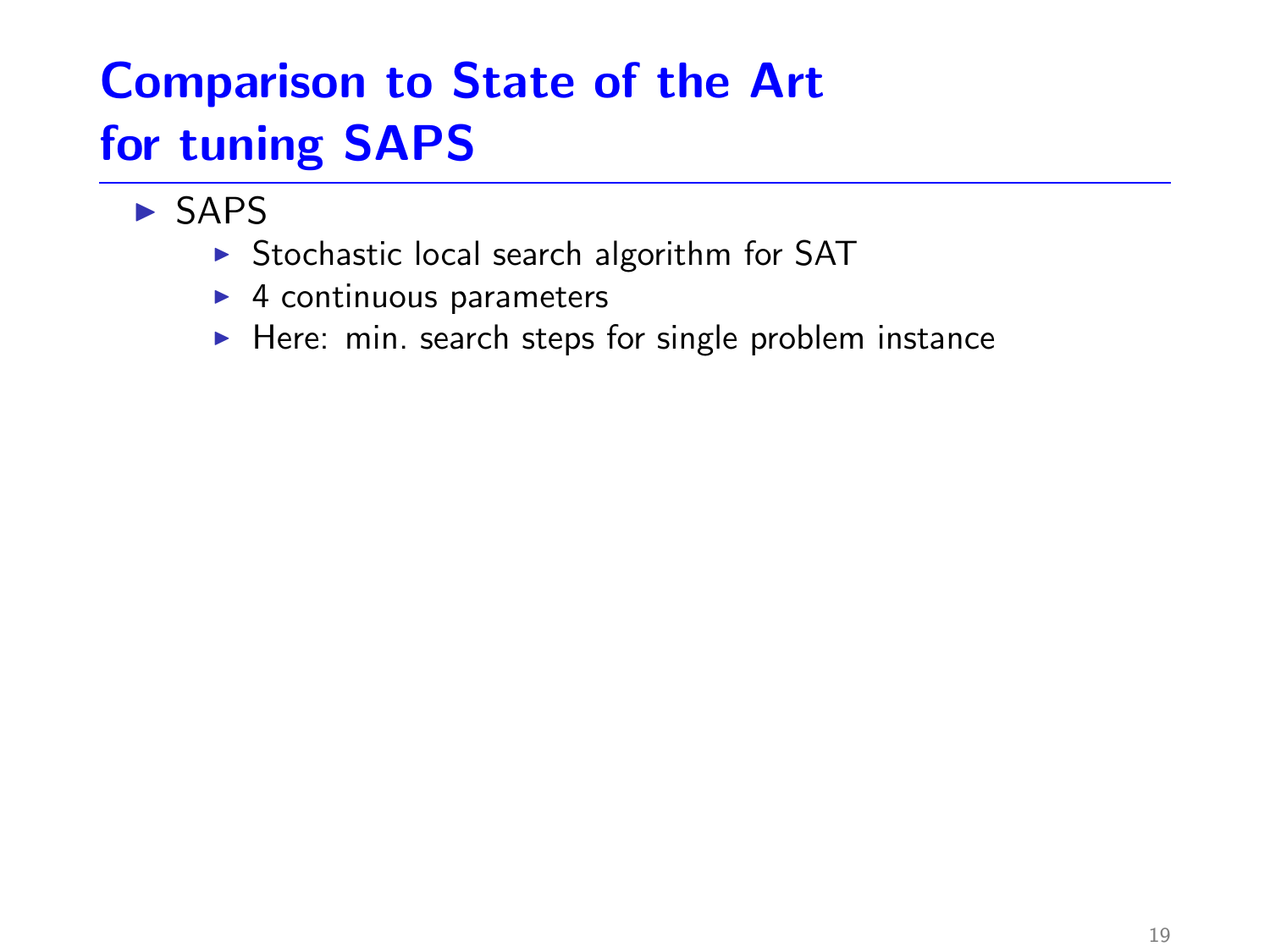- $\triangleright$  SAPS
	- $\triangleright$  Stochastic local search algorithm for SAT
	- $\blacktriangleright$  4 continuous parameters
	- $\blacktriangleright$  Here: min. search steps for single problem instance
- ▶ Results known for CALIBRA & ParamILS [Hutter et al, AAAI'07]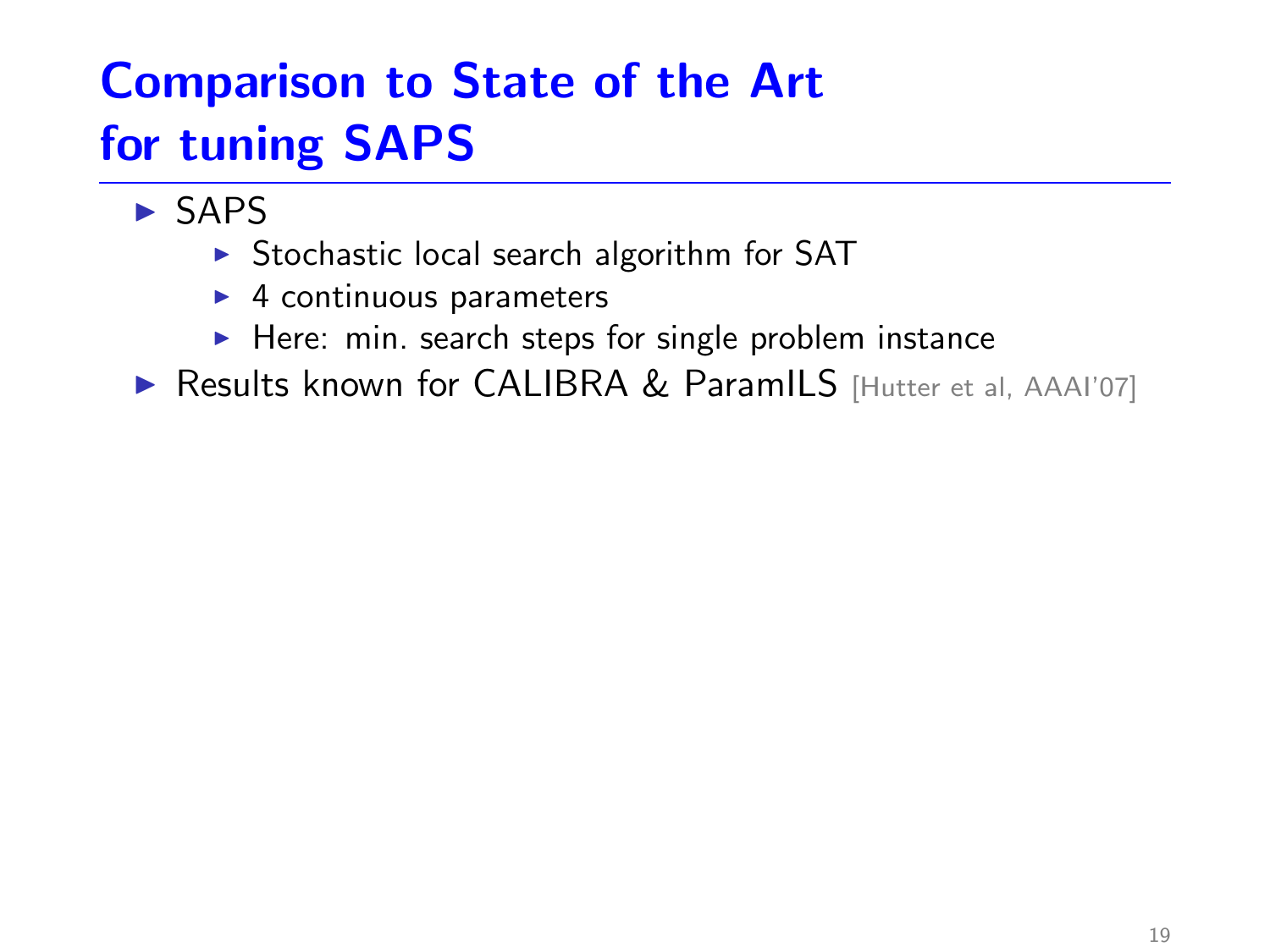- $\triangleright$  SAPS
	- $\triangleright$  Stochastic local search algorithm for SAT
	- $\blacktriangleright$  4 continuous parameters
	- $\blacktriangleright$  Here: min. search steps for single problem instance
- ▶ Results known for CALIBRA & ParamILS [Hutter et al, AAAI'07]

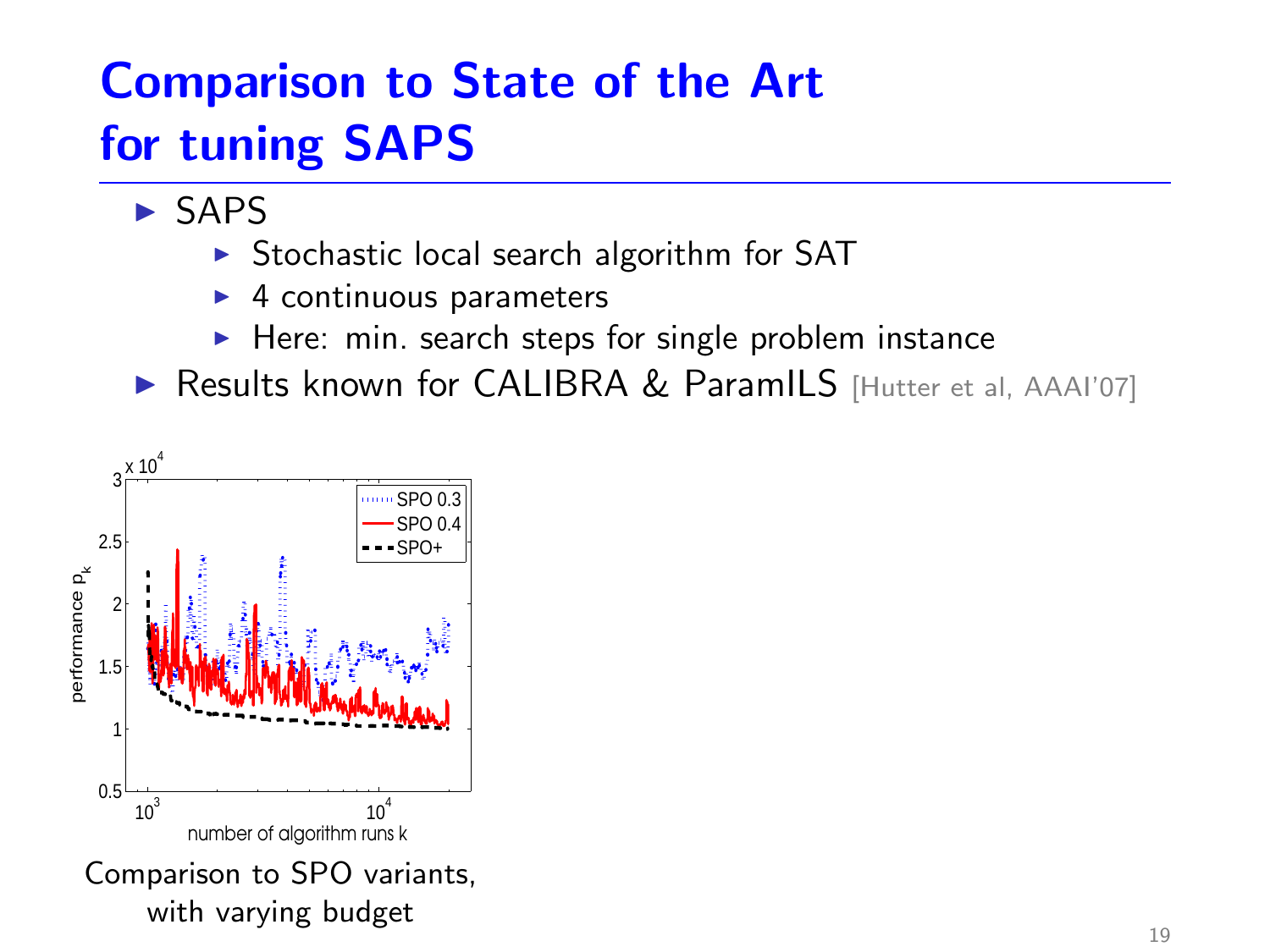- $\triangleright$  SAPS
	- $\triangleright$  Stochastic local search algorithm for SAT
	- $\blacktriangleright$  4 continuous parameters
	- $\blacktriangleright$  Here: min. search steps for single problem instance
- ▶ Results known for CALIBRA & ParamILS [Hutter et al, AAAI'07]

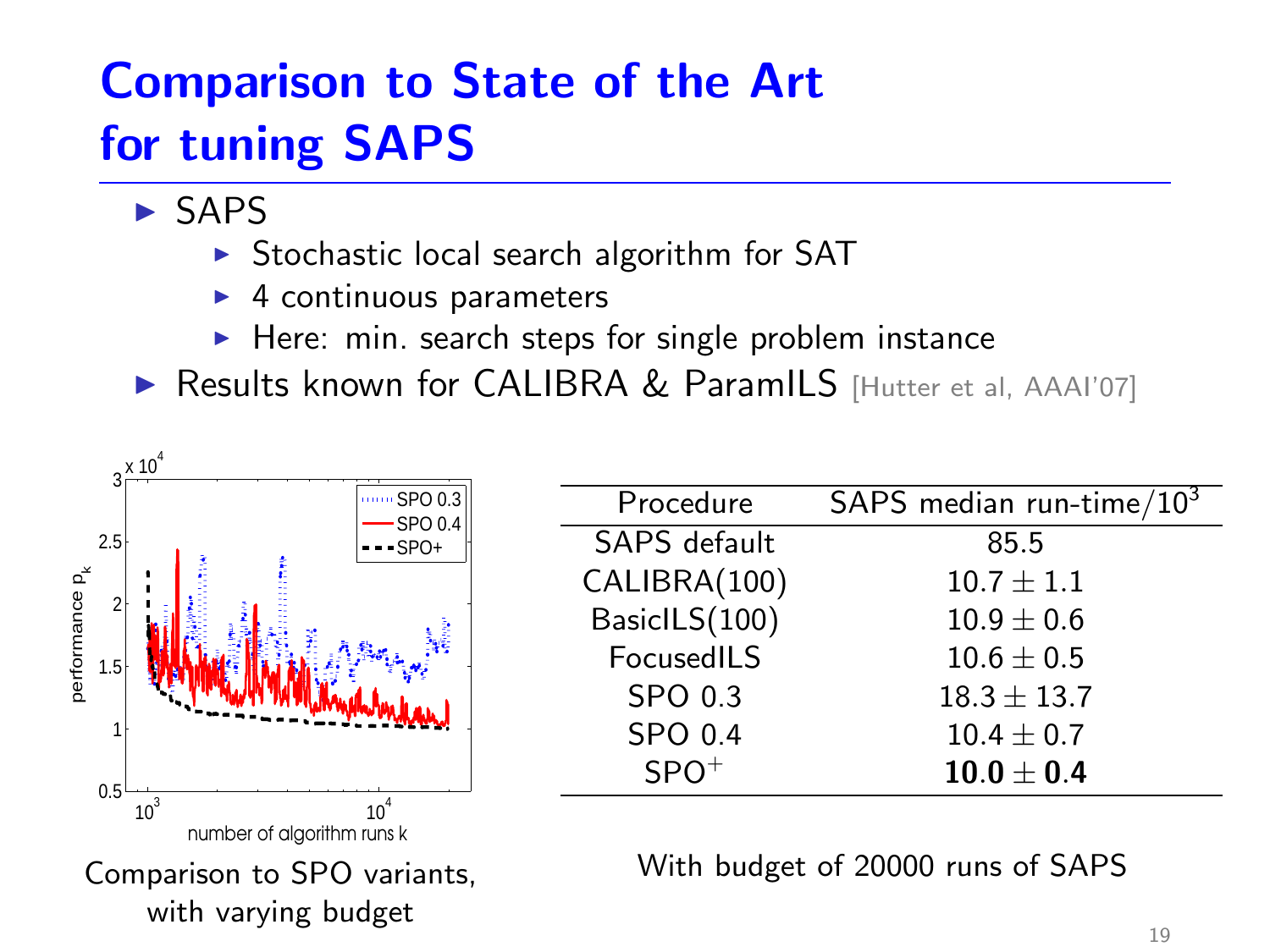- 1. [Sequential Model-Based Optimization \(SMBO\): Introduction](#page-13-0)
- 2. [Comparing Two SMBO Methods: SPO](#page-21-0) vs SKO
- 3. [Components of SPO: Model Quality](#page-27-0)
- 4. [Components of SPO: Sequential Experimental Design](#page-36-0)
- <span id="page-55-0"></span>5. [Conclusions and Future Work](#page-55-0)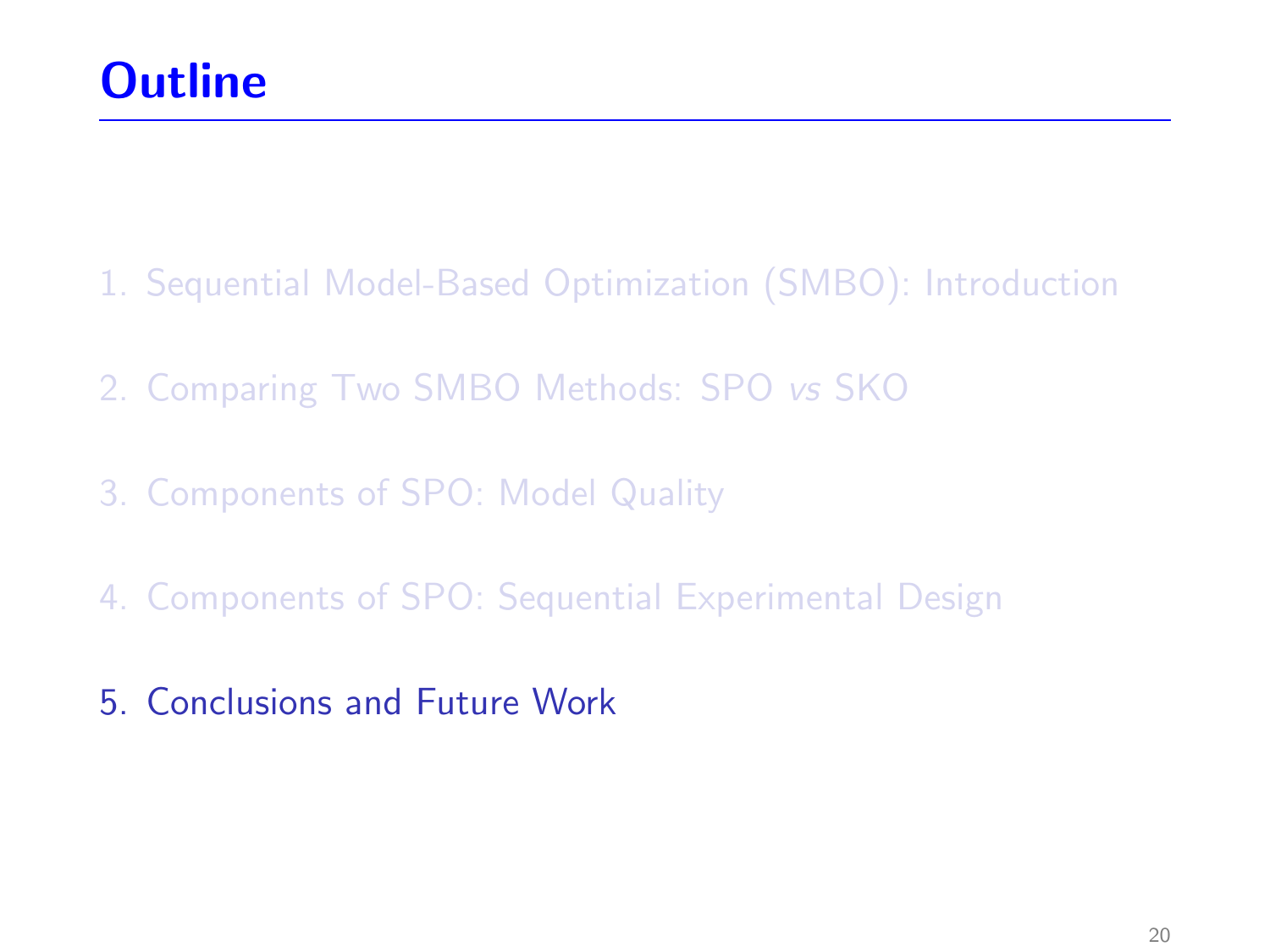- $\triangleright$  SMBO can help design algorithms
	- $\blacktriangleright$  More principled, saves development time
	- $\blacktriangleright$  Can exploit full potential of flexible algorithms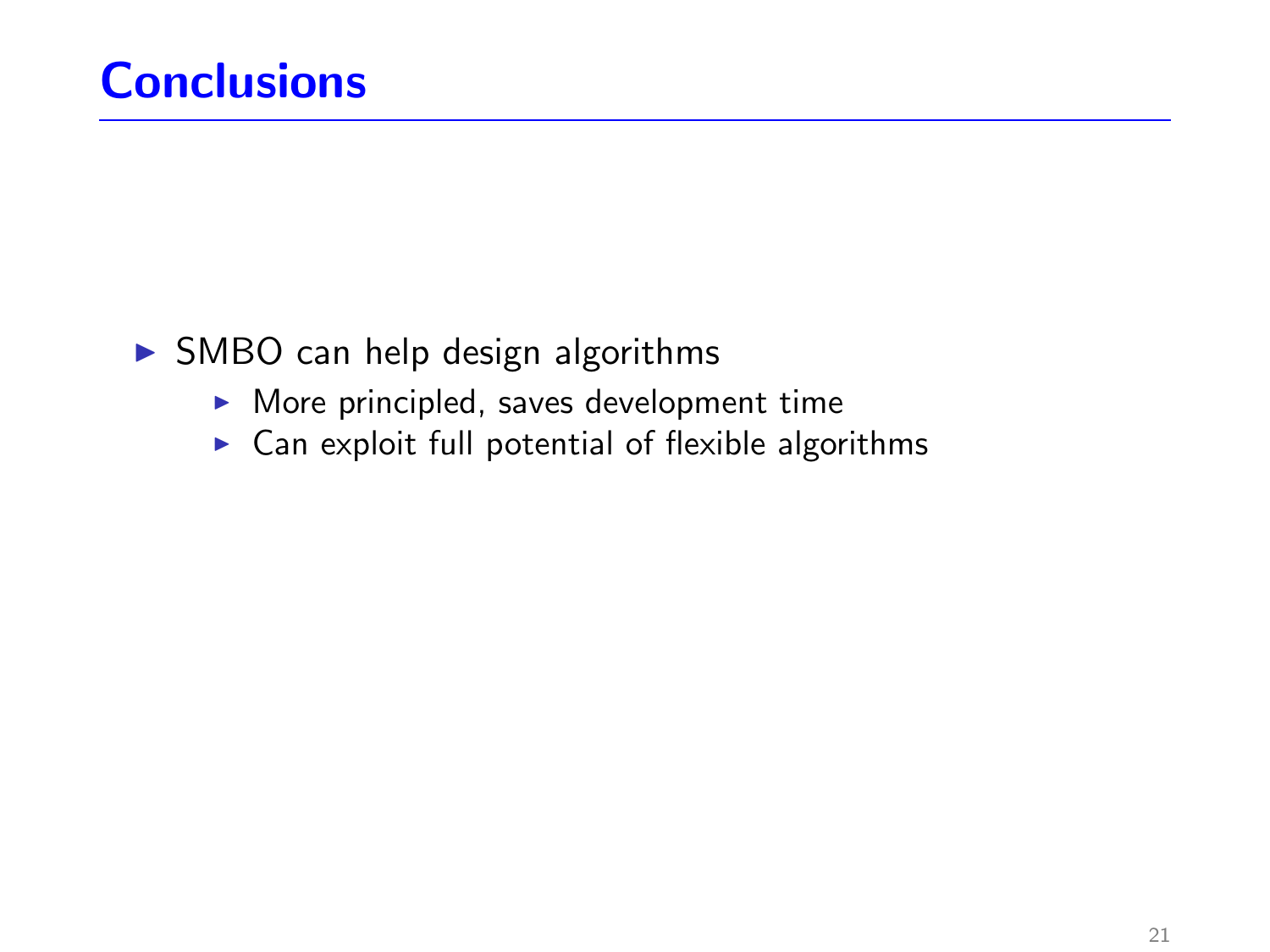- $\triangleright$  SMBO can help design algorithms
	- $\blacktriangleright$  More principled, saves development time
	- $\triangleright$  Can exploit full potential of flexible algorithms
- $\triangleright$  Our contribution
	- $\triangleright$  Insights: what makes a popular SMBO algorithm, SPO, work
	- Improved version,  $SPO^{+}$ , often performs better than SPO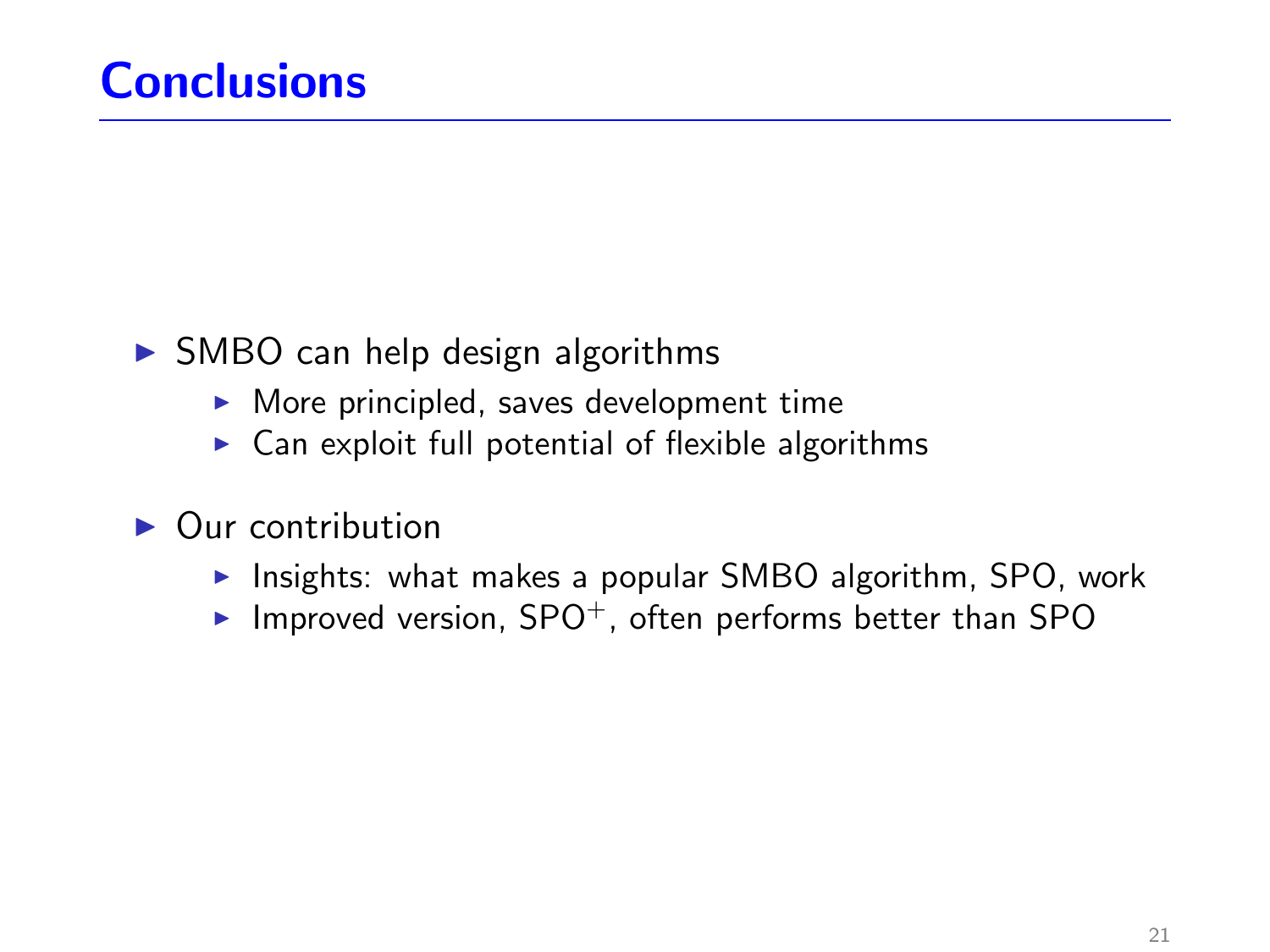#### Ongoing Extensions of Model-Based Framework

- I Use of different models in  $SPO^+$  framework
- $\triangleright$  Dealing with categorical parameters
- $\triangleright$  Optimization for Sets/Distributions of Instances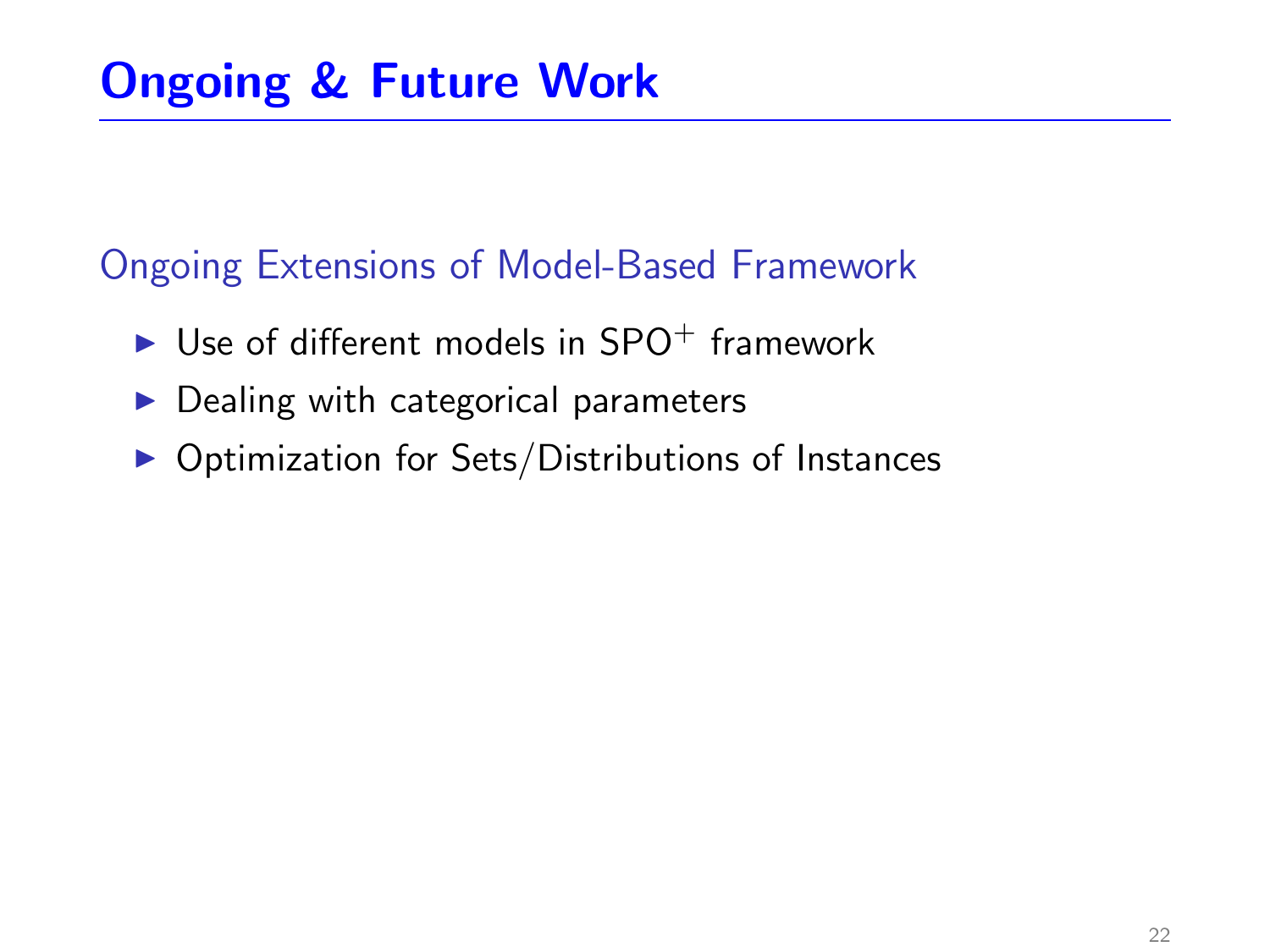#### Ongoing Extensions of Model-Based Framework

- $\triangleright$  Use of different models in SPO<sup>+</sup> framework
- Dealing with categorical parameters
- $\triangleright$  Optimization for Sets/Distributions of Instances

#### Use of models for scientific understanding

- $\blacktriangleright$  Interactions of instance features and parameter values
- $\triangleright$  Can help understand and hopefully improve algorithms